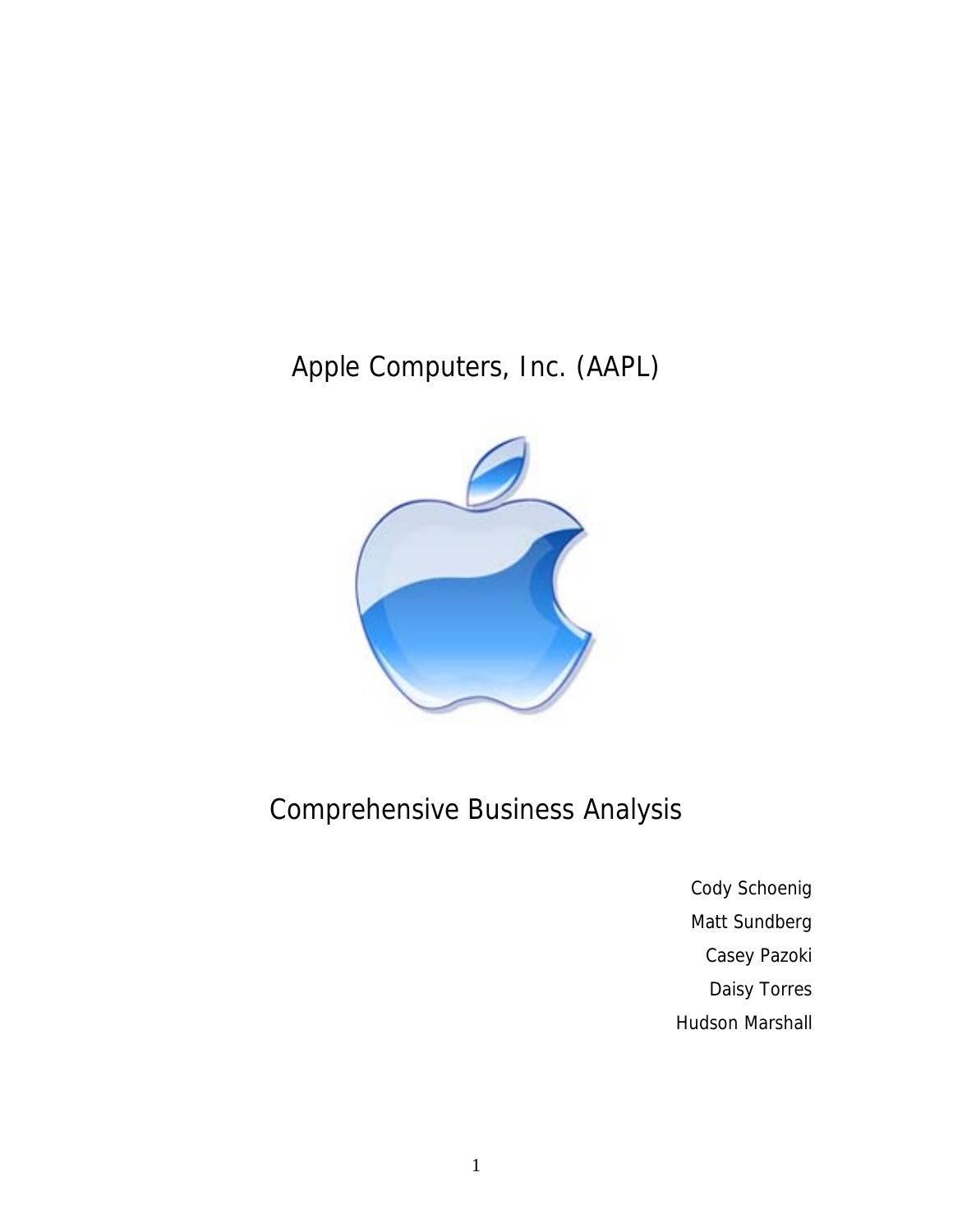



from \$99



from \$199



just \$299



just \$349



**iPod photo**<br>from \$349

# **Table of Contents**

|                                                    | 07 |
|----------------------------------------------------|----|
|                                                    | 07 |
|                                                    | 07 |
|                                                    | 14 |
|                                                    | 17 |
|                                                    | 18 |
|                                                    | 18 |
|                                                    | 24 |
| Ratio Analysis & Forecast Financials               | 34 |
|                                                    | 35 |
|                                                    | 38 |
| <b>Financial Statement Forecasting Methodology</b> | 55 |
|                                                    | 61 |
|                                                    | 61 |
| Discounted Free Cash Flow                          | 64 |
| Abnormal Earnings Growth                           | 65 |
|                                                    | 65 |
|                                                    | 66 |
|                                                    | 66 |
|                                                    | 68 |
|                                                    | 78 |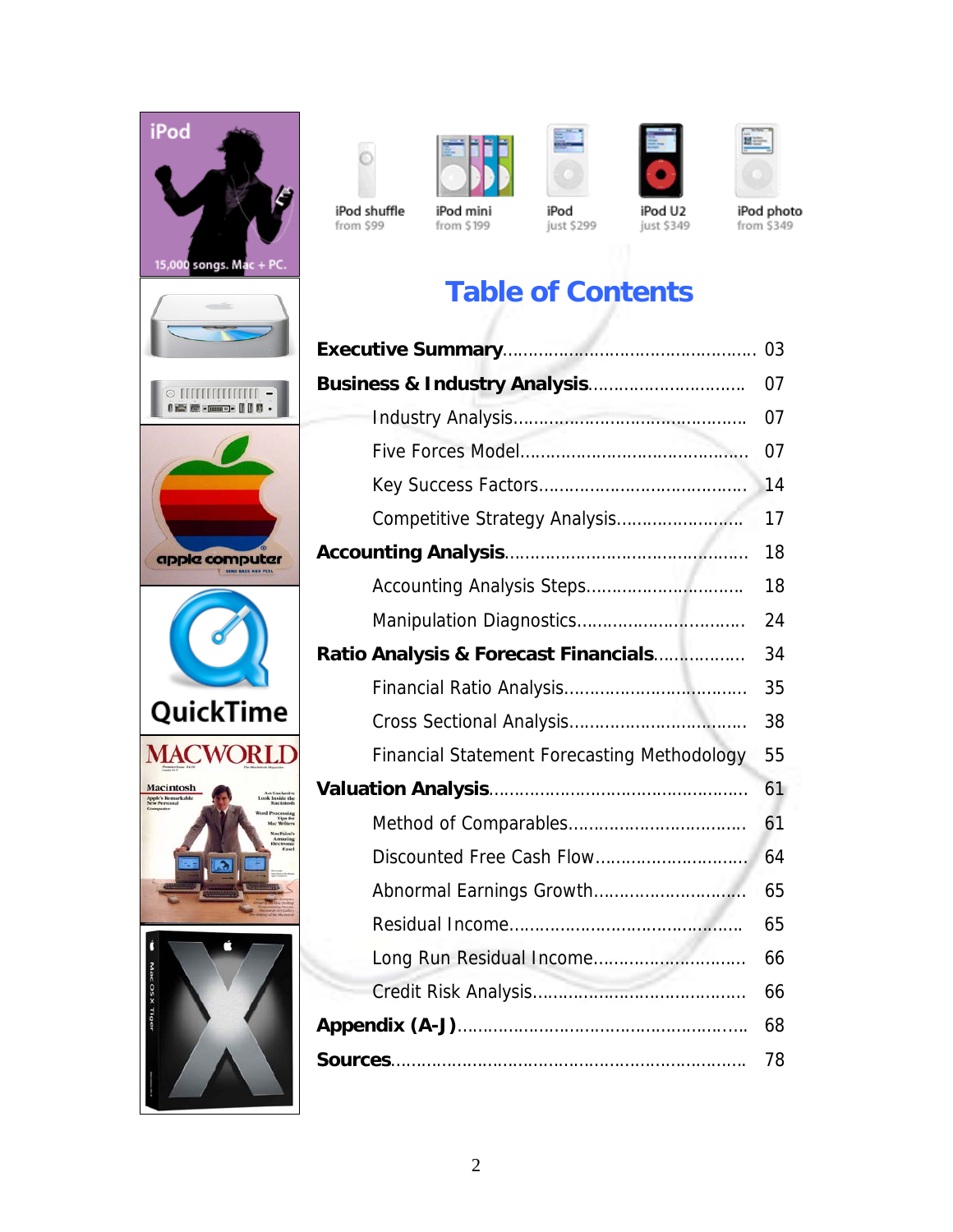

#### **Investment Recommendation:** Sell Date of Valuation: 4/01/05

 **Overvalued** 

| AAPL - NASDAO                     |                | \$40.89           |       | <b>EPS Forecast</b>               |         |         |         |         |
|-----------------------------------|----------------|-------------------|-------|-----------------------------------|---------|---------|---------|---------|
| 52 week price range               |                | $$12.75 - $45.44$ |       | FYE 9/31                          | 2004(A) | 2005(E) | 2006(E) | 2007(E) |
| Revenue (2004)                    |                | 33.54 B           |       | <b>EPS</b>                        | .37     | .55     | .81     | 1.14    |
| Market Capitalization             |                | 30.45 B           |       |                                   |         |         |         |         |
|                                   |                |                   |       | <b>Valuation Ratio Comparison</b> |         |         | Act.    | Avg.    |
| Shares Outstanding                |                | 817.17M           |       | Trailing P/E                      |         |         | 65.95   | 25.18   |
|                                   |                |                   |       | Forward P/E                       |         |         | 32.20   | 16.29   |
| Dividend Yield                    |                | $0\%$             |       | M/B                               |         |         | 33.24   | 5.44    |
| 3-month Avg. Daily Trading Volume |                | 31,109,500        |       | <b>Forward PEG</b>                |         |         | 1.79    | 1.20    |
| Percent Institutional Ownership   |                | 75.19%            |       | <b>Ratio Based Valuations</b>     |         |         |         |         |
|                                   |                |                   |       | P/E Trailing                      |         |         | \$15.61 |         |
| Book Value Per Share (mrq)        |                | \$7.16            |       | P/E Forward                       |         |         | \$20.67 |         |
| ROE (2004)                        |                | 10.37%            |       | M/B                               |         |         | \$37.16 |         |
| ROA (2004)                        |                | 6.63%             |       | Dividend Yield                    |         |         | N/A     |         |
| Est. 5 year EPS Growth Rate       |                | 1.79%             |       | <b>PEG Forward</b>                |         |         | \$20.24 |         |
|                                   |                |                   |       | Ford Epic Valuation               |         |         | \$16.22 |         |
| Cost of Capital Estimates         | R <sub>2</sub> | Beta              | Кe    | <b>Intrinsic Valuations</b>       |         |         |         |         |
| <b>Ke Estimated</b>               |                |                   |       | <b>Discounted Dividends</b>       |         |         | N/A     |         |
| 5-Year Beta                       | .207           | 1.71              | 9.22% | Free Cash Flows                   |         |         | \$28.95 |         |
| 3-Year Beta                       | .296           | 1.14              | 6.68% | Residual Income                   |         |         | \$23.22 |         |
| 2-Year Beta                       | .029           | .71               | 5.39% | Abnormal Earning Growth           |         |         | \$23.40 |         |
| <b>Published Beta</b>             |                | 1.857             | 8.78% | Long Run Residual Income Perp.    |         |         | \$20.84 |         |
| Kd                                |                | 2.63%             |       |                                   |         |         |         |         |
| WACC(bt)                          |                | 5.26%             |       |                                   |         |         |         |         |
| Altman's Z - Score                |                | 3.30              |       |                                   |         |         |         |         |



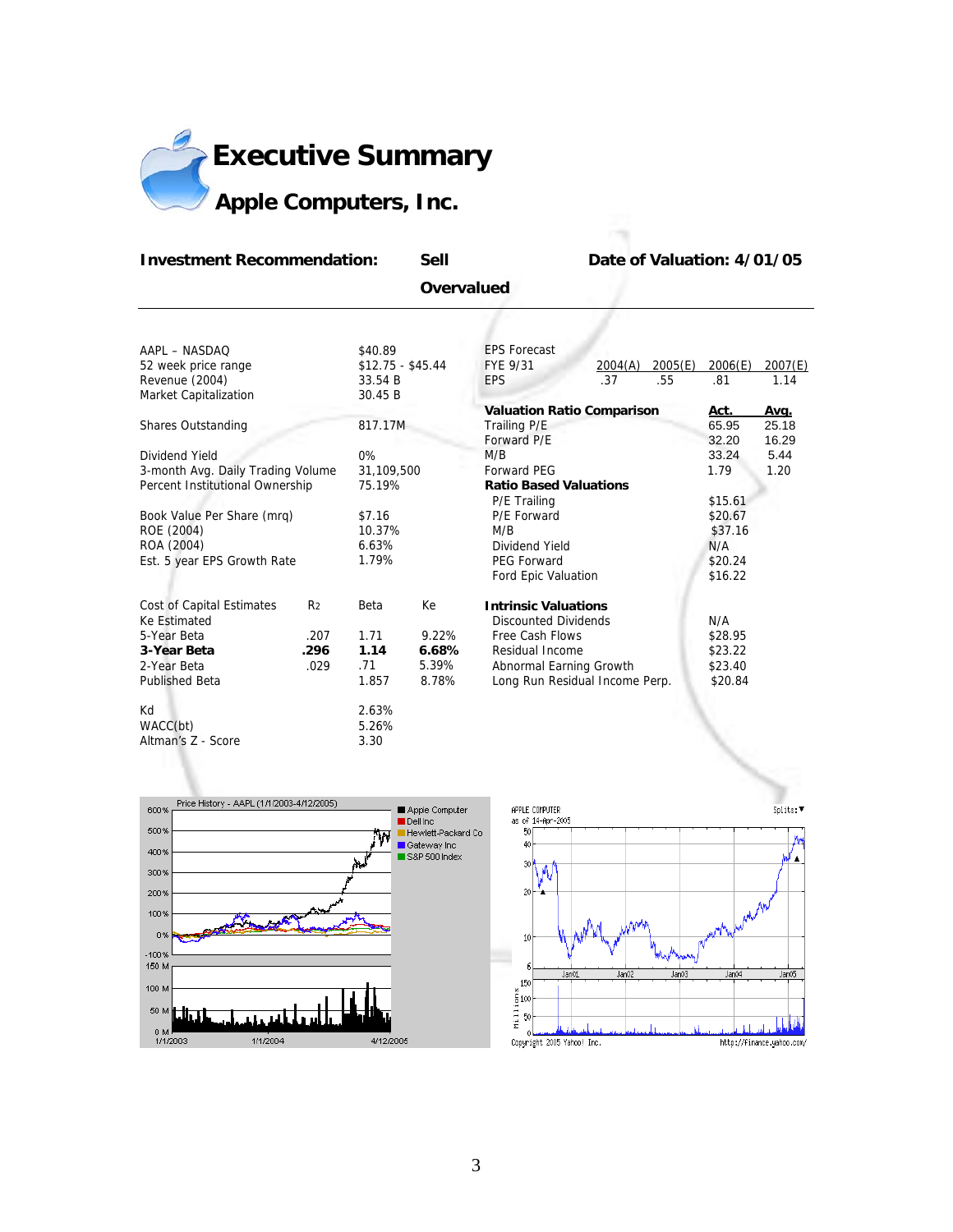### **Recommendation – Overvalued Security**

After a comprehensive evaluation of Apple Computers, Inc., our findings suggest that the firm is overvalued and we recommend selling the stock. Even though, Apple's sales in 2004 grew 33% and are estimated by analysts to grow 25% in 2005, the company has experienced this growth from the iPod, and it is yet to be seen whether or not they will be able to maintain this success. Also, Apple only has a 2% market share in the personal computer market, and it is crucial that they increase this percentage if they wish to be considered a more serious player in the personal computer market.

The computer industry is very diverse, dynamic, capital intensive, and highly competitive. Products offered range from mp3 players to peripherals and personal computers. The high level of competition has forced firms to adopt a cost leadership stance, and has drastically reduced profits. The main competitors in the industry are Apple, Dell, Hewlett-Packard, and Gateway, all of which, excluding Apple and Dell have struggled to turn a profit.

### **Industry Demand Drivers**

The drivers for new growth in the industry historically has been achieved through the introduction of innovative products and/or efficiently and cost effectively producing existing products. Apple and Dell have each capitalized on one of these methods and are currently experiencing the highest levels of success within the industry. Other demand drivers typically have encompassed increased speed, memory, usability, and stylish designs.

Growth in the personal computer market is expected to decrease in 2005 due to the lack of new product introductions, resulting from the highly developed market. However, the portable music sector has experienced tremendous growth and is forecasted to continue this trend in the near future.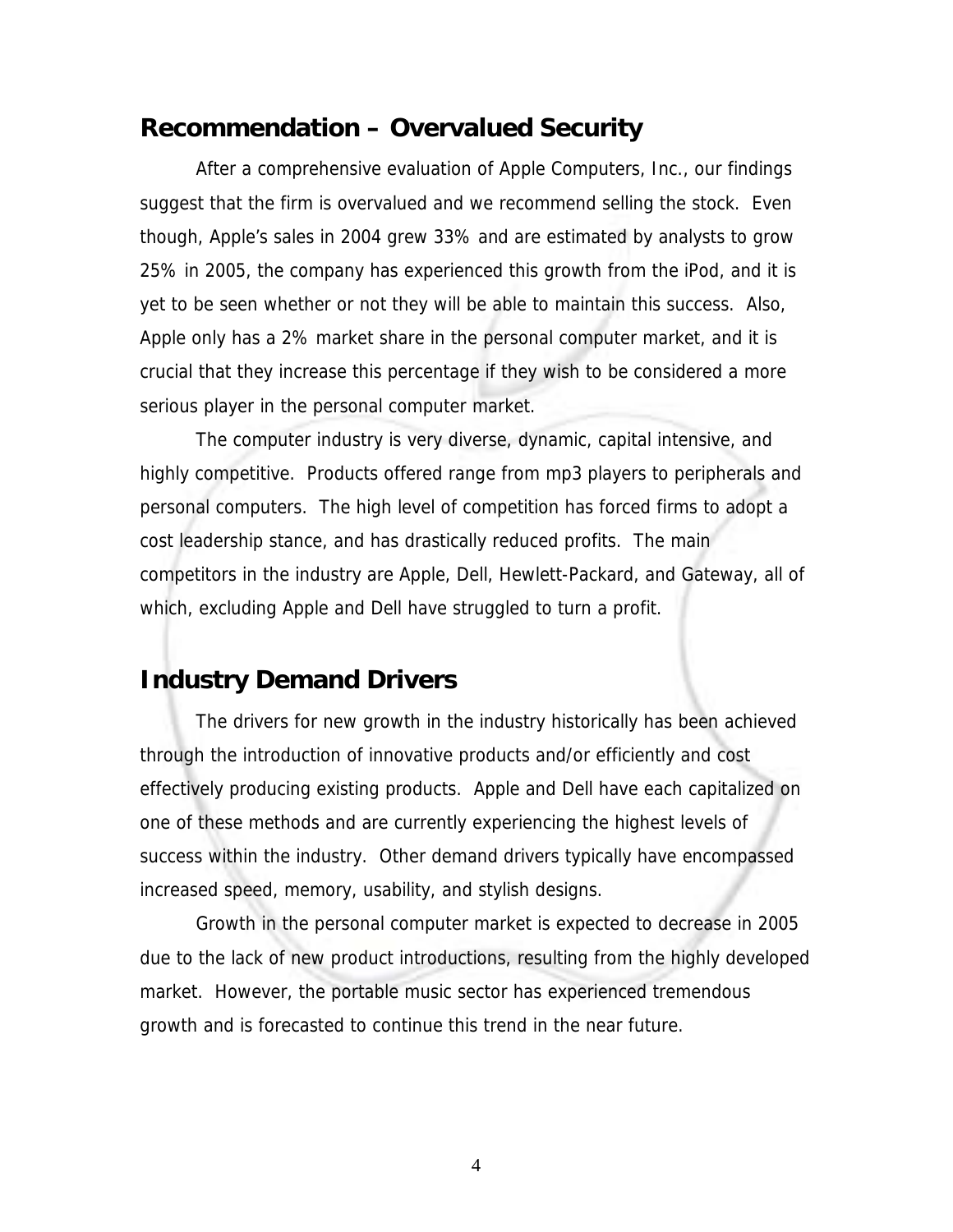Learning Organizations with a high investment in R&D and operating efficiencies will be best positioned to create/capitalize on growth in the industry.

### **Apple is well positioned**

As stated previously, Apple and Dell have most effectively utilized the competitive strategies that allow firms in this industry to remain profitable. Apple is well known for its differentiated and innovative products, and loyal customer base. This coupled with the "halo" effect from iPod sales is projected to increase overall market share and better position Apple to take away market share from its competitors. Also, Apple devotes the highest percentage of its sales to R&D which better positions itself to enjoy first mover advantage with the introduction of new products.

### **Margin Expansion**

Apple has the highest gross profit margin amongst its competitors due to its higher prices, and is solely responsible for allowing Apple to stay afloat in the personal computer market with a meager 2% market share. However, Apple's spare no expense philosophy in producing high quality differentiated goods drastically reduces its ability to translate a larger portion of gross profit into net profit. Apple has the highest operating expense ratio and the lowest net profit margin amongst its competitors. If Apple is able to cut down on operating expenses and utilize some of the benchmark strategies employed by Dell, they will be able to translate more of their revenues into earnings per share.

## **Healthy Financials**

Apple shows favorable numbers in terms of liquidity/operating efficiency analysis. The company is both able to meet short-term obligations and has steadily been recovering its receivables. Inventory turnover was lower in 2004 than in previous years; however, it is our opinion that this is a result of Apple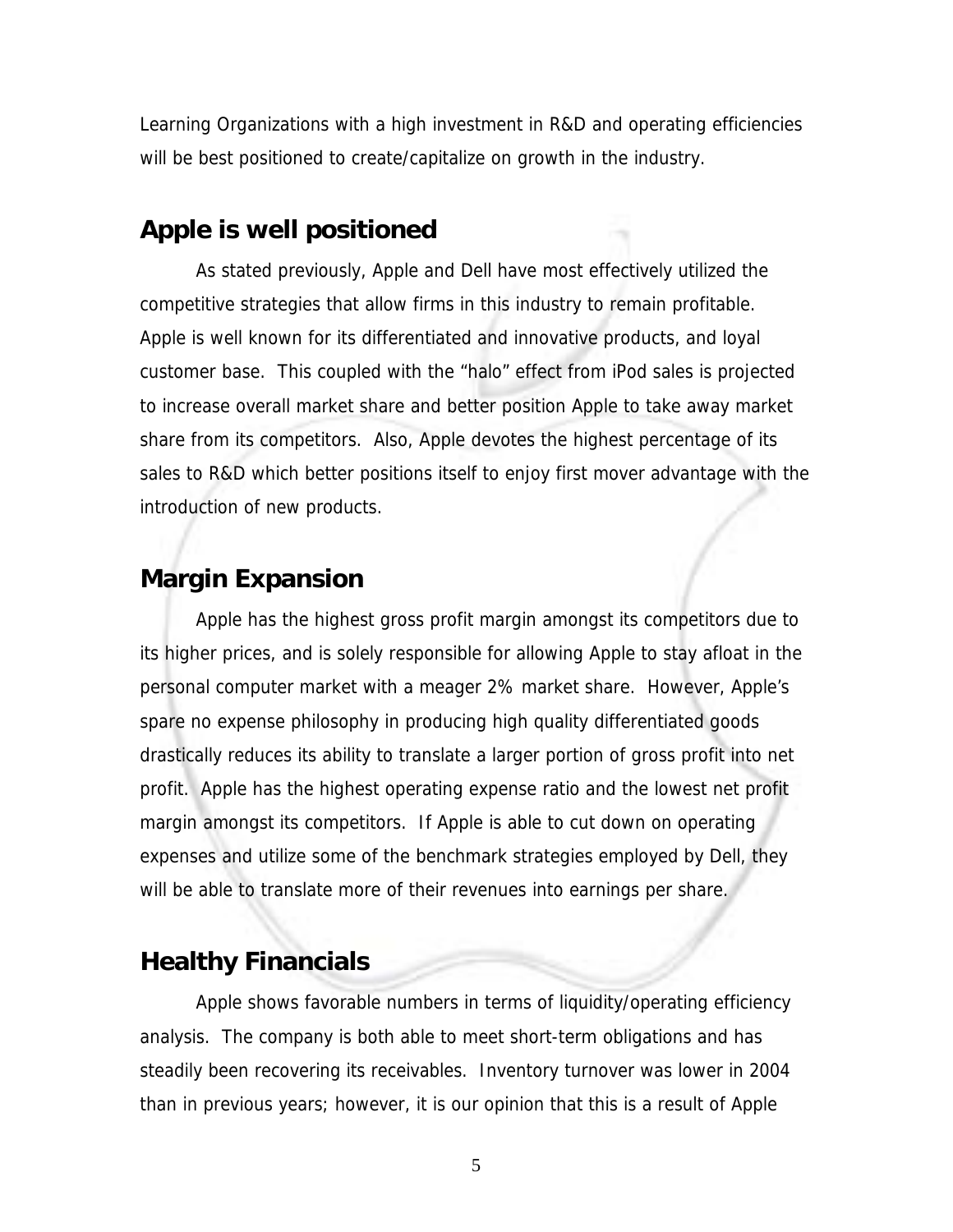intentionally increasing its inventory levels precluding the release of new products. Profitability analysis revealed overall good profitability on sales, but they lack the ability to convert satisfactory levels of gross profit into net income. Apple demonstrates a healthy capital structure and is able to take on large amounts of cheap debt.

### **Valuation**

Based on valuation models, Apple's stock is currently overvalued. Our most accurate models indicate that the firm's intrinsic value is in the range of \$20-\$24. It is our belief that even though the firm is headed in a positive direction, and has very healthy financials, much of their market price is composed expectations instead of actual performance. Earnings in 2004 were \$.37 per share (\$.74 per share before the 2 for 1 stock split). Estimated earnings in 2005 are \$.55 per share. We believe that investors should place Apple on a watch list, and that it may become a more attractive stock in the future.

### **Other Positive Factors**

Apple effectively paid off all its debt in 2004 and is completely equity financed, and is the only firm within their sector that has been able to accomplish this. Furthermore, the stock recently split and many analysts have issued buy and strong buy recommendations while also upgrading to outperform the market.

### **Risks**

The dynamic nature of the computer industry is reason enough to assume a high level of risk. Also, the state of the economy plays a huge factor in Apple's performance; given a dip in the economy, Apple would suffer greatly.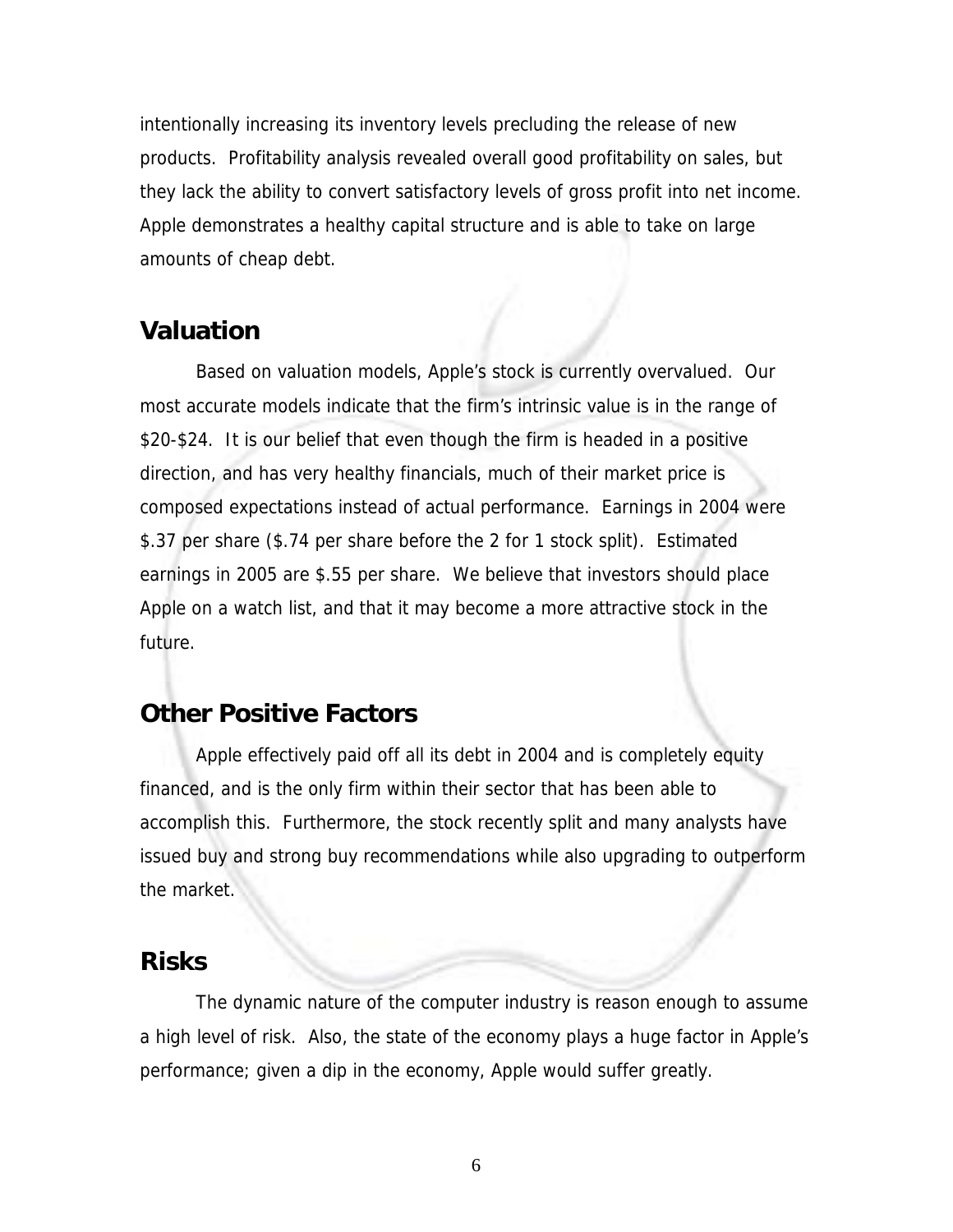## **Industry Analysis**

 The computer industry includes a wide variety of products, from mp3 players and printers to personal computers and powerful servers. Companies have trouble operating within the computer industry, namely due to the dynamic nature of technology. Moore's law, formulated by Gordon Moore in 1965, states that the numbers of transistors per square inch on integrated circuits will double every 18 months, and prices will be reduced. This means even the largest firms must stay on their toes, as the industry is constantly changing and redefining its parameters.

Apple Computer Inc. has recently made headlines by breaking into the portable music market with its introduction of the Apple iPod and iTunes software. Apple also carries a long line of computer products including personal computers, computer accessories, servers, networking solutions, and software packages. Currently capturing a market share of 65% among the portable music market, and holding a profitable 2% of the personal computer market, Apple has consistently kept its name in the industry.<sup>1,12</sup> Apple has stayed afloat in the industry by keeping an eye for aesthetics and creativity, coupled with user friendly and innovative products.

## **Five Forces Model**

#### **Competitive Force 1: Rivalry among Existing Firms**

The two main areas within the computer hardware industry in which apple competes are the personal computer and portable music markets. The personal computer market is fairly well developed and growth in this market will be moderate. According to the Credit Suisse First Boston, it is estimated that personal computer growth in 2005 will be approximately 8%, which is 3% lower than 2004.<sup>7</sup> There is a high degree of concentration in this market which is controlled by a few very large competitors who have a great deal of capital invested in the firms, namely, Dell, HP Compaq, Gateway, and Apple. Personal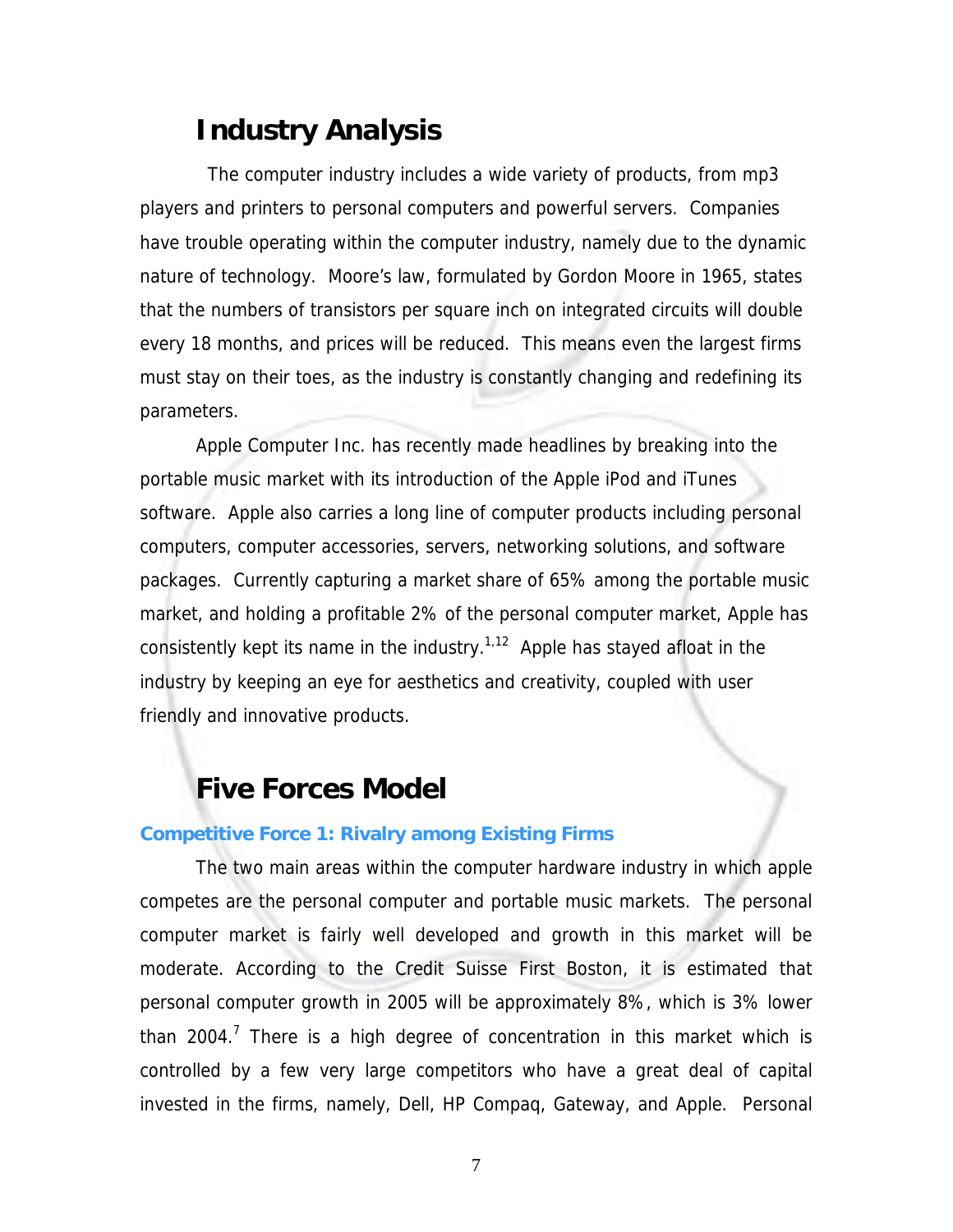computers are quickly becoming a commodities market due to virtually identical products produced by the leading competitors. This has placed an increased emphasis on competitive pricing, which has drastically reduced profit. This is forcing companies to be cost leaders to maintain a reasonable profit margin. Apple's bread and butter has always been achieved through product differentiation, and "in a market where everyone except Dell has struggled to make money, Apple has long been highly profitable with only a 2% market share.<sup>"12</sup> In 2005, Dell and Apple are speculated to have the most potential to increase market share in the PC market due to lack of new product introductions by other firms and the anticipation of Microsoft Longhorn in 2006.<sup>7</sup> If Apple is able to increase its market share by a few percentage points, its profits and ability to spend on marketing, and research and development (R&D) could allow them to become a much more serious player. Switching costs for the customer have been the main deterrent in Apple's quest to attain a more sizeable market share, due to their higher prices and perceived incompatibility with other software.<sup>8</sup>

 Recently, a fairly new and less developed market within the parameters of the computer hardware industry has emerged through portable music, which was a substantial portion of Apple' revenue in 2005.<sup>5</sup> This market provides a great deal of opportunity and high growth potential for firms. Currently, Apple dominates the portable music industry music market with an estimated 90% for hard disk based players, and 65% of the total portable music market.<sup>9</sup> This advantage allows them to set and enforce the rules of competition. Apple has capitalized on its product differentiation, and is charging two to three times the market price of conventional mp3 players for its iPod (A price that consumers are more willing to pay). Competitors are struggling to offer up a product that is a technological/innovative equivalent to the iPod, and until they can produce one that surpasses it, they will not be able to dethrone the portable music juggernaut. Apple is in no danger of losing market share in the short term and has continued to pour money into its R&D to support its long-term strategy.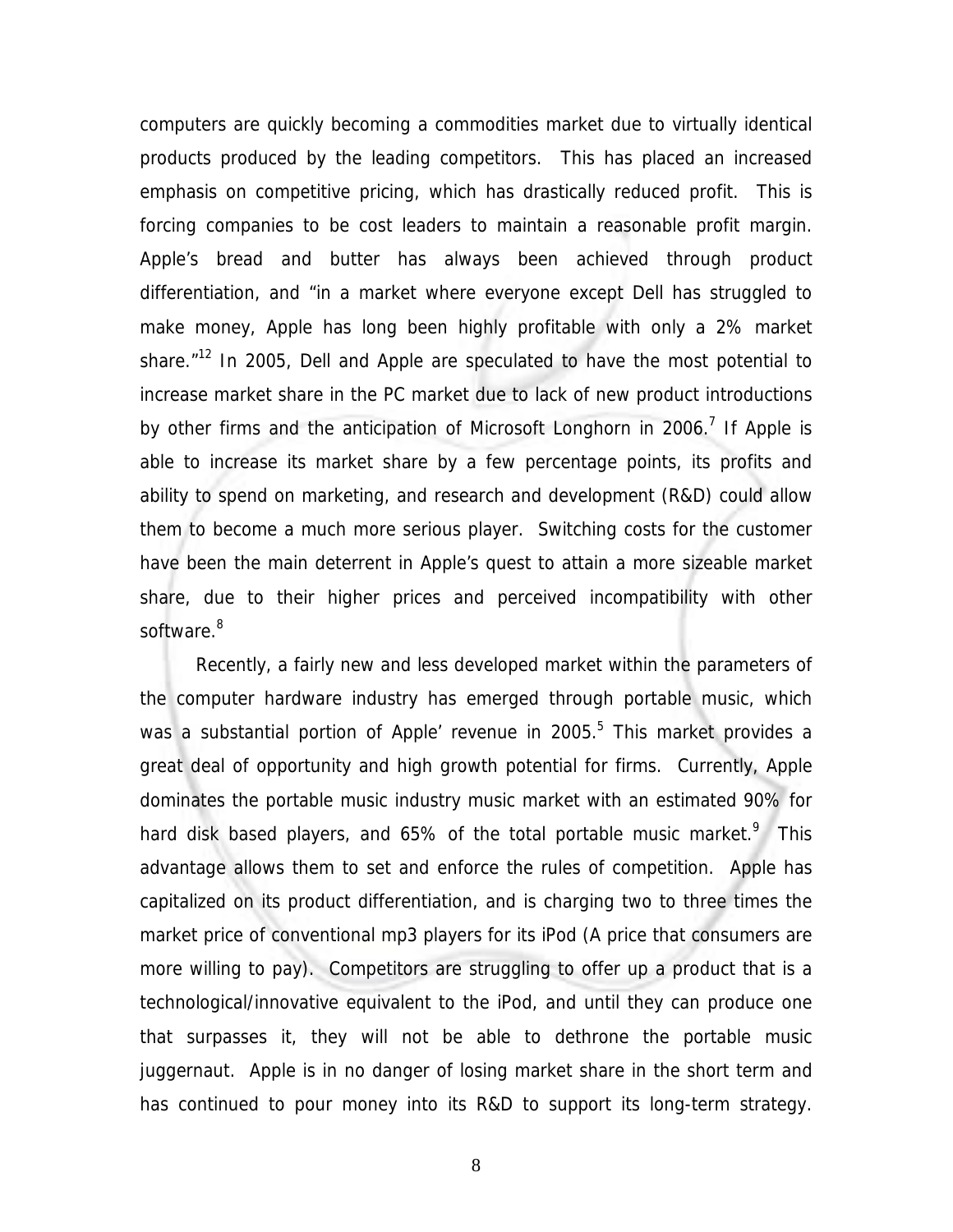Since the release of the iPod, Apple has released the iPod Mini and the iPod Shuffle which has tightened its grip on all areas of the portable music market. Switching costs for the consumer are low allowing customers to flow from product to product based on price, but Apple will continue to rely on brand identification, differentiation, and innovation to maintain a firm grip on market share.

In both the personal computer and portable music markets, component costs are large part of the total hardware costs, but through Apple's product differentiation and higher pricing they are able to counteract the price wars that usually ensue under such conditions. Finally, there are little to no exit barriers in either market, which could be advantageous in ousting some of Apple's competition in the future.

#### **Competitive Force 2: Threat of New Entrants**

Within the personal computer market there are a few well-established companies that consume most of the market share. These companies are: Dell, HP Compaq, and Gateway. There are large economies of scale in the personal computer market and this limits new entrants. A company would need to have access to an enormous amount of capital in order to effectively compete with the few well-established market leaders. The large economies of scale make it nearly impossible for new start-up companies to gain any type of significant market share. In the personal computer market there are basically two main operating systems offered on personal computers: Microsoft's Windows and Apple's Mac OS X. A new company would have to create competitive software that is one step ahead of the rapidly changing technological advancements within the computer software market. Another barrier that new entrants would have to face are legal barriers; mainly in the form of patents. The main market leaders have numerous patents on computer designs as well as technology, which make it extremely difficult for new entrants to enter the market without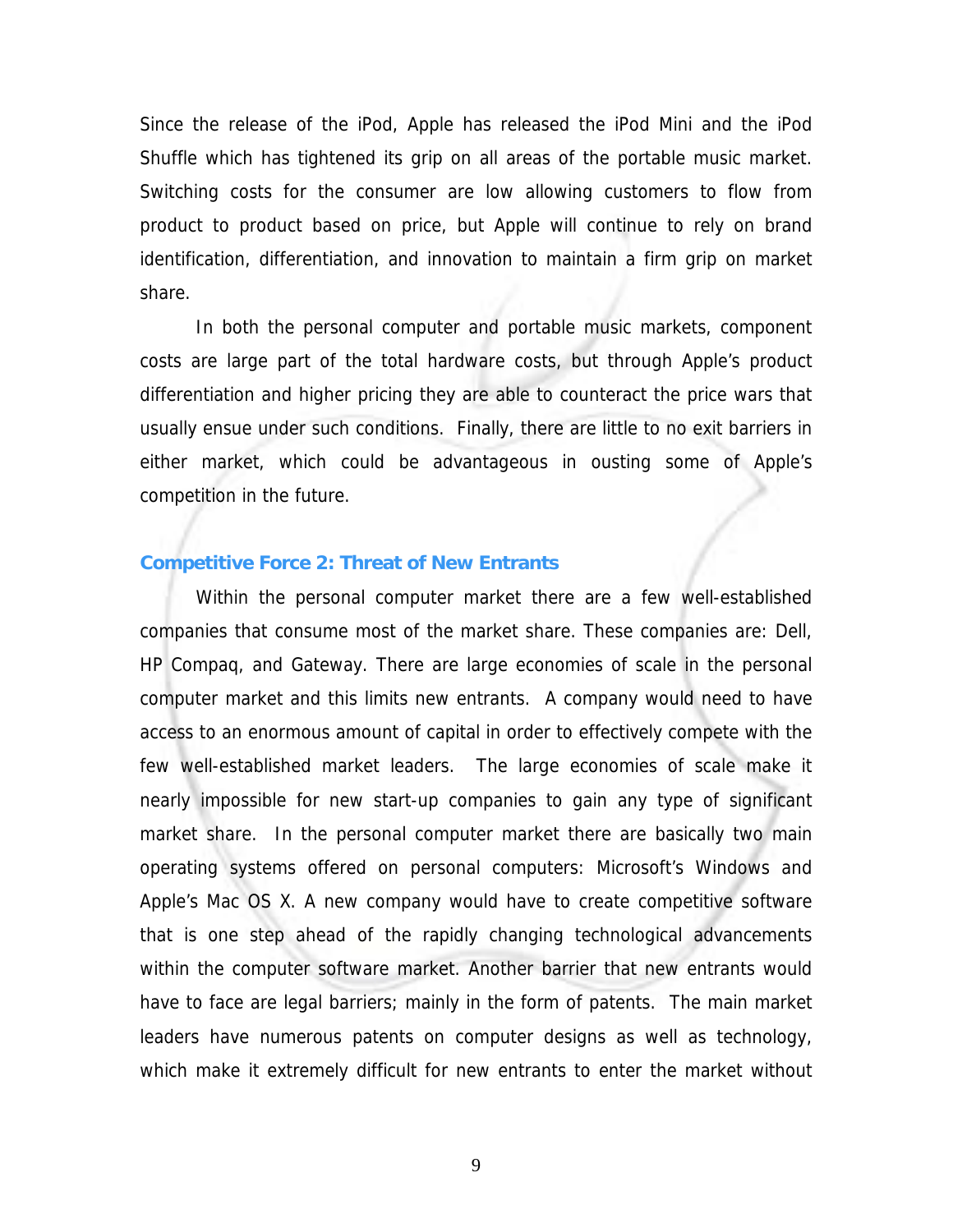large amounts of start up capital to create new and innovative advancements in technology.

Apple is the most dominant company in the portable music market. The portable music market is relatively new, and as a result there are a fairly large amount of competitors. The main competitors in the MP3 sector are: Apple, Rio, Nike, Sony, Creative, Napster, and Dell. There is more of a threat of new entrants in the MP3/Portable Music market than there is in the personal computer market. While portable music hardware still requires significant capital investment to develop and produce the hardware units, the portable music websites (i.e. Napster, iTunes) have relatively small startup costs. This leaves Apple susceptible to new entrants who could possible steal away a portion of its iTunes market share.

Apple is enjoying the first mover advantage in the hardware side of the market with their iPod. While numerous portable music players have been released within the last 5 years, Apple was the first to combine style, usability, and large capacity into a single unit, and because of this they are enjoying the first mover advantage with the introduction of the iPod. Even though the iPod is most expensive portable music player on the market, it is highly sought after by customers because of the ground breaking technologies it employs. Customers are pleased with the quality of Apple products thus far and they continue to look to Apple for future innovations (iPod mini, Shuffler, and accessories). Although this creates an obstacle for new entrants, it is possible for them to establish themselves within the market. Due to the potentially high growth rate of this market, it is still profitable for companies to invest the capital involved in breaking into the market. It will be essential for companies entering the portable music market to innovate beyond the standard set by Apple. Even though the main market leaders already have many patents protecting their technologies, new entrants can develop pioneering technologies due to the relatively young nature of the market.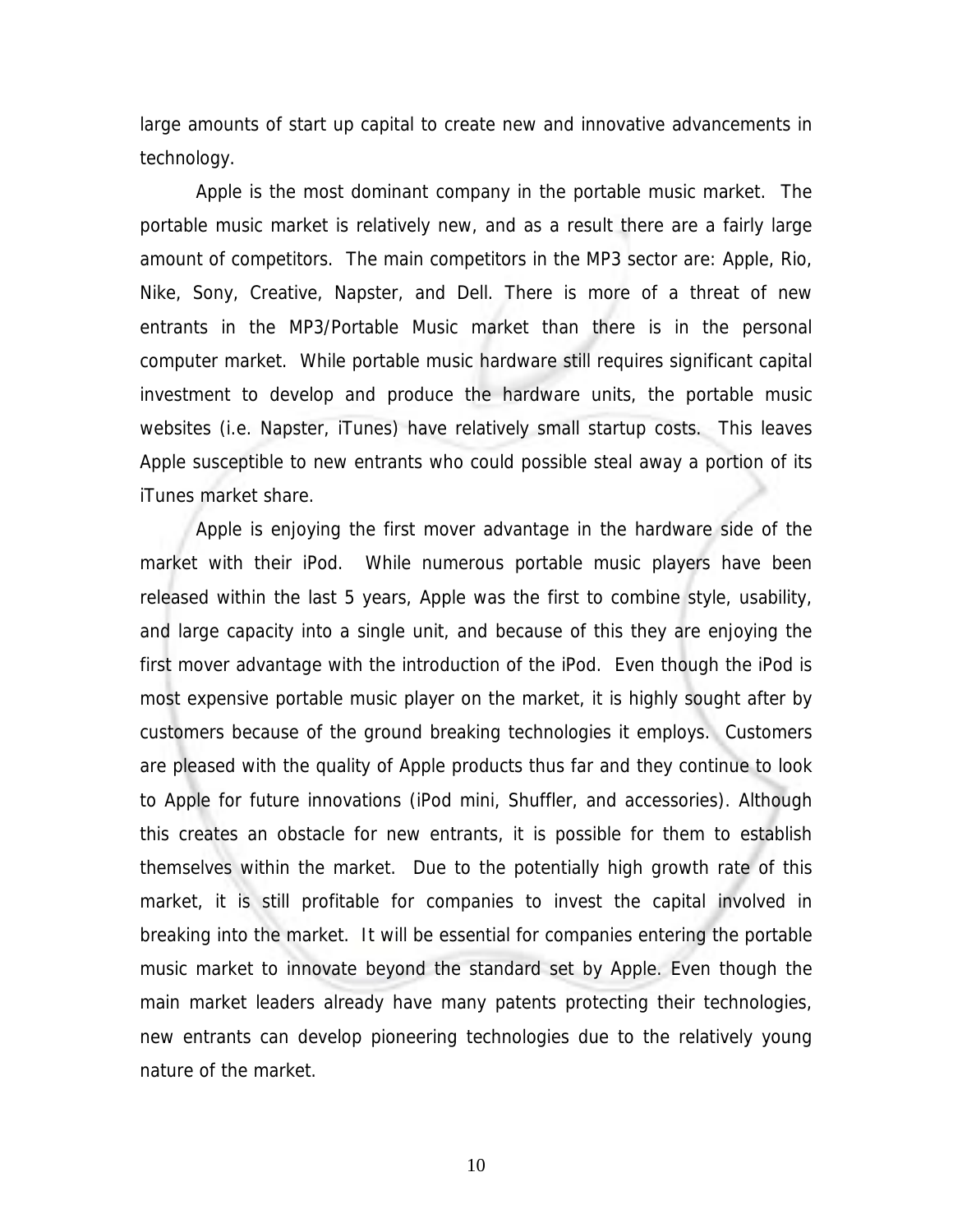Finally, Apple should be aware of the threat of a counter culture of customers which shy away from Apple's products due to their dominance in the market. This phenomenon is best represented by the counter culture that developed with Microsoft that led some customers to Linux. A counter culture of this sort has not yet asserted itself into the portable music market, and is of no immediate threat.

#### **Competitive Force 3: Threat of Substitute Products**

On the personal computing side of Apple's market are a number of products from various competitors. Each of these competitors has a wide range of computing systems designed for various types of users. Dell is marketing its Dimension line of computers for desktop users and its Inspiron line for laptop users. Both the Dimension and Inspiron lines differ in features and power to provide varying selections for customers with diverse needs.<sup>2</sup> The same can be said of Hewlett-Packard's Pavilion/Presario desktop and laptop PCs, as well as Gateway's 3200/5200/7200 series desktop computers and M210/M320/M520 series laptops. $3,4$  It would immediately seem that Apple has a wide array of substitutes in the market, but the proprietary nature of Apple's products sets itself apart from its competitors. While HP, Dell, and Gateway each use the Microsoft Windows operating system and an Intel/AMD based CPU, Apple's computers use their own in-house OSX operating system and an IBM derived Power processor CPU. This separates the computers in how they function, which inevitably means the software packages and overall functionality differs greatly. While Dell, HP, or Gateway could out perform Apple in both speed and in price, Apple has set itself apart from these other computer manufacturers by keeping itself unique in the market and gathering around itself a loyal group of users. Regardless of this, Apple will have to continue to stay innovative and price conscious as new and existing computer owners begin to make the decision of whether their new computer is a PC or a Macintosh.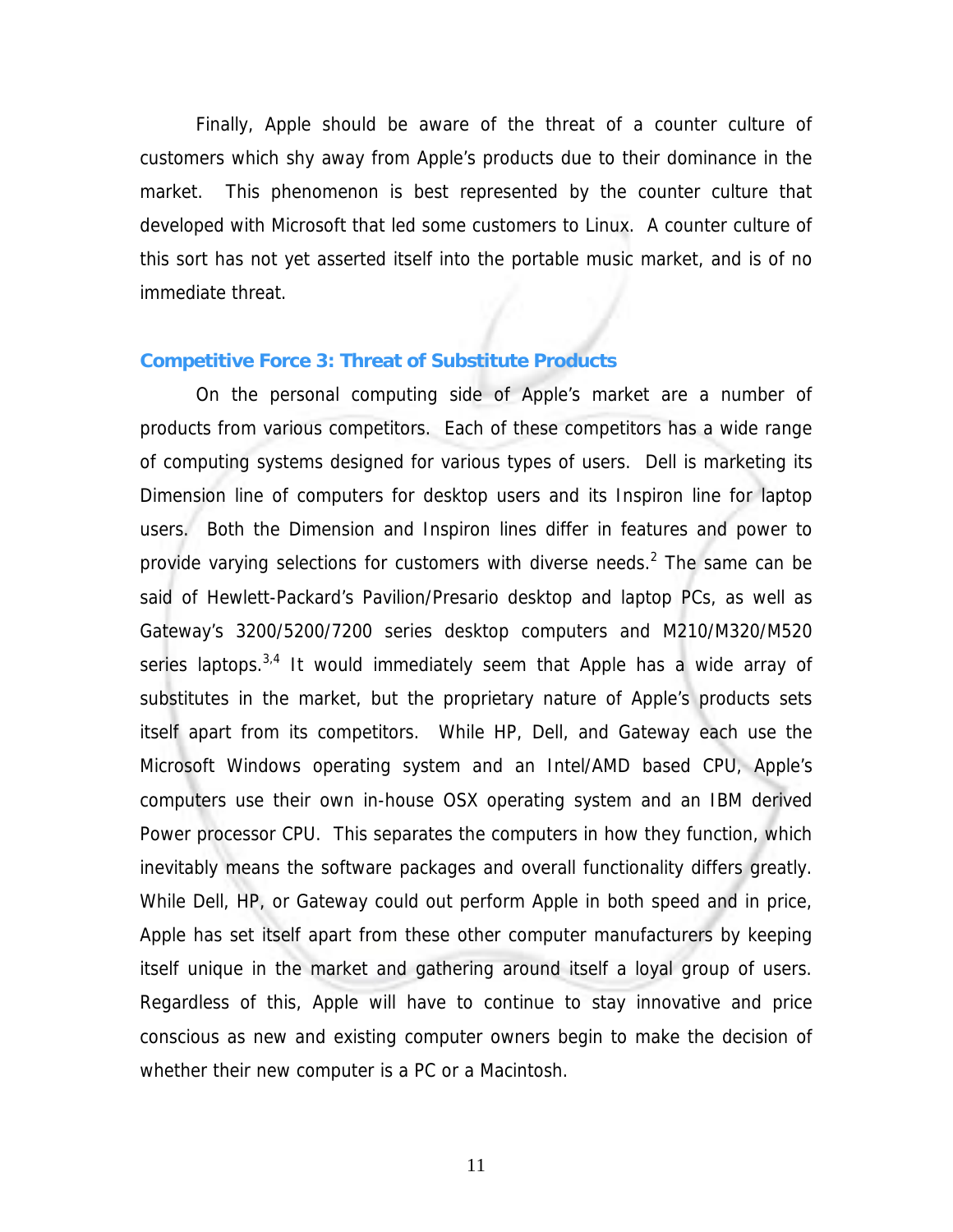Within the portable music market, Apple's hard-drive based MP3 player has many possible substitutes within the market. Some examples include the JetAudio iAudio U2, Creative Nomad, iRiver iFP-790, and Rio Forge. These MP3 players are similar to the iPod, but are flash-memory based, meaning they typically hold less mp3s but consequently cost less. This doesn't seem to be making a substantial impact on Apple's iPod sales as buyers are getting more mp3 capacity per dollar using the iPod and do not have to worry about upgrading their players with additional memory cards in the future. Apple has responded to the flash-memory based market with its recent introduction of iPod Shuffle. However, the iPod Shuffle is a new product and it has yet to be seen if it can capture market share away from the flash-memory units already on the market. Finally, portable CD players and radios are still on the market, though they pose a very small threat to the iPod as they lack the ability of storing your music in digital mp3 files.

#### **Competitive Force 4: Bargaining Power of Buyers**

Apple focuses on differentiating its products in both the personal computer market and the portable music product. Both the Macintosh line of products and the iPod have a signature style and innovative features that set them apart from their competitors. This makes buyers less price sensitive when it comes to buying the iPod and Macintosh, as it is very difficult to find a product that has the same features or stylish look. If customers want to avoid Microsoft software and Intel/AMD based PCs, the only alternative would be to purchase a Macintosh computer, creating a niche market out of Apple and in turn making buyers less sensitive to price.

Additionally, buyers of the iPod and Macintosh computers have low relative bargaining power considering they would have to buy in very large volumes. There is no "Wal-Mart" of electronic stores, so there is no way for individual resellers such as Best Buy, Circuit City, or CompUSA (to name a few) to bully Apple into lower prices. Apple also has 98 national and 4 international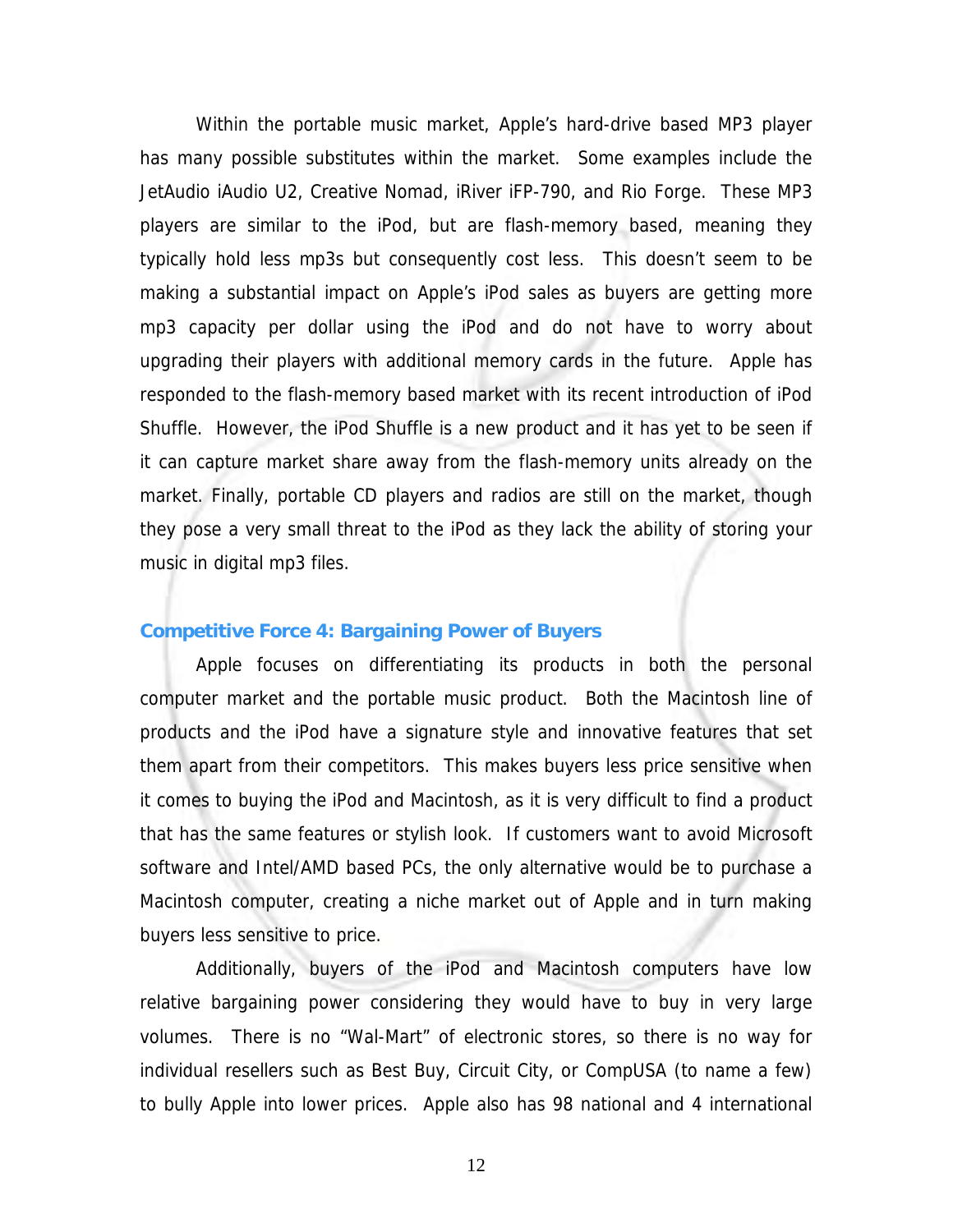retail stores, in addition to its own online store carrying the full line of apple products.<sup>6</sup> The internet is also a huge selling point for iPod and Macintosh products via Amazon.com and Buy.com (to name a few) with the popularity and benefits (tax free) of at-home shopping.<sup>6</sup> Businesses have some relative bargaining power when it comes to purchasing Macintosh computers in bulk for office use, but home users have literally no control over Apple when it comes to their pricing. On a final note, once Apple sells to the end user it has essentially secured future sales of its hardware and software due to a lack of third party options. This gives buyers even less relative bargaining power to shop for better prices or alternatives for their software/hardware needs.

#### **Competitive Force 5: Bargaining Power of Suppliers**

Apple uses a large variety of suppliers for manufacture of its computers and portable music players. In most cases, Apple is not limited to a single supplier for the various components used in the process of assembly for its products. This leaves Apple's suppliers with less bargaining power concerning price in most cases. Apple uses both NVIDIA and ATI for video cards in its computers, so it has two choices concerning who to go to. This is the same for its motherboards (ASUSTeK and Ambit Microsystems), Display units (Samsung, Toshiba, International Display Technology), storage devices (Hitachi Global Storage Technologies, Western Digital, Seagate), and CD/DVD drives (Samsung, Hitachi Global, and LG. Phillips Co.). $5$  In most of the other parts in Apple's Macintosh computers and iPod the situation is the same, giving Apple power to switch suppliers if needed. The only real exception to this is its current position with IBM and its G series processors, as moving to a new processor would have extremely high switching costs. A customized chip would have to be created to replace the G series processor as PC and Macintosh computers have completely different technologies concerning the CPU.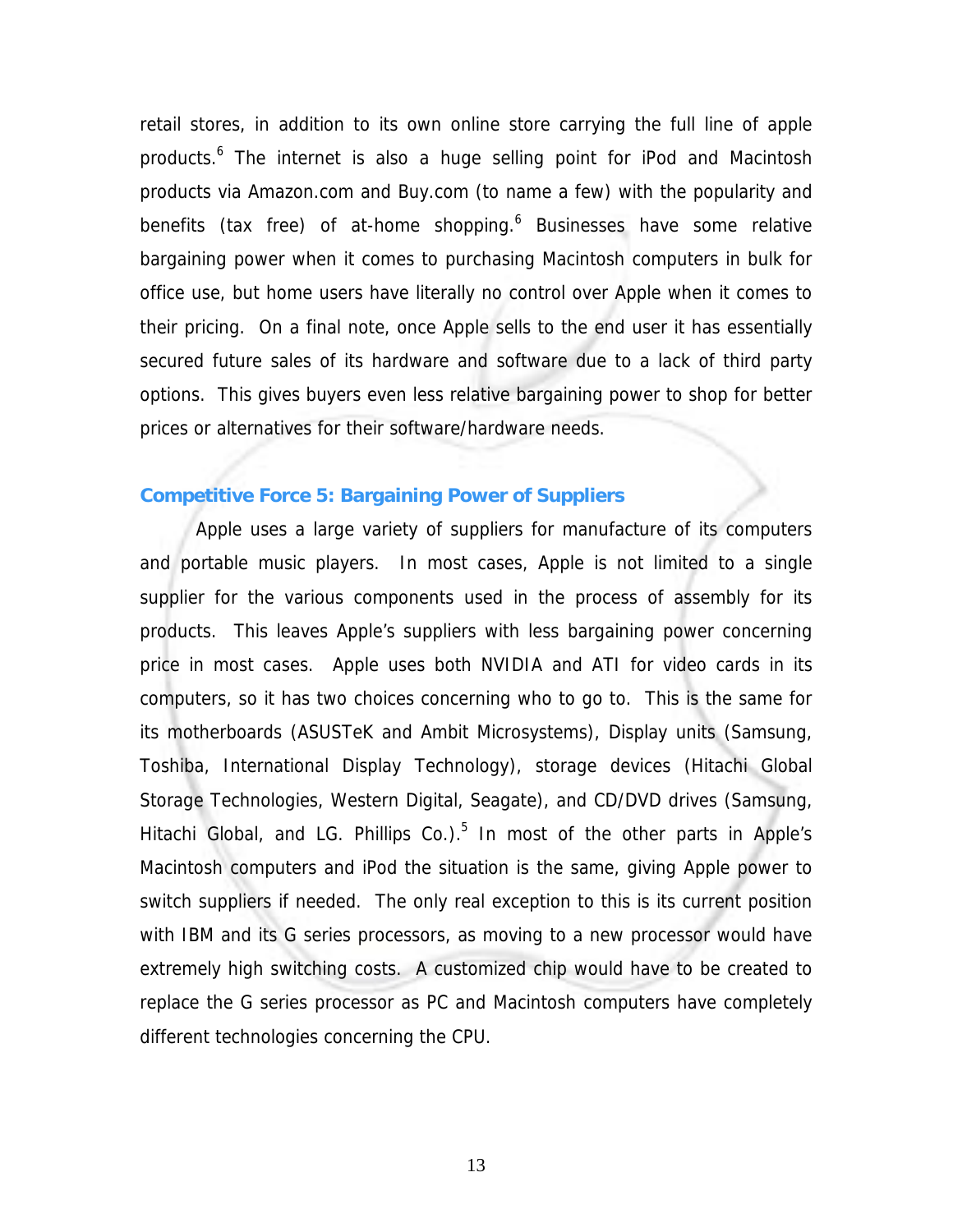## **Key Success Factors**

#### **Core Strengths**

Apple has numerous internal strengths that make it a successful and competitive company. For one, Apple has a powerful footing in the personal computer market by being "different" with its innovative style and ease of use. Its operating system is developed in house, leaving it free from the tangles of the dominant Microsoft operating systems. This gives apple a very large degree of control over its product in the physical appearance, specifications, and overall usability. Apple does all this while keeping its Macintosh computers compatible with existing PC computers. Additionally, Apple fosters a research intensive office environment and is constantly releasing products with the current trends and styles as seen through its latest iPod and Mac mini. This makes Apple one of the biggest innovators in the computer and portable music industries, being first to bring new and creative ideas to the market.

#### **Core Weaknesses**

Due to their research intensive nature, Apple has high R&D costs, which means that Apple is far less cost effective in a very saturated market. While they currently hold 90% of the portable music market, Apple is constantly relying on innovation to keep it ahead, putting the company in a risky position if its R&D does not come through.<sup>1</sup> Moreover, Apple has a hard time selling the Mac computer to many customers do to the perception that the Macintosh is incompatible with other PCs and software. In other words, customers get scared of an operating system that looks different then windows and assume it doesn't work the same. While this is not true, it hinders the ability of Apple to steal away existing PC users to grow its market share. $8$  Finally, Apple has problems with some customers due to the high prices of many of their products. While this has not hindered their sales in the portable music market yet, it can be traced to problems within their computer market sales.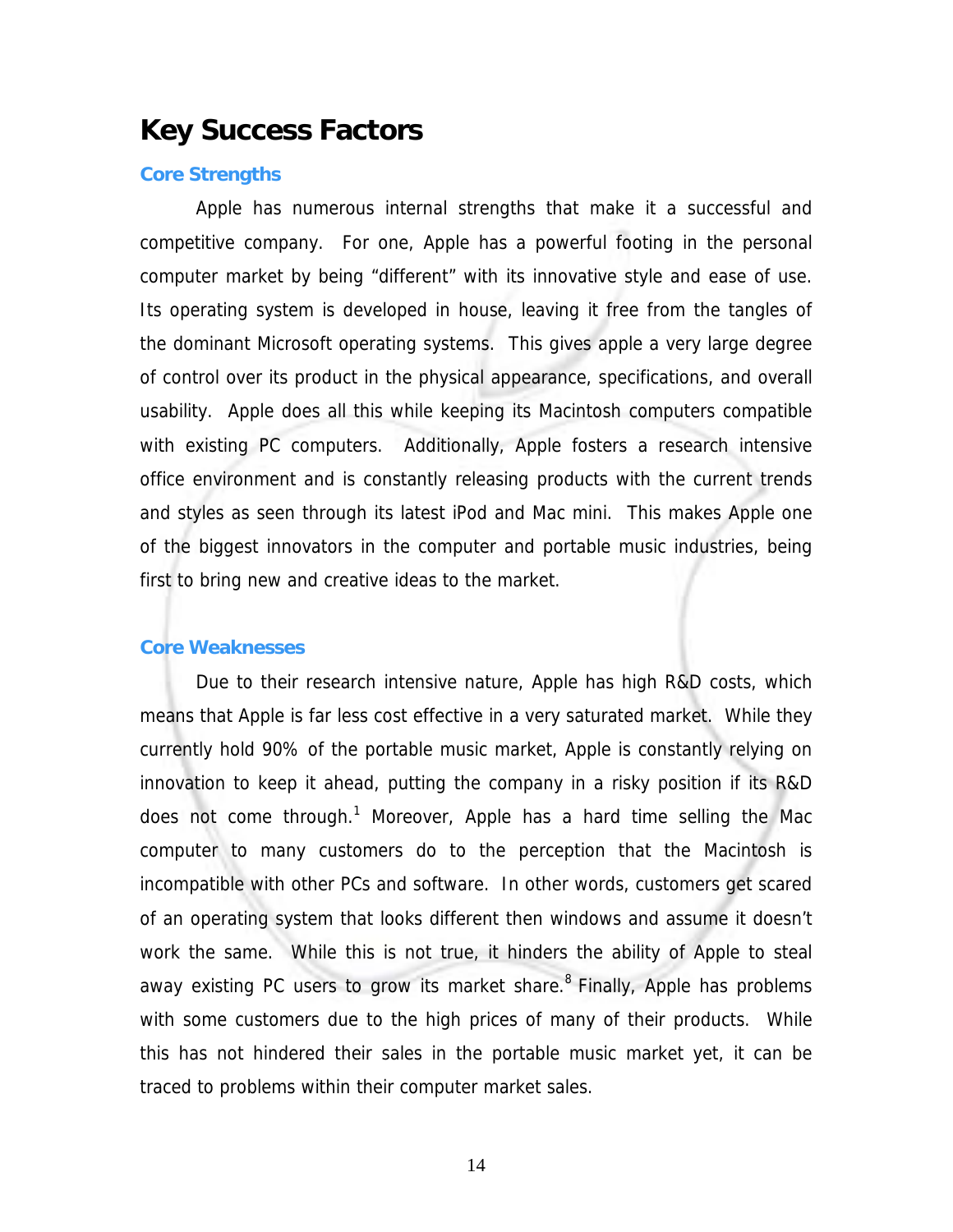#### **Market Opportunities**

Within the industries that Apple competes there are numerous opportunities for increased market share and growth. Since Apple is already recognized as one of the main leaders in the portable music market they have

the ability to further increase their company image and quality image reputation. This will allow Apple to maintain their already well established clientele as well as attract new customers. Within the personal computer market Apple is expected to sustain substantial market share gains in 2005 because customers are awaiting the launch of Windows Longhorn for Microsoft.<sup>7</sup> On the portable music side of things, it is speculated that if Apple were to release a flash-memory based mp3 player that its music business

would be worth close to 5 billion by 2006. $^9$  As a final point, many speculate that Apple's entire line of Macintosh computers will gain market share due to the halo effect of the iPod.<sup>11</sup>

#### **Market Threats**

There are many potential threats that Apple faces everyday. The primary threat that they face is the rapid advancement in technology. Since most people judge the computer on the speed (GHz) of its CPU, Apple has had a hard time

with customers considering the Macintosh inferior in speed to the PC. Although, recently the new Macintosh computers have begun using 64bit technology as opposed to the PC which is still primarily using 32bit technology.<sup>6</sup> This has given Apple a slight edge to their speed problem. Therefore, Apple must make sure that they stay up-to-date and on the cutting edge of advancements and innovations. One slip in their R&D Well established clienticle as well as attract new customers. Within<br>the personal computer market share gains in 2005 because customers are<br>availing the launch of Windows Longhorn for Microsoft.<sup>7</sup> On the<br>portable music si



department and Apple could lose an enormous amount of their market share.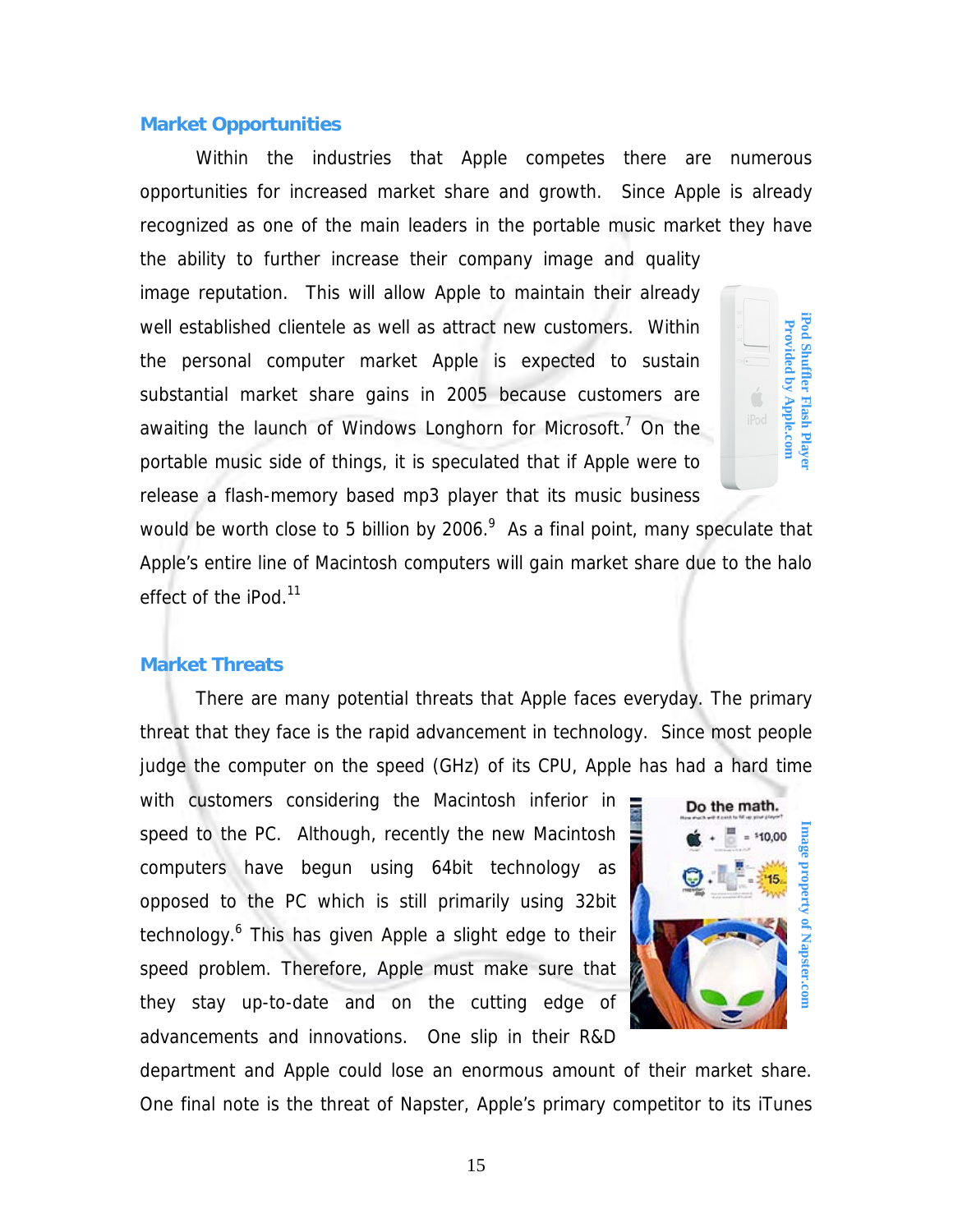music service. Napster has begun aggressively marketing its new service which allows unlimited music downloads which are "rented" to the mp3 unit while the subscription is active. This service, costing only \$14.95 a month, is the first serious challenge to iTunes 99 cent per song download business strategy.<sup>13,6</sup> Whether or not Napster will effectively unseat Apple is yet to be seen, but shows the vulnerability of Apple's portable music market share.

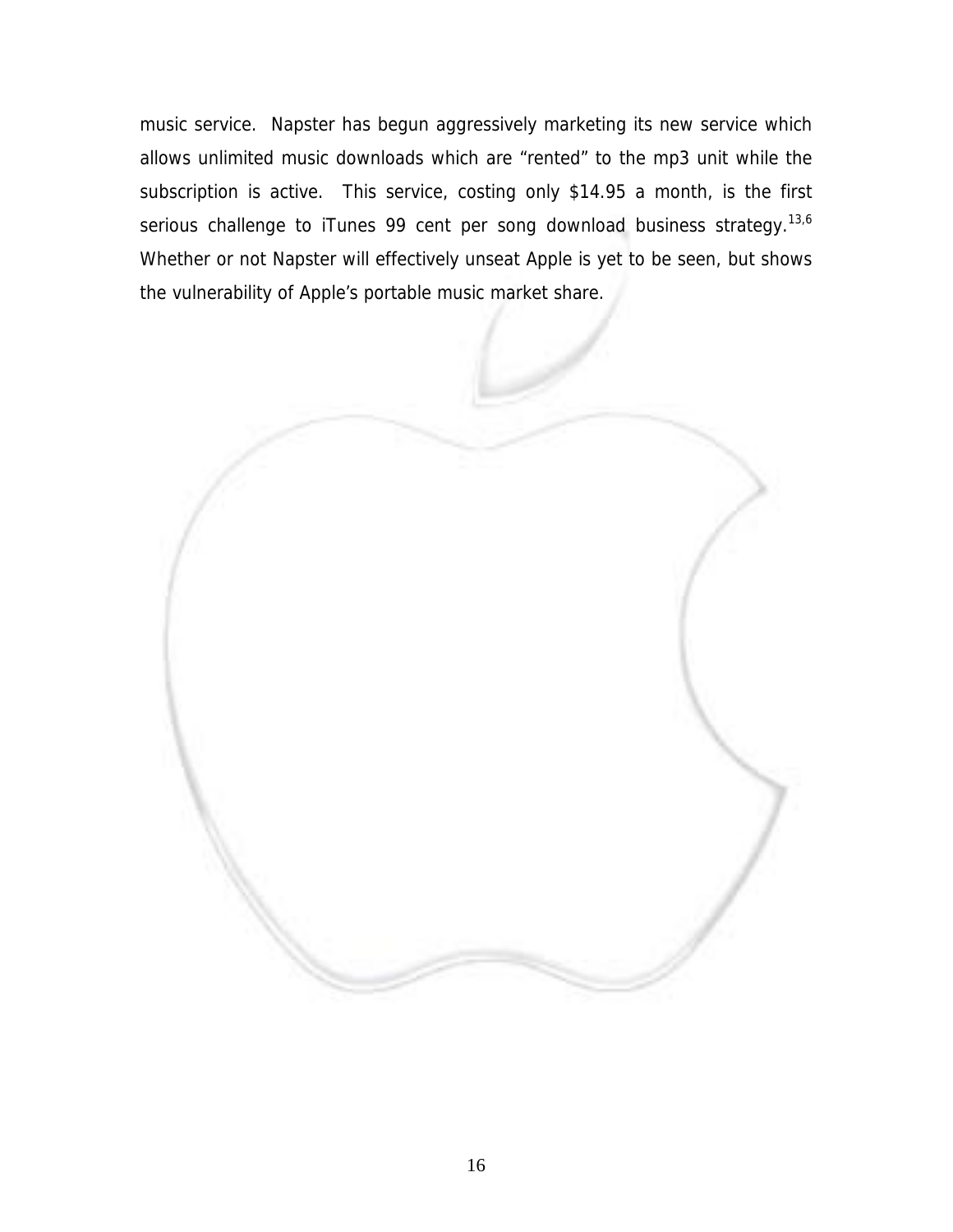## **Competitive Strategy Analysis**

In such a highly competitive industry where superior quality and brand image are key success factors for a computer company, it is necessary for computer companies to become cost leaders or differentiate themselves by offering a unique product. Apple has become known as a computer company that has innovative and stylish computers and music players. By highly investing in research and development, providing a variety of products, and maintaining a unique brand image, Apple has been able to create a sustainable competitive advantage by differentiating its personal computers and portable digital music players.

By spending 489 million dollars on research and development alone, Apple has been able to develop innovative products that enable them to maintain a loyal customer base.<sup>5</sup> Apple is known for its unique and user friendly products like the new MAC mini, the all in one design of the eMAC and the iPod which all appeal to the "stylish consumer." Introducing PC's in various colors and distinctive monitors have given Apple a unique image. For example, competitors have tried to mimic the iPod but the iPod consistently beats out the competition because of its efficiency and stylish design.

Furthermore, the multi-colored apple logo has become an unmistakable icon. Apple has been able to build up its image in the past couple of years by its innovative products and popular designs. This has given Apple a comparable advantage because the apple logo is now being associated with quality and uniqueness.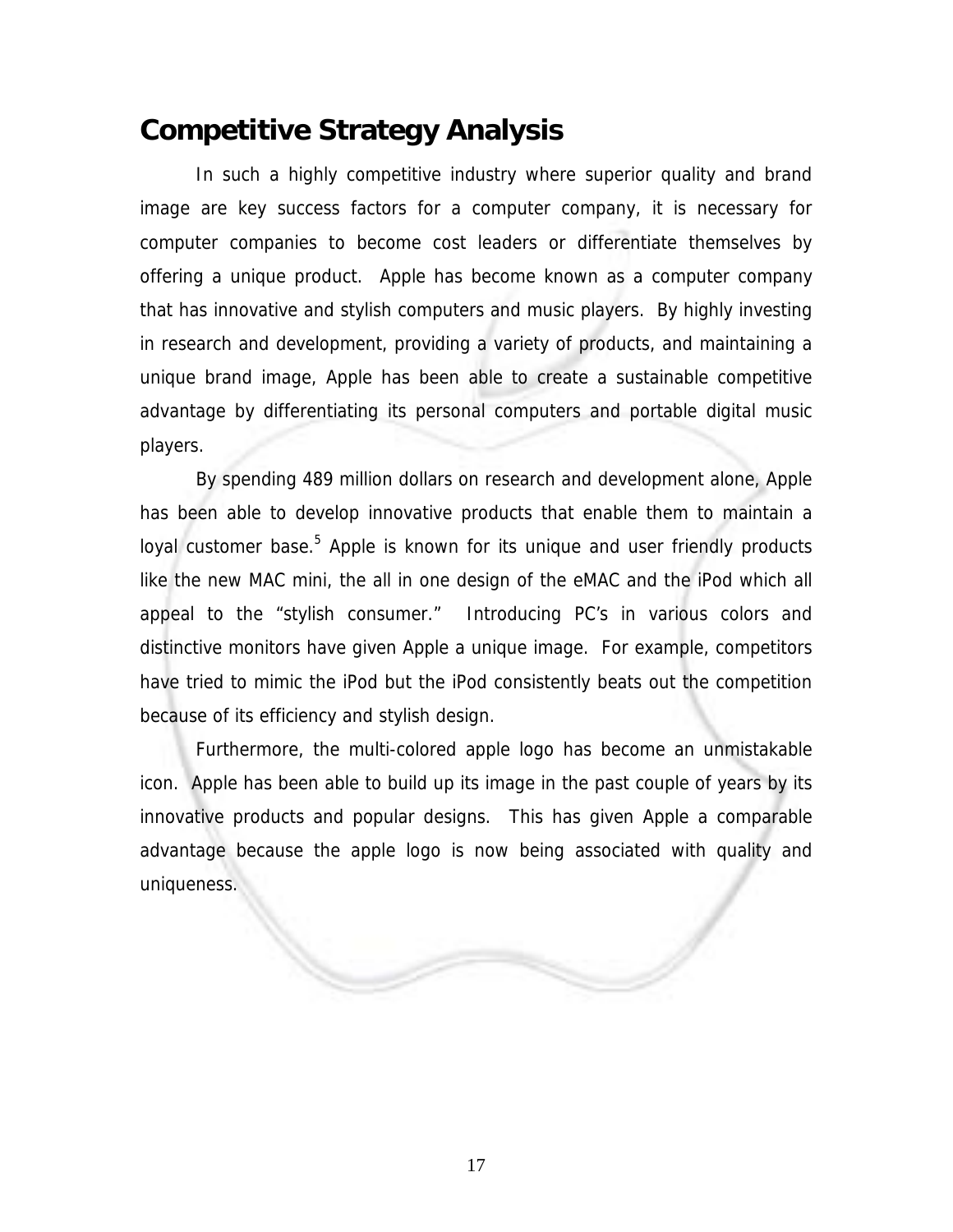## **Accounting Analysis**

## **Step 1: Identifying Key Accounting Policies**

 As a leading competitor in the personal computer market and the dominant firm in the portable music market, Apple has maintained and gained market share time and time again through its focus on creativity, innovation, a high investment in research and development (R&D) and brand image.

 Apple is very limited by GAAP in accurately portraying key success factors through the use of different accounting policies. As stated previously, Apple invests heavily in R&D and brand image (advertising), 489 million and 206 million in 2005, respectively. However, in accordance with GAAP, they are forced to expense the costs as they are incurred, and are unable to capitalize them. Some latitude is given in capitalizing software R&D expenses pursuant to SFAS No. 86, which states that development costs of computer software to be sold, leased or otherwise marketed are subject to capitalization beginning when a product's technological feasibility has been established. However, in 2005, capitalization of software R&D amounted to less than one percent of R&D expenditures.

 Per Apple's notes to consolidated financial statements, management identifies key accounting policies and estimates as those related to revenue recognition, allowance for doubtful accounts, inventory valuations and purchase commitments, valuation of long lived assets including acquired intangibles, warranty costs, and income taxes. These policies are deemed important because they are critical in the representation of the firm's financial standing and that they require judgments and estimates regarding events that are uncertain. However, the stances taken on these issues reflect industry norms, and are stated very similarly by leading competitors in the respective markets.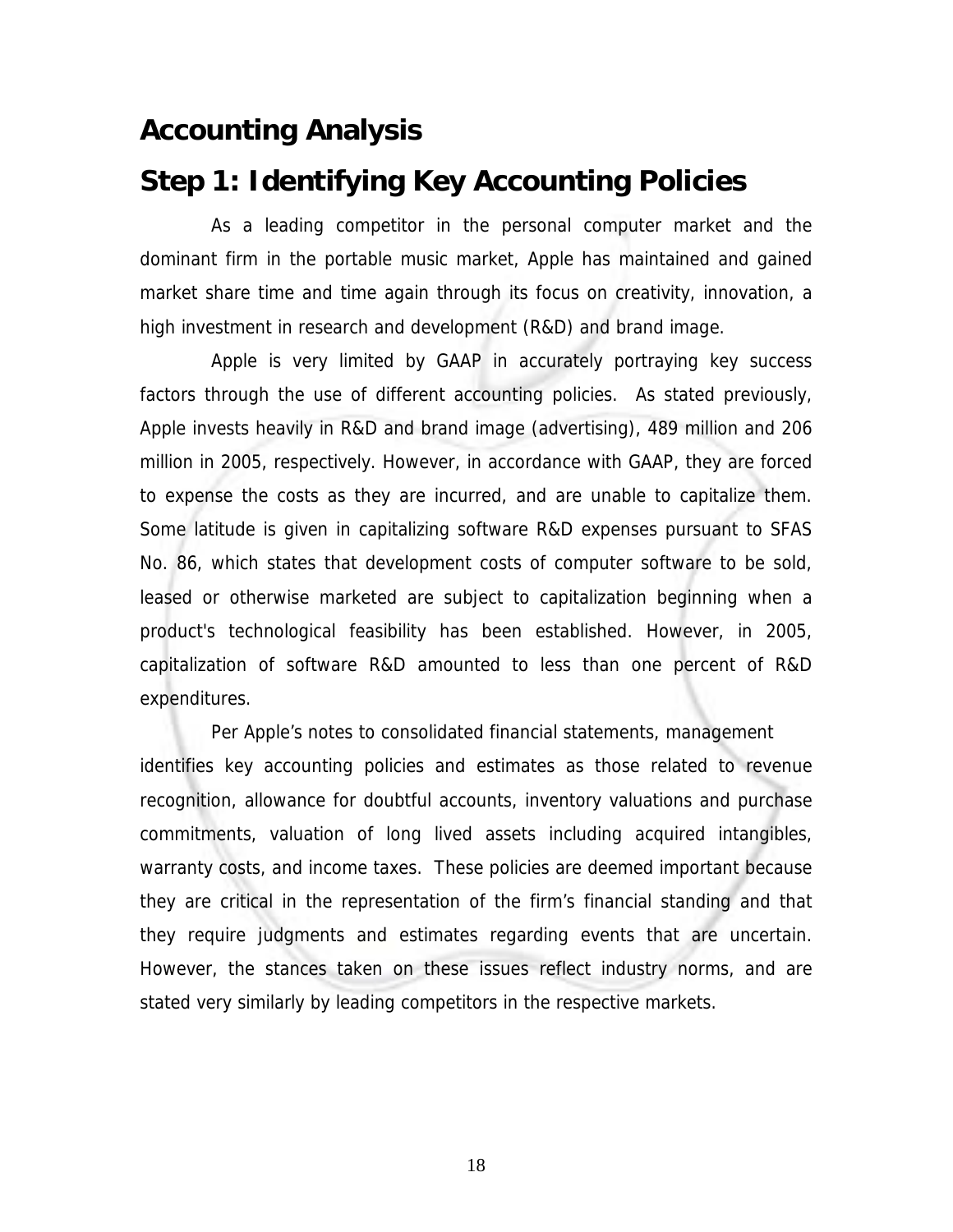## **Step 2: Assessment of Accounting Flexibility**

 Apple has very limited accounting flexibility in capturing its key success factors concerning research and development, brand image, and marketing. The only flexibility in their key success factors involves a small portion of its R&D costs being capitalized. This leaves management with few accounting policies in which they can be flexible, which causes accounting data to be less informative regarding the true economy of the firm.

| <b>Flexible Accounting Policies</b>                      |                  |  |  |  |  |  |  |
|----------------------------------------------------------|------------------|--|--|--|--|--|--|
| <b>Accounting Policy</b><br><b>Degree of Flexibility</b> |                  |  |  |  |  |  |  |
| Research and Development*                                | Minimal          |  |  |  |  |  |  |
| Brand Image (Advertising)*                               | <b>None</b>      |  |  |  |  |  |  |
| <b>Inventory Policies</b>                                | Moderate         |  |  |  |  |  |  |
| <b>Fstimation of Bad Debt</b>                            | Moderate to High |  |  |  |  |  |  |
| Amortization of Goodwill and                             | Moderate to High |  |  |  |  |  |  |
| Intangibles                                              |                  |  |  |  |  |  |  |
| * Key Success Factor                                     |                  |  |  |  |  |  |  |

 Apple currently uses a straight-line method over the estimated useful lives of assets concerning the depreciation of property, plant, and equipment, which are 30 years for building, 2 to 5 years for equipment, and the shorter of lease terms of 10 years for leasehold improvements. It is of importance to note that Apple, as of first quarter of fiscal 2002, adopted SFAS No. 142, which required that assets with indefinite useful lives no longer be amortized, but instead use an impairment test annually or sooner whenever changes or events in circumstances indicate they may be impaired. Prior to 2002, Apple amortized its goodwill and other intangibles using the straight-line method over its estimated useful life. This essentially gives Apple a great deal of freedom concerning the write-off of its goodwill assets, allowing subjective manipulation of the value of its goodwill assets and the expenses incurred by writing them off. In fact, since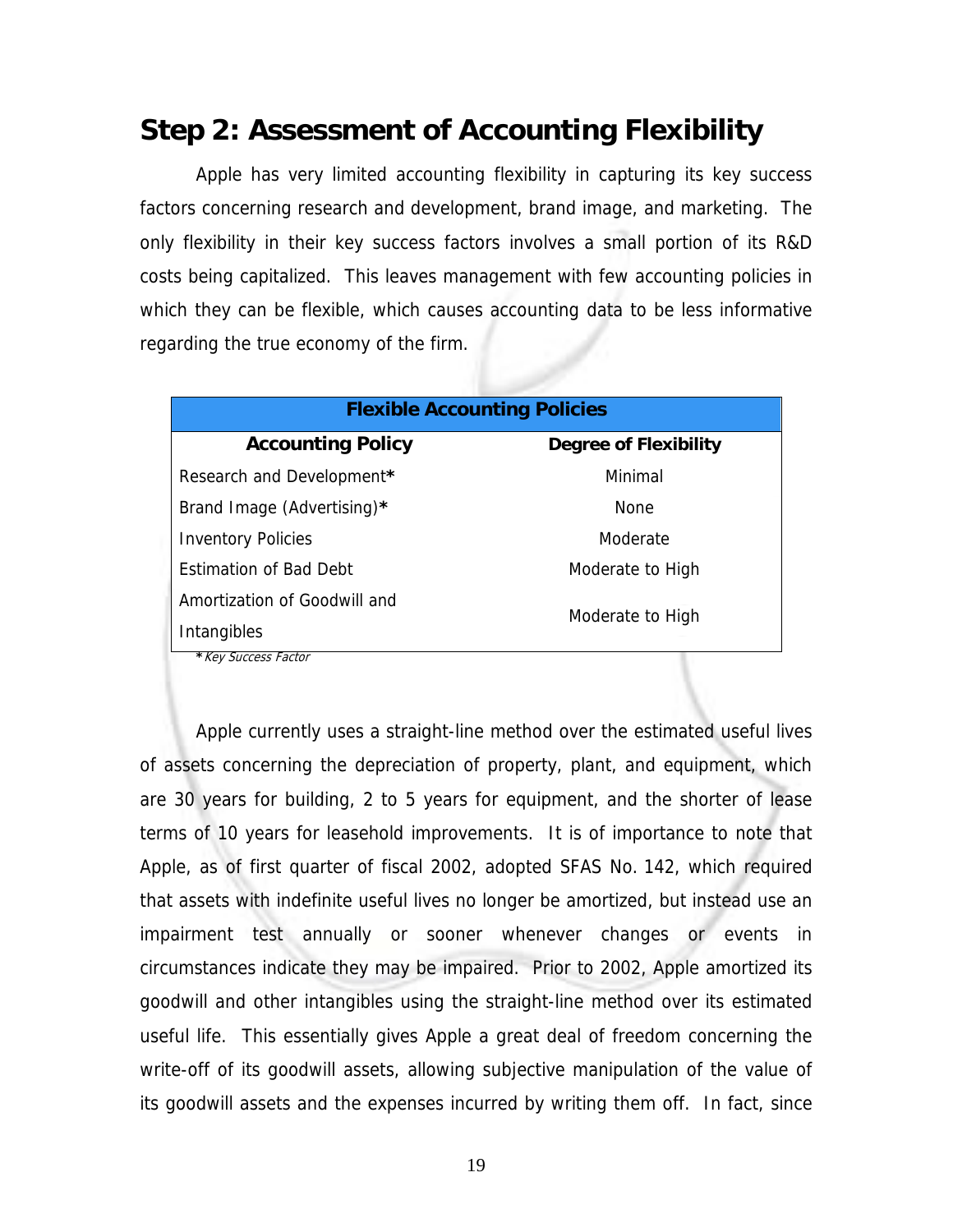the 2002 conversion to SFAS No. 142 Apple has found no impairment from its annual goodwill tests held on August  $30<sup>th</sup>$  of each year.

 As far as inventory is concerned, Apple uses the industry standard of FIFO (First In, First Out) and provisions are made currently for the difference between cost and market value if cost of inventories exceeds their market value. Under the FIFO method, net income is typically overstated because the less expensive inventory is sold off first, leaving the most recently acquired higher priced inventory in the inventory account. The only flexibility that Apple has in terms of inventory accounting policies would be to change to a different method, perhaps in and effort to reduce income tax liability.

 Apple currently uses a flexible variety of methods for estimating its allowance for doubtful accounts. Stated in the 10k, Apple estimates bad debt by "historical experience with bad debts, the general economic environment, the financial condition of the Company's distribution channels, and the aging of such receivables". With such a long list of conditions to base their analysis on, Managers have a great deal of freedom when choosing an appropriate allowance.

 Finally, Apple identifies one of its key success factors as research and development. Unfortunately for Apple, GAAP does not allow for most research and development costs to be capitalized, and therefore they must be expensed as incurred. However, Apple is able to capitalize the software development costs for the development of some its software. This allows flexibility in choosing which points in the development cycles are to be capitalized. The total amount capitalized was approximately \$4.5 million according to the 10k footnotes.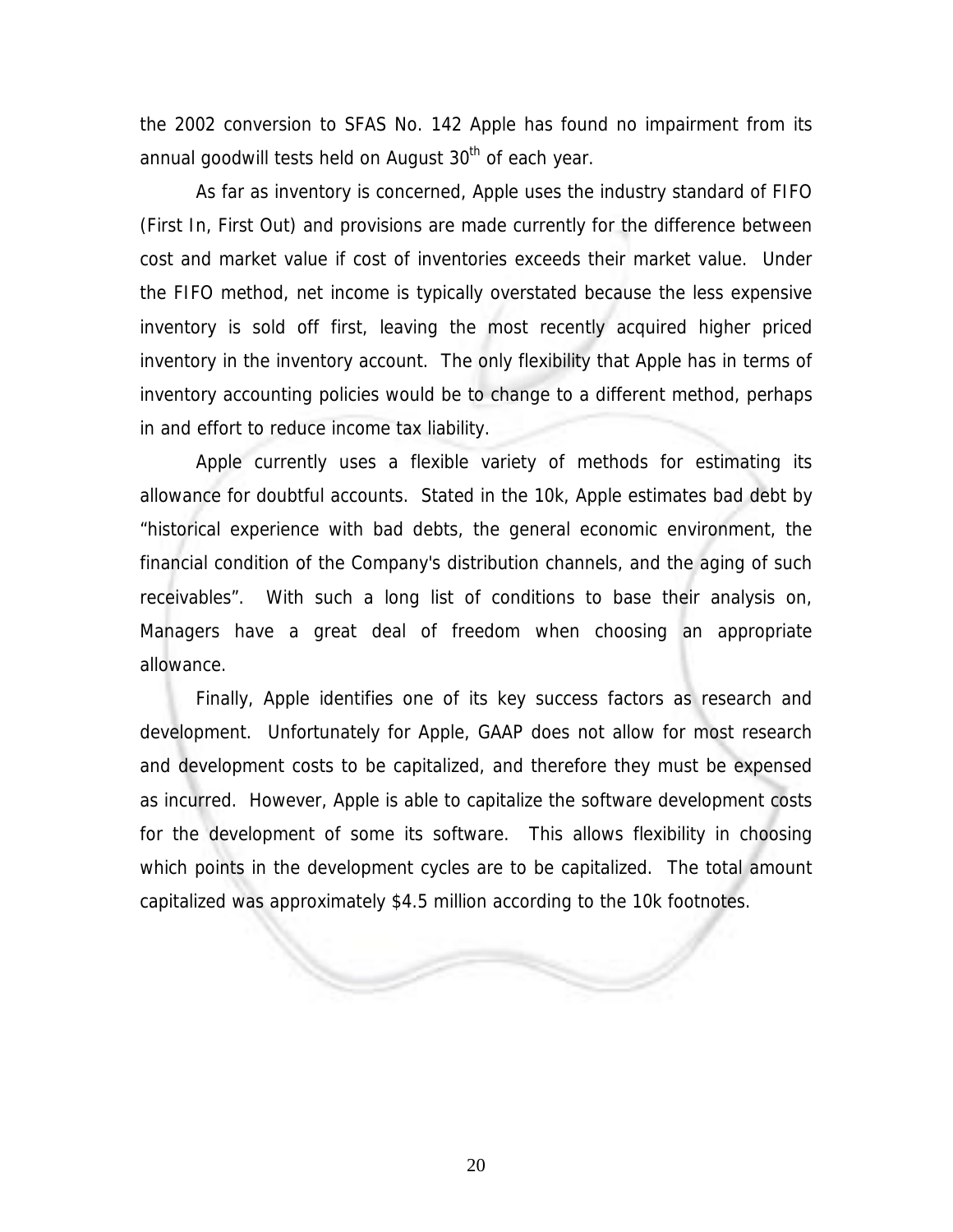## **Step 3: Accounting Strategies**

Apple's accounting policies are consistent with their main competitors Dell and HP. They recognize revenue when persuasive evidence of an arrangement exists, delivery has occurred, the sales price is fixed or determinable, and collection is probable<sup>5</sup>. Apple, along with their competitors, also recognizes most expenses when they are incurred. Further, per GAAP, research and development costs are expensed as incurred. Apple, Dell, and HP use FIFO when accounting for inventory. This leads to a higher stated Net Income; however, in the computer industry this is necessary due to technology prices deflating considerably over time. The only main difference between Apple, HP, and Dell's accounting strategy is when accounting for depreciation of property, plant, and equipment. Apple and Dell consistently use straight-line depreciation based on a 30 year time frame for the depreciation of buildings, and two to five years for equipment. Where as HP uses straight-line depreciation based on a five to 40 year time frame depending on the type of asset<sup>5</sup>. When accounting for Goodwill and Income taxes Apple, Dell, and HP comply with SFAS No. 142 and 109, respectively.<sup>5</sup>

A common expense manipulation deals with the estimation of warranty expense. Historically, Apple's warranty expense has been two percent of net sales. This percentage is within one point of their competitors and is well within the norm of the industry.

Within Apple, the managers could face some incentive to use accounting strategies to manage earnings as in many publicly traded companies. Their stock option plans allow all employees, not only managers, the option of purchasing stock. Steven P. Jobs (C.E.O.) and the other top managers hold a large amount of stock in the company.<sup>5</sup> While this could raise an initial concern, the managers overall lack of flexibility with regard to the accounting strategy greatly reduces their ability to use their discretion or manage earnings.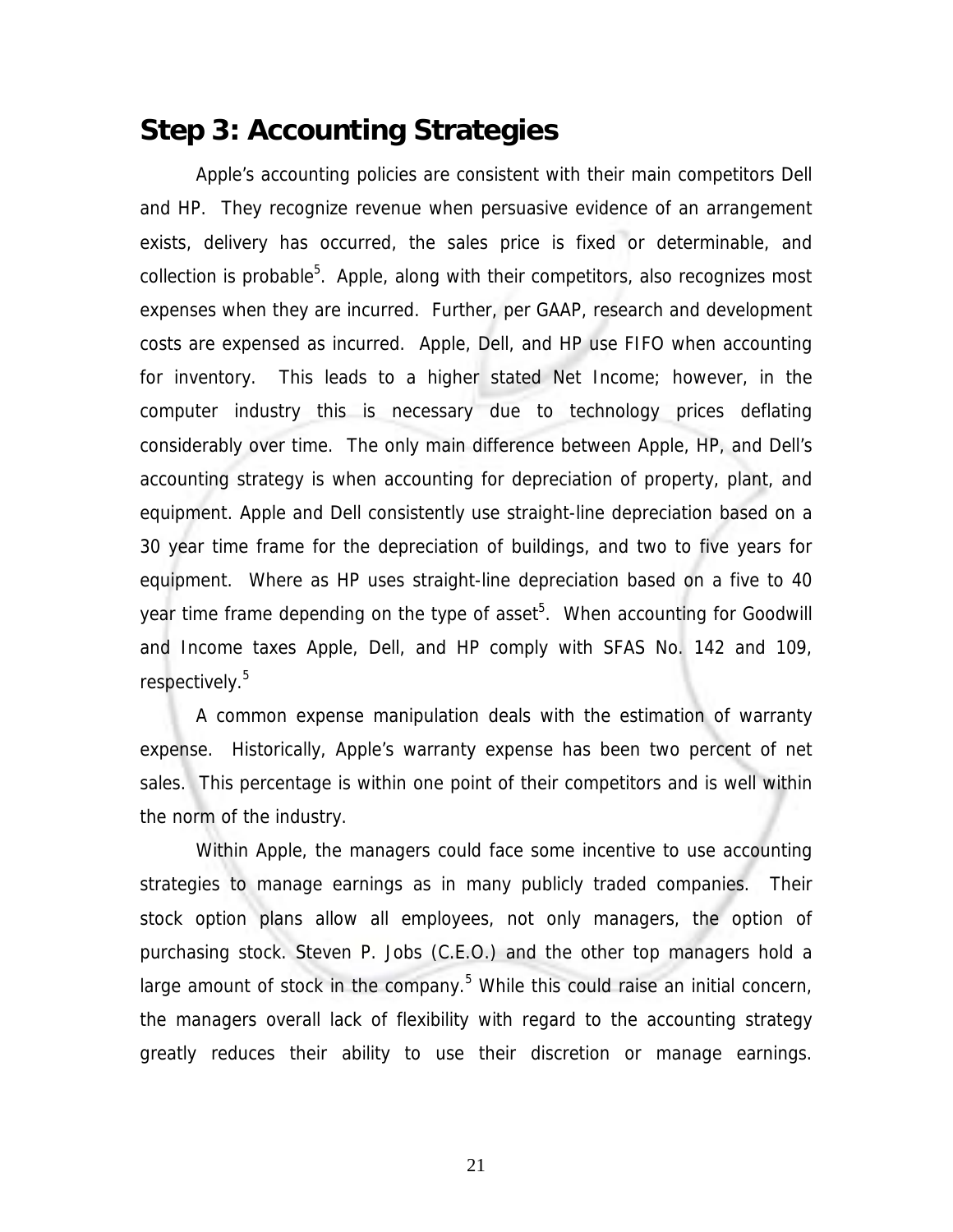Additionally, diagnostics raised no red flags concerning manipulation of revenues or expenses by management.

Apple's accounting policies have remained consistent and unchanged throughout the past, and any changes they made were made throughout the industry. There have been no significant fourth quarter adjustments to revenues or estimates on their annual report (10-K). This indicates that there is not a substantial amount of manipulation in quarterly reports in efforts to artificially inflate revenues or deflate expenses.

Apple deals almost entirely in-house, and by not structuring any outside business transactions revealing that they don't have any outside operations aimed at achieving certain accounting objectives. Apple's lack of special purpose entities or other "off balance sheet" accounting practices reveals that there is less possibility of hiding any losses or other impairments by the firm's structure.

## **Step 4: Quality of Disclosure**

Apple has demonstrated that it lacks considerable transparency concerning its financial statements. While the bare minimum of disclosure is satisfied within the various statements filed with the SEC, it is apparent that Apple does not like to be forthcoming about the details of its operations. This is most evident through their use of consolidated financial statements, leaving investors and analysts searching through the footnotes to find components of certain accounts (ex. SG&A).

The Management Discussion and Analysis section of the annual report is included in the 10-K and is fairly adequate, including an explanation of many of the large research and development expenses incurred during the period. However, the information conveyed is very broad, lacking specifics such as products, innovations, or a direction to which shareholders can look for future assurance of growth and profitability. However, Apple has completely neglected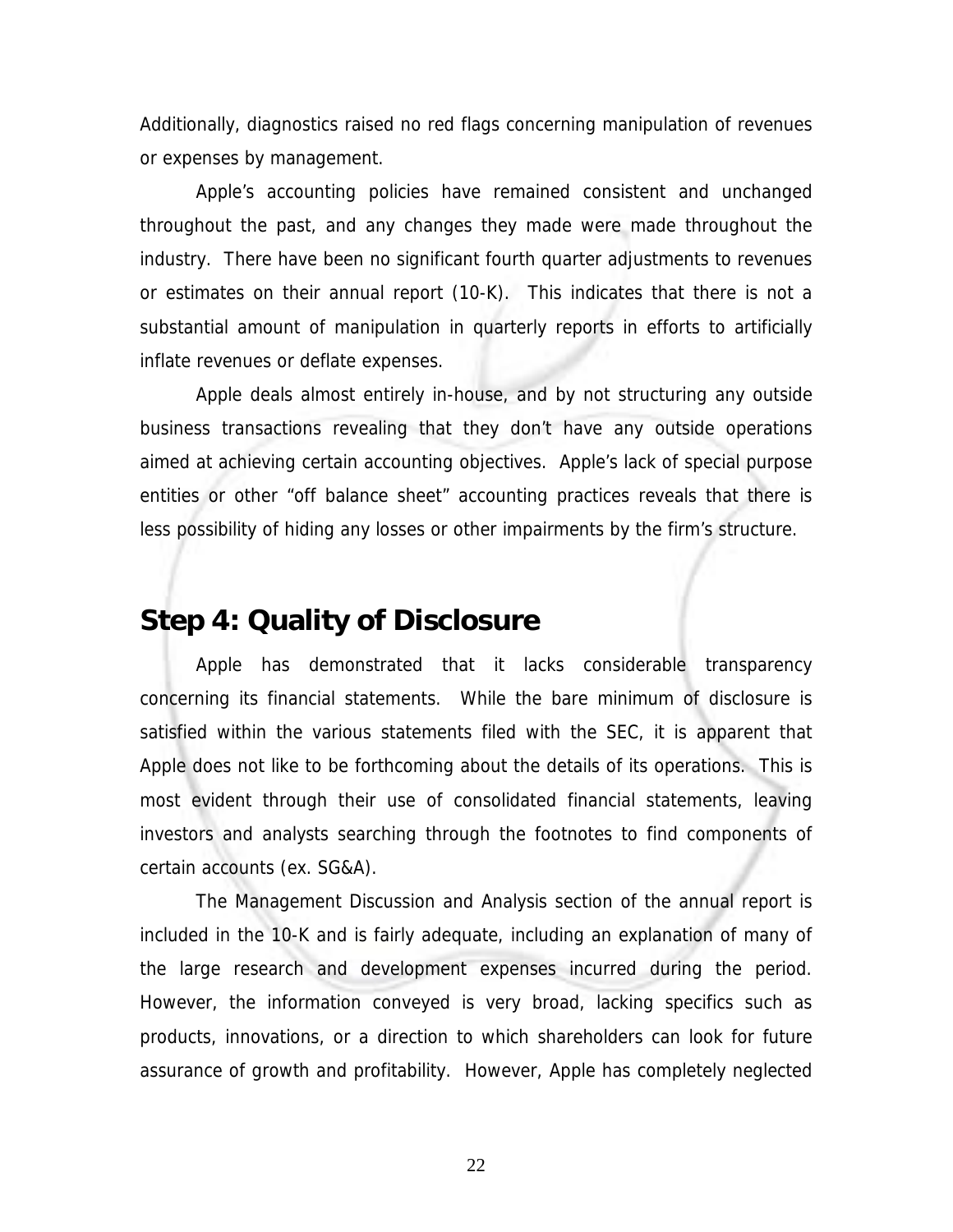to include a Letter to the Shareholders, reinforcing the lack of transparency in the company's financial statements.

One final note is the company policy regarding the disclosure of information to the public. Questions asked of management by this valuation committee were left unanswered due to a company wide policy prohibiting the disclosure of any extra information to the public in general. This clearly shows management's unwillingness to be available to analysts and the firm's lack of a good investor relations program.

While it is clear Apple is not transparent in their statements, there might be a reason for their approach to minimal disclosure. Apple could be influenced by competitive considerations, supported by the fact that one of Apple's key success factors is its research and development, and brand image. Management may feel that the disclosure of certain information could give competitors proprietary information regarding new product lines or research being done, and aid competitors in their business decisions.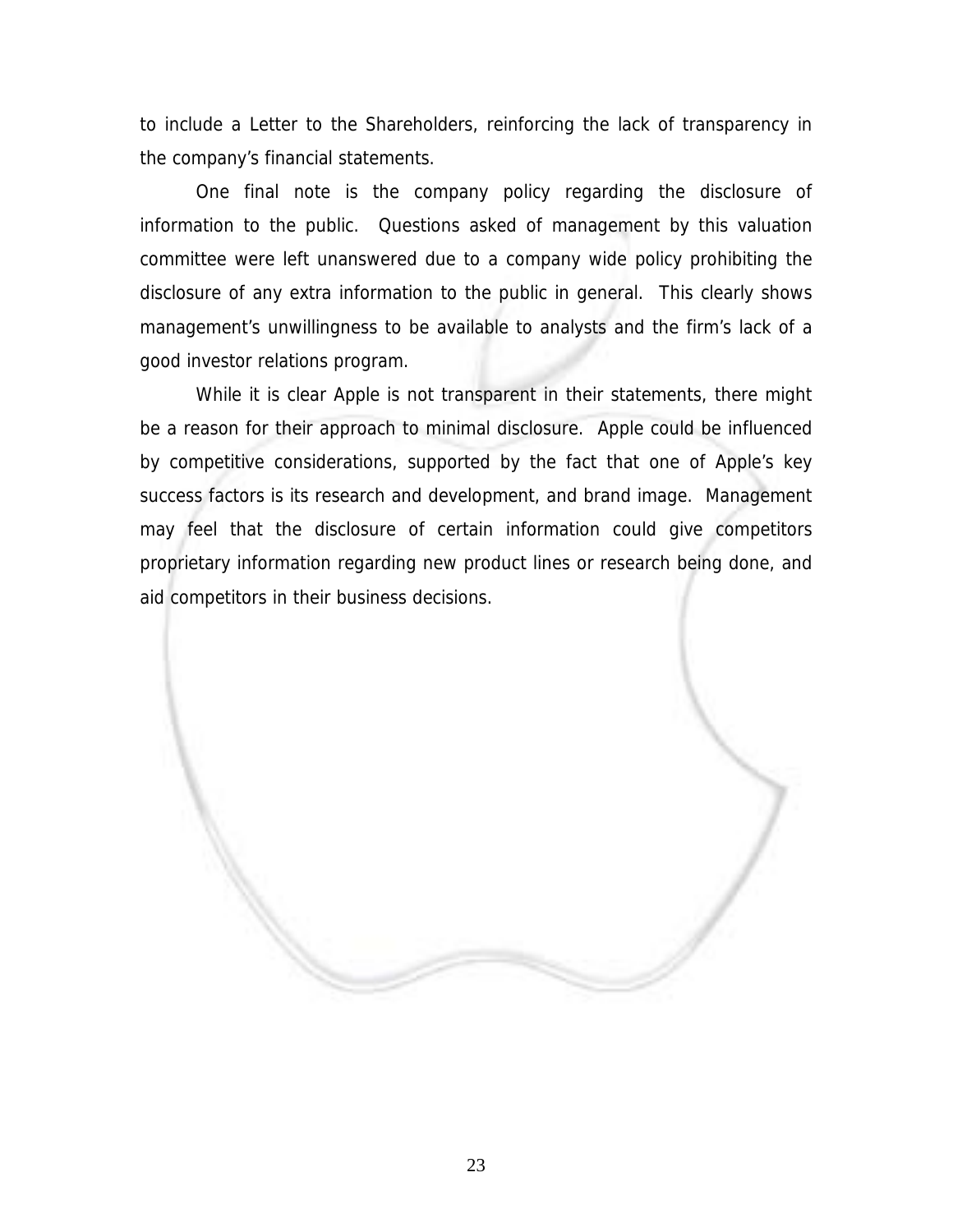# **Step 5: Potential Red Flags**

### **Sales Manipulation Diagnostics**

| Net Sales / Cash From Sales |                     |      |                  |      |                |  |
|-----------------------------|---------------------|------|------------------|------|----------------|--|
|                             | 2000                | 2001 | 2002             | 2003 | 2004           |  |
| <b>Apple Computers</b>      | 1.04                | .92  | 1.02             | 1.03 | 1.00           |  |
| <b>Dell</b>                 | 1.43                | .99  | .99              | 1.00 | 1.03           |  |
| <b>Hewlett Packard</b>      | 1.01                | .96  | 1.00             | 1.01 | 1.02           |  |
|                             |                     |      |                  |      |                |  |
|                             |                     |      |                  |      | 1.6            |  |
|                             |                     |      |                  |      |                |  |
|                             |                     |      |                  |      | 1.4            |  |
|                             |                     |      |                  |      |                |  |
|                             |                     |      |                  |      | 1.2            |  |
|                             |                     |      |                  |      |                |  |
|                             |                     |      |                  |      |                |  |
|                             |                     |      |                  |      |                |  |
|                             |                     |      |                  |      |                |  |
|                             |                     |      |                  |      | 0.8            |  |
|                             |                     |      |                  |      |                |  |
|                             |                     |      |                  |      | 0.6            |  |
|                             |                     |      |                  |      |                |  |
|                             |                     |      |                  |      |                |  |
|                             |                     |      |                  |      | 0.4            |  |
|                             |                     |      |                  |      |                |  |
|                             |                     |      |                  |      | 0.2            |  |
|                             |                     |      |                  |      |                |  |
|                             |                     |      |                  |      | $\overline{0}$ |  |
| 2000<br>2001                | 2002                |      | 2003             | 2004 |                |  |
| Apple Computers             | $\blacksquare$ Dell |      | Hew lett Packard |      |                |  |
|                             |                     |      |                  |      |                |  |

The data above for Net Sales / Cash From Sales are relatively constant over the last 5 years and raise no concern.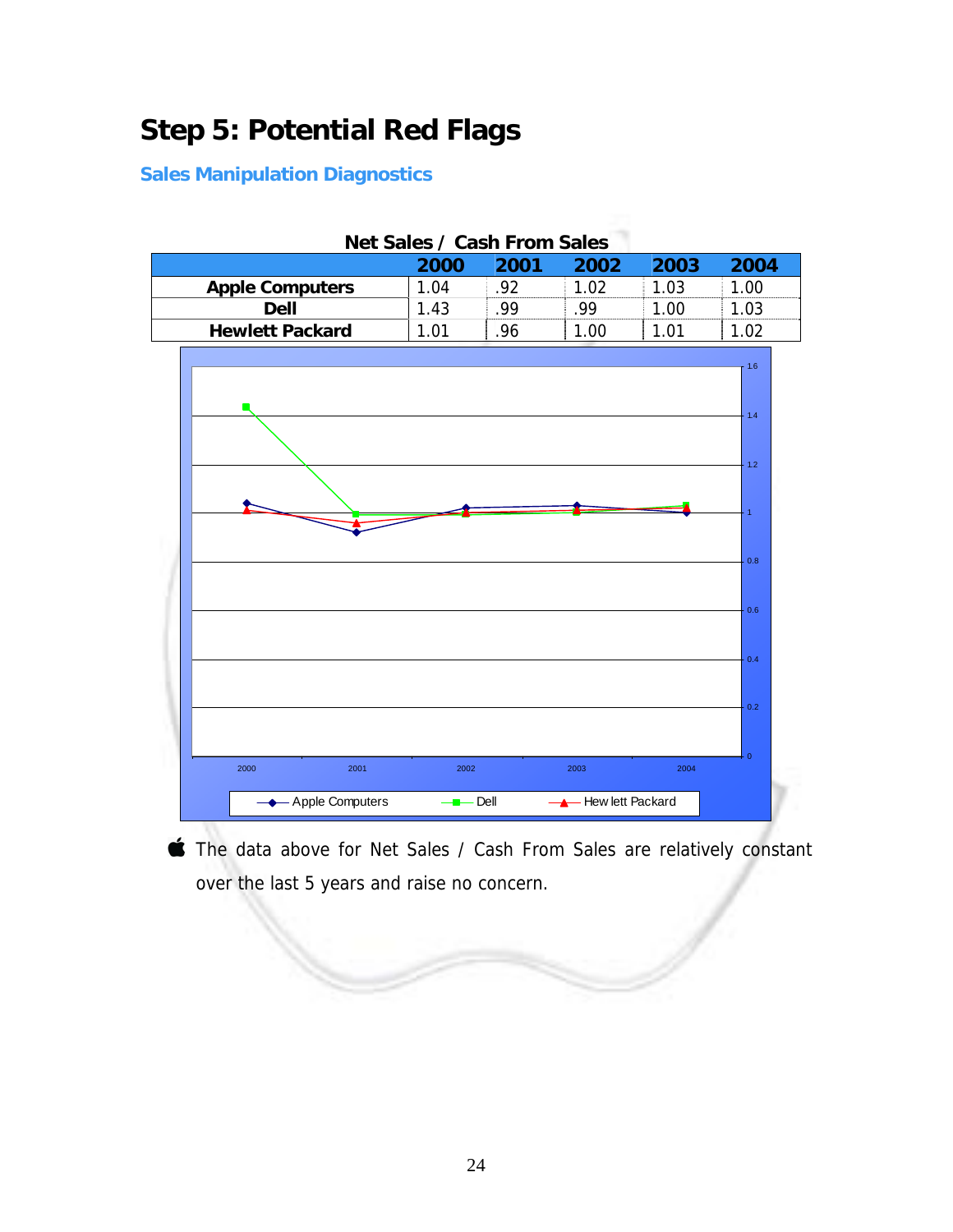|                        | 2000 | 2001  | 2002  | 2003  | 2004           |
|------------------------|------|-------|-------|-------|----------------|
| <b>Apple Computers</b> | 8.38 | 11.51 | 10.16 | 8.10  | 10.69          |
| <b>Dell</b>            | 9.69 | 13.16 | 13.74 | 13.69 | 11.4           |
| <b>Hewlett Packard</b> | 7.64 | 10.08 | 6.69  | 8.19  | 7.81           |
|                        |      |       |       |       |                |
|                        |      |       |       |       | 16             |
|                        |      |       |       |       |                |
|                        |      |       |       |       | 14             |
|                        |      |       |       |       |                |
|                        |      |       |       |       |                |
|                        |      |       |       |       | 12             |
|                        |      |       |       |       |                |
|                        |      |       |       |       | $10$           |
|                        |      |       |       |       |                |
|                        |      |       |       |       | 8              |
|                        |      |       |       |       |                |
|                        |      |       |       |       |                |
|                        |      |       |       |       | $6\phantom{1}$ |
|                        |      |       |       |       |                |
|                        |      |       |       |       | $\overline{4}$ |
|                        |      |       |       |       |                |
|                        |      |       |       |       |                |
|                        |      |       |       |       | $\overline{2}$ |
|                        |      |       |       |       |                |
|                        |      |       |       |       | $\mathbf{0}$   |
| 2000<br>2001           | 2002 |       | 2003  | 2004  |                |
|                        |      |       |       |       |                |

**Net Sales / Net Accounts Receivable** 

After analyzing the Net Sales / Net Accounts Receivable ratio, there is no need for concern as the industry seems to follow no particular trend in their numbers. All of the above ratios stay within a given range depending on the company.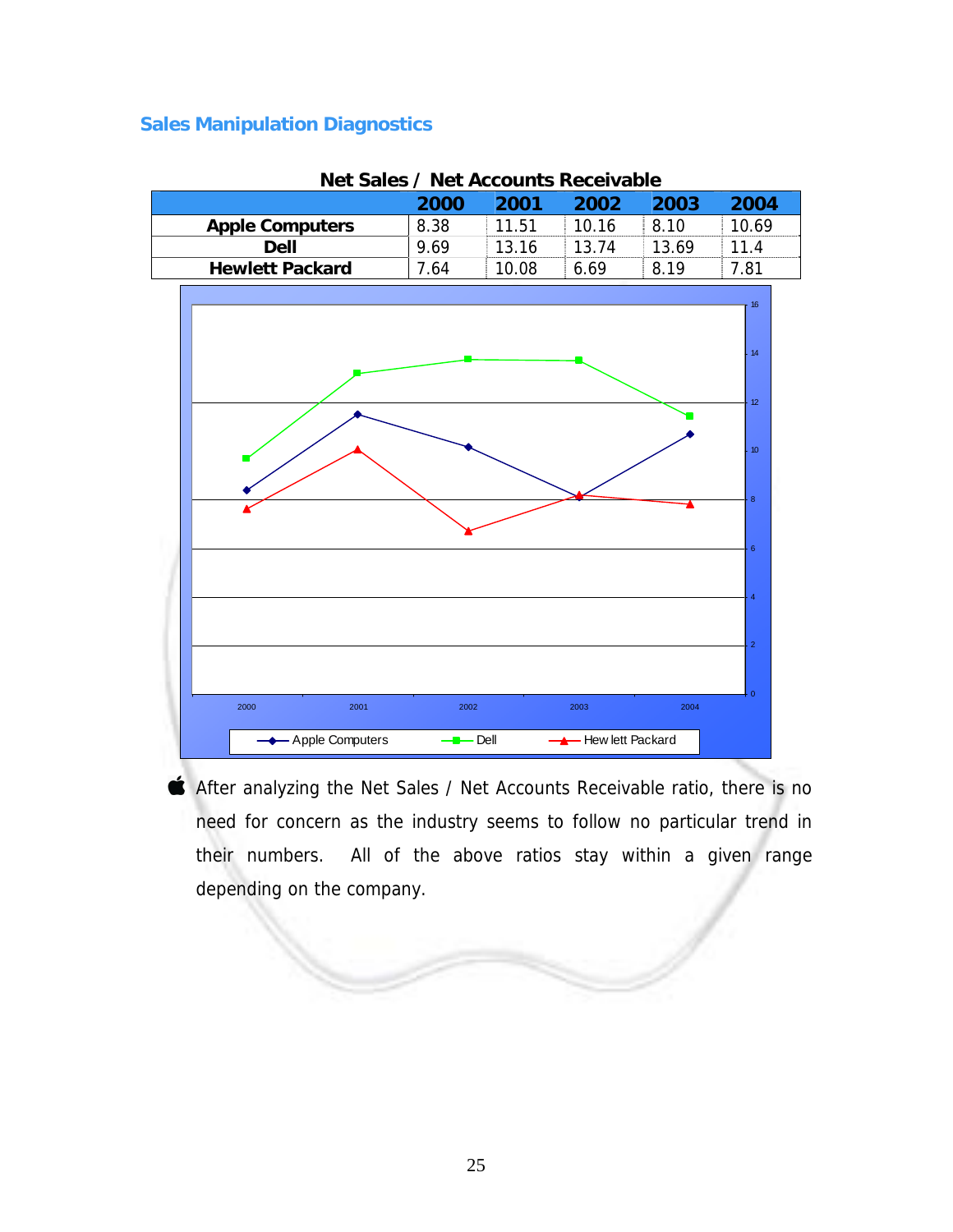| NG JANJI UNG NGA KUMUA                                                        |        |        |       |       |          |  |  |
|-------------------------------------------------------------------------------|--------|--------|-------|-------|----------|--|--|
|                                                                               | 2000   | 2001   | 2002  | 2003  | 2004     |  |  |
| <b>Apple Computers</b>                                                        | 76.03  | 29.15  | 23.39 | 16.87 | 15.22    |  |  |
| Dell                                                                          | 132.97 | 121.71 | 96.80 | 98.34 | $98.40*$ |  |  |
| <b>Hewlett Packard</b>                                                        | 27.78  | 24.22  | 17.36 | 29.27 | 27.01    |  |  |
| *Ectimated due to concelidation of Unearned Devenues and Warrenty Liabilities |        |        |       |       |          |  |  |

#### **Net Sales / Unearned Revenue**

Estimated due to consolidation of Unearned Revenues and Warranty Liabilities



The above analysis for Net Sales / Unearned Revenue shows no concern as the ratio is moving in a downward trend.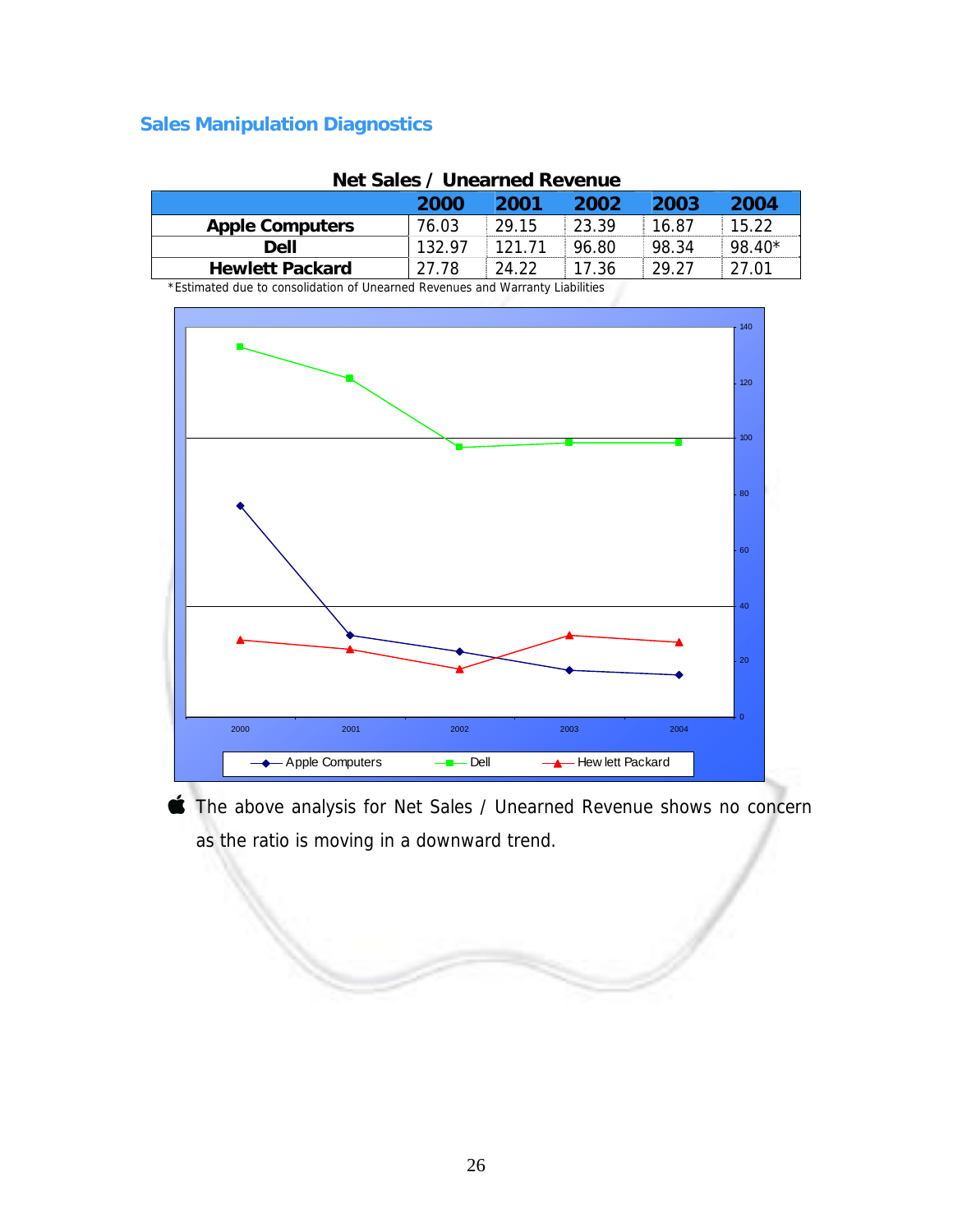| <b>Net Sales / Wallanty Liabilities</b> |       |       |       |       |          |  |
|-----------------------------------------|-------|-------|-------|-------|----------|--|
|                                         | 2000  | 2001  | 2002  | 2003  | 2004     |  |
| <b>Apple Computers</b>                  | 73.92 | 61.64 | 83.22 | 92.64 | 78.85    |  |
| Dell                                    | 80.72 | 68.28 | 70.20 | 52.53 | $52.59*$ |  |
| <b>Hewlett Packard</b>                  | 50.02 | 50.53 | 36.56 | 51.71 | 53.48    |  |

### **Net Sales / Warranty Liabilities**

\*Estimated due to consolidation of Unearned Revenues and Warranty Liabilities



The ratio Net Sales / Warranty Liabilities has no particular trend line associated with it, but the 2004 decrease causes no concern as it is moving downward. However, there might be some concern that the rest of the industry has flattened out and Apple is still changing.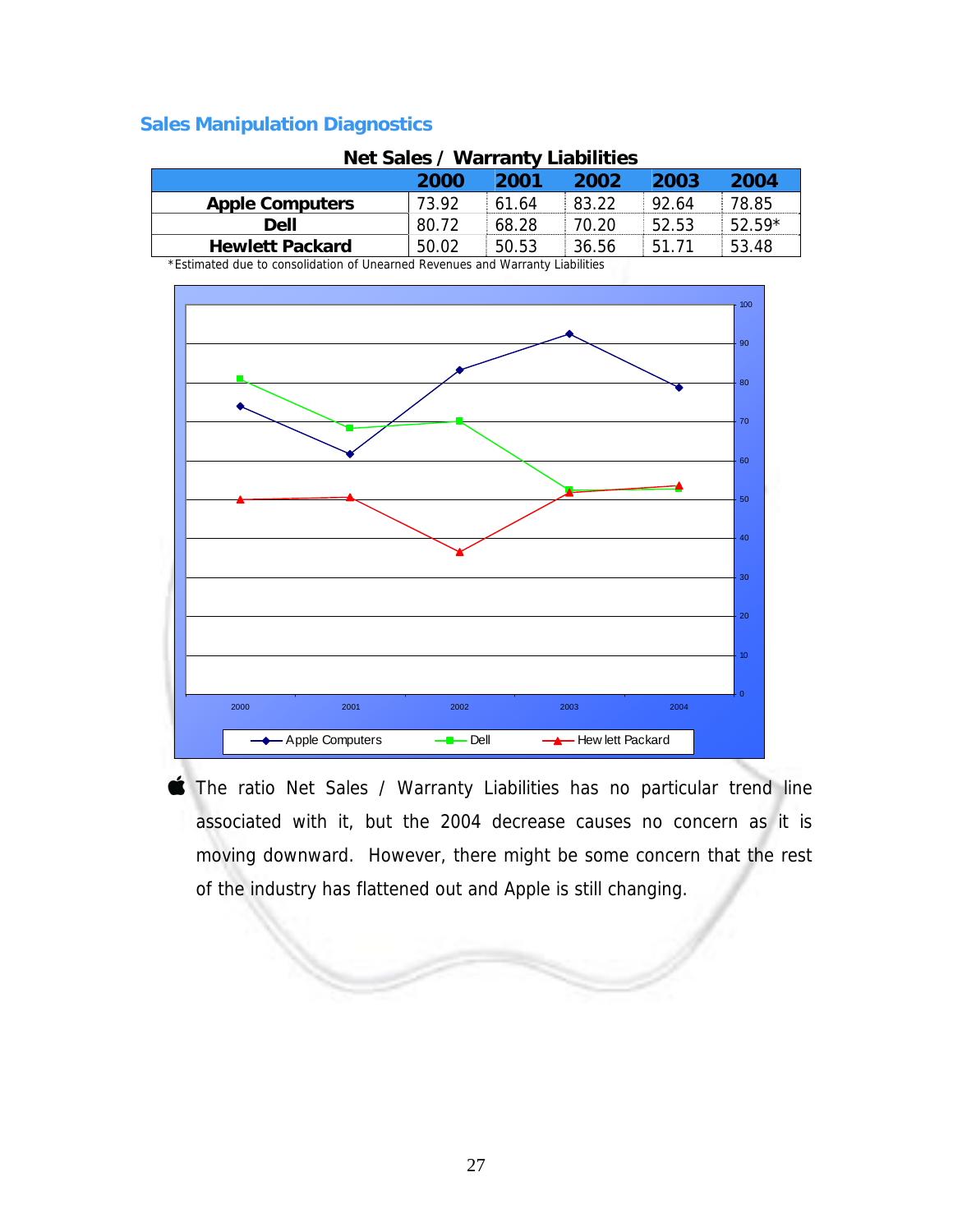|                        | 2000                | 2001   | 2002               | 2003   | 2004           |
|------------------------|---------------------|--------|--------------------|--------|----------------|
| <b>Apple Computers</b> | 241.91              | 487.55 | 127.6              | 110.89 | 81.97          |
| <b>Dell</b>            | 64.62               | 79.72  | 112.12             | 115.7  | 126.24         |
| <b>Hewlett Packard</b> | 8.58                | 8.69   | 9.76               | 12.04  | 11.30          |
|                        |                     |        |                    |        |                |
|                        |                     |        |                    |        | 600            |
|                        |                     |        |                    |        |                |
|                        |                     |        |                    |        |                |
|                        |                     |        |                    |        | 500            |
|                        |                     |        |                    |        |                |
|                        |                     |        |                    |        |                |
|                        |                     |        |                    |        | 400            |
|                        |                     |        |                    |        |                |
|                        |                     |        |                    |        |                |
|                        |                     |        |                    |        |                |
|                        |                     |        |                    |        | 300            |
|                        |                     |        |                    |        |                |
|                        |                     |        |                    |        |                |
|                        |                     |        |                    |        | 200            |
|                        |                     |        |                    |        |                |
|                        |                     |        |                    |        |                |
|                        |                     |        |                    |        | 100            |
|                        |                     |        |                    |        |                |
|                        |                     |        |                    |        |                |
|                        |                     |        |                    |        |                |
|                        |                     |        |                    |        | $\overline{0}$ |
| 2000<br>2001           | 2002                |        | 2003               | 2004   |                |
| - Apple Computers      | $\blacksquare$ Dell |        | - Hew lett Packard |        |                |

#### **Net Sales / Inventory**

Apple's ratio for Net Sales / Inventory has changed drastically over the last 5 years, and can be attributed to its growing sales. Apple is probably bulking up in inventory in preparation for new releases such as the many new announced iPod products. We see this as no cause for concern, especially considering the downward nature of the trend.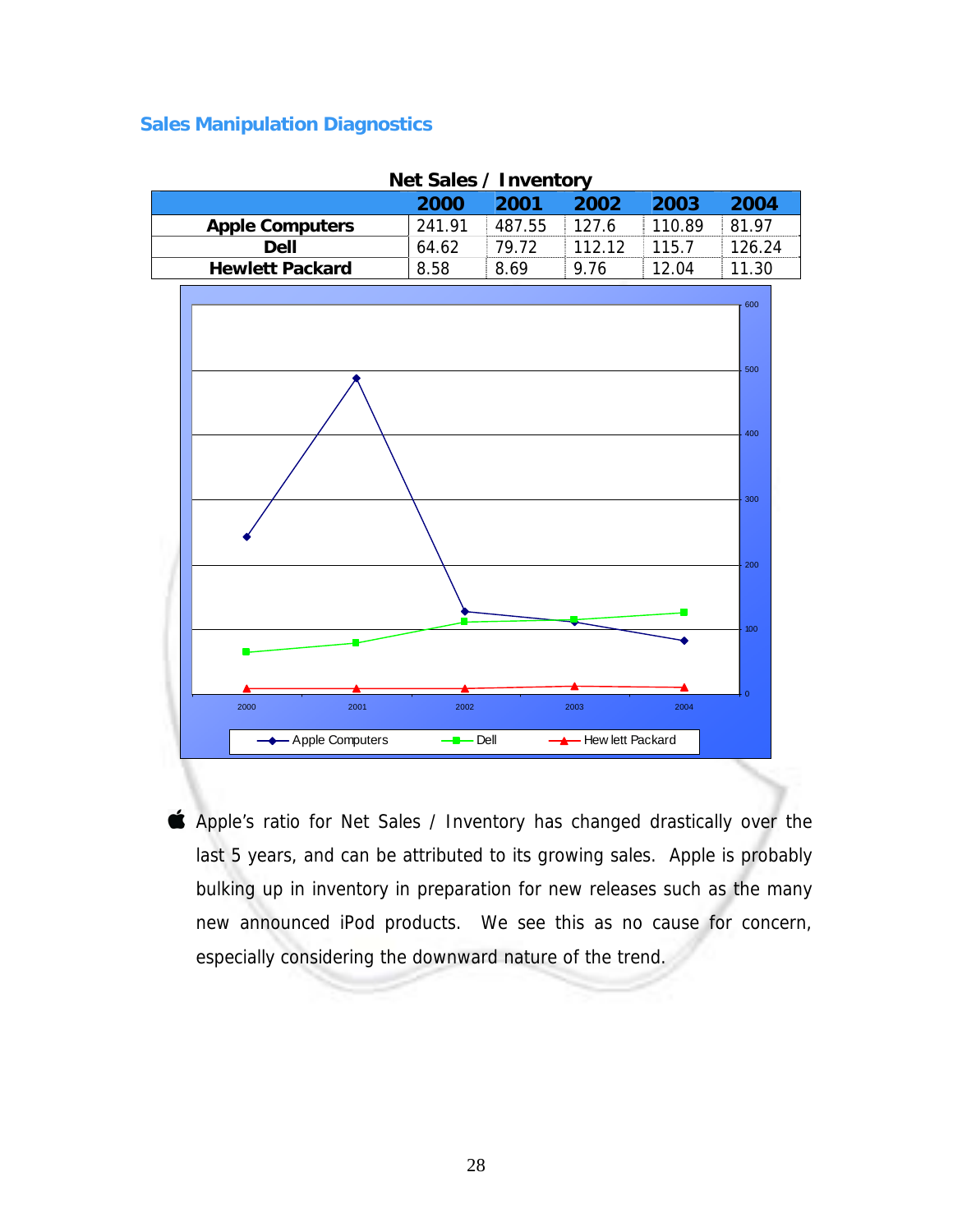|  | <b>Core Expense Manipulation Diagnostics</b> |  |
|--|----------------------------------------------|--|
|  |                                              |  |

| <b>Asset Turnover (Sales / Assets)</b> |      |      |      |      |      |  |  |
|----------------------------------------|------|------|------|------|------|--|--|
| 2004<br>2001<br>2002<br>2003<br>2000   |      |      |      |      |      |  |  |
| <b>Apple Computers</b>                 | 1.17 | .89  | -91  | -91  | 1.03 |  |  |
| <b>Dell</b>                            | 2.20 | 2.33 | 2.01 | 2.29 | 2.15 |  |  |
| <b>Hewlett Packard</b>                 | 1.44 | 1.39 | 80   | .98  | 1.05 |  |  |



The data above for Asset Turnover is relatively constant over the last 5 years. The upward motion at the end of 2004 indicates no cause for concern.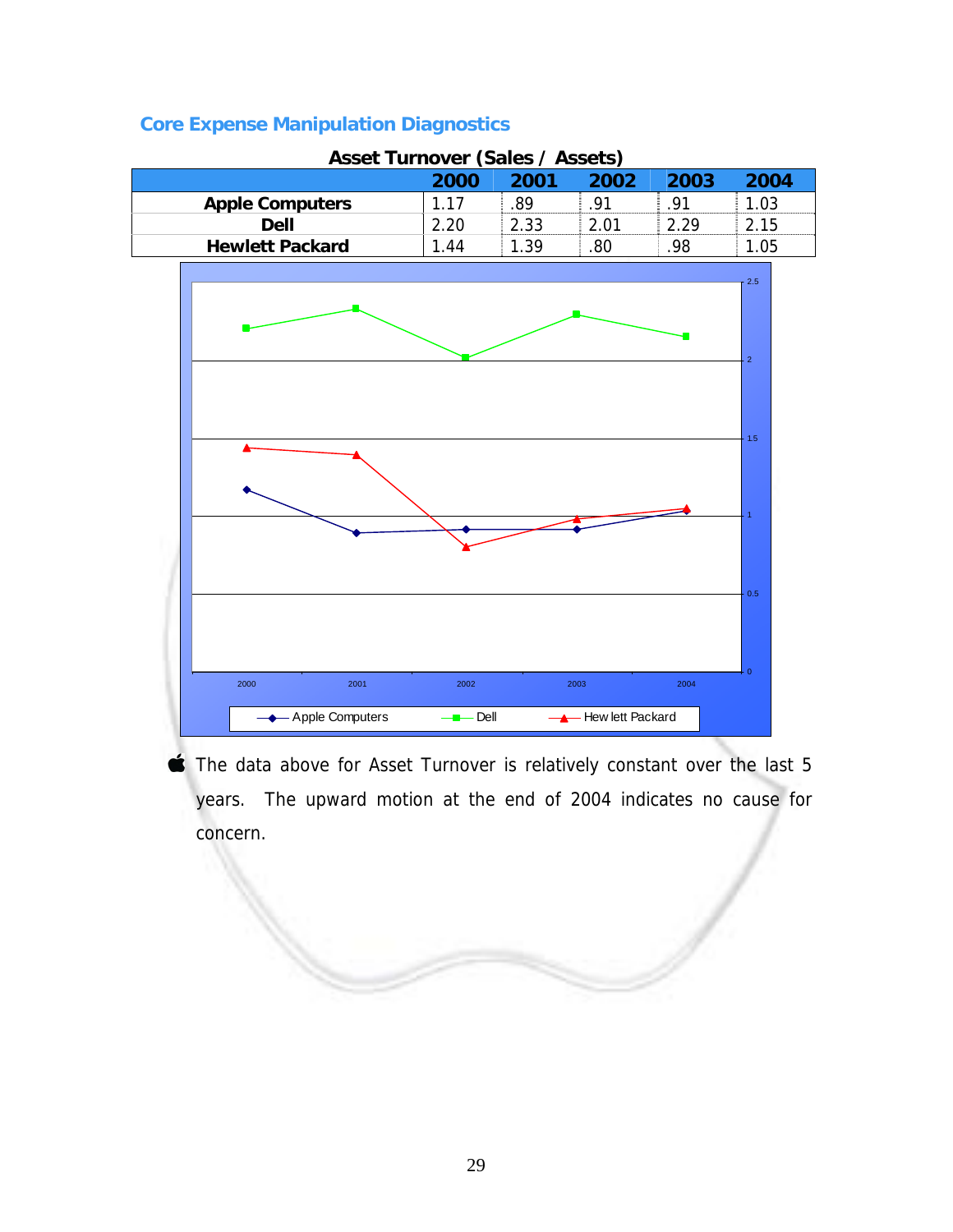| Change in Cash Flows From Operations / Operating Income |      |      |       |         |        |
|---------------------------------------------------------|------|------|-------|---------|--------|
|                                                         | 2000 | 2001 | 2002  | 2003    | 2004   |
| <b>Apple Computers</b>                                  | 43   | 79   | -27   | $-1111$ | 197    |
| Dell                                                    | 6.87 | .67  | .45   | - 2     | 19     |
| <b>Hewlett Packard</b>                                  | 297  | 44   | -1 17 | 16      | $-.73$ |

### **Core Expense Manipulation Diagnostics**



**From looking at the Change in Cash Flows From Operations / Operating** Income, Apple's numbers shows a relatively safe trend excluding its 2003 fiscal year. During 2003, Apple had an operating income (loss) of \$(1) million causing the sharp dip in the numbers. From 2003 to 2004 the trend is both upwards and relative to its 2000-2002 numbers, leaving no cause of concern.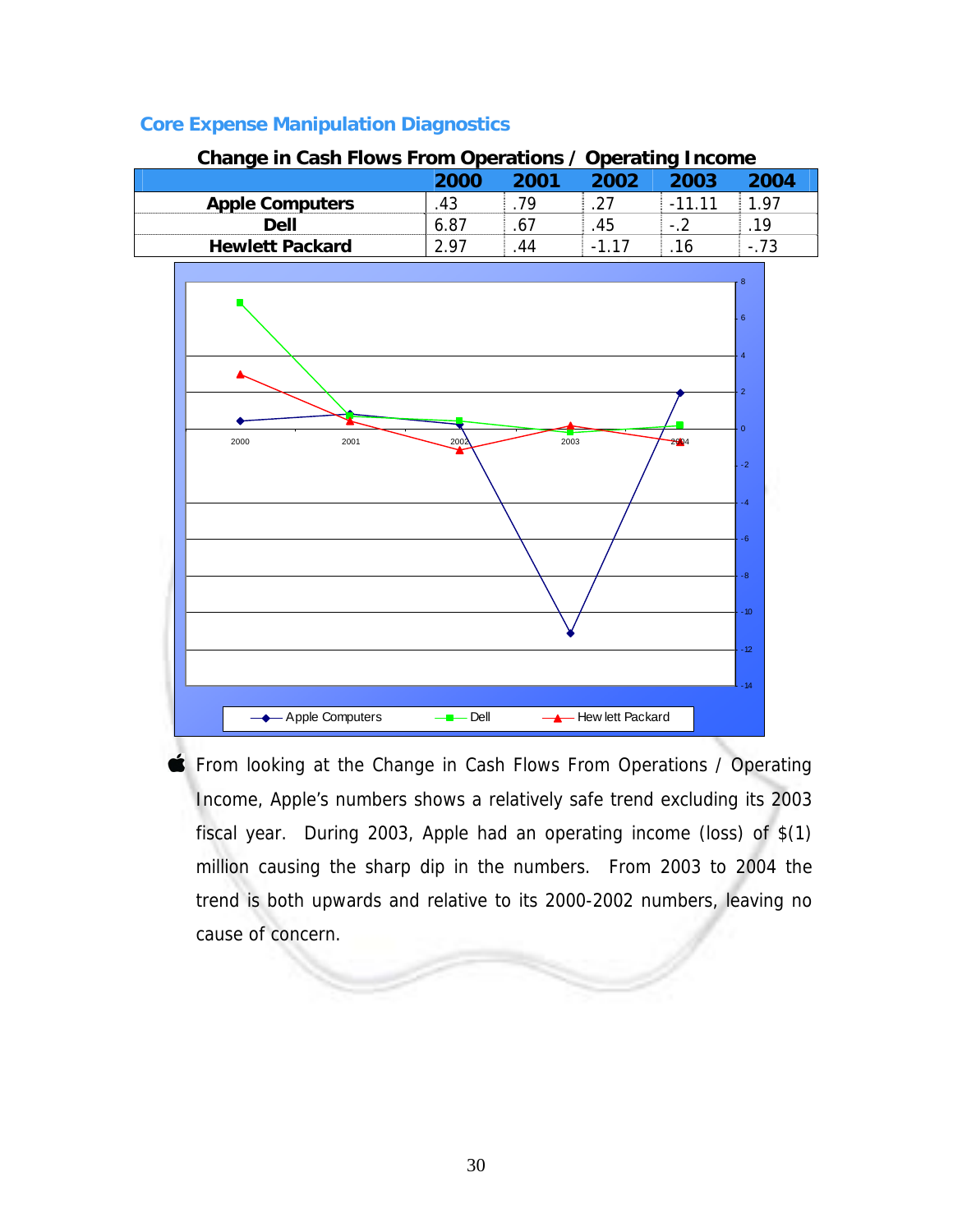### **Core Expense Manipulation Diagnostics**

| TULAI ACCIUDIS / CHAIRE III JAIUS |      |        |         |      |      |
|-----------------------------------|------|--------|---------|------|------|
|                                   | 2000 | 2001   | 2002    | 2003 | 2004 |
| <b>Apple Computers</b>            | 04   | .08    | .06     | .47  | .32  |
| Dell                              | 18   | .31    | $-3.54$ | .33  | .17  |
| <b>Hewlett Packard</b>            | 02   | $-.59$ | 559     | 214  | 232  |





**The above analysis of Total Accruals / Change of Sales shows a jump** upward in 2003, and then a relative drop in 2004. The volatile nature of the data can be primarily attributed to an operating loss during 2003 and then in a surge of sales during 2004. More sales is obviously going to mean more accruals, so we see no need for concern regarding the above data.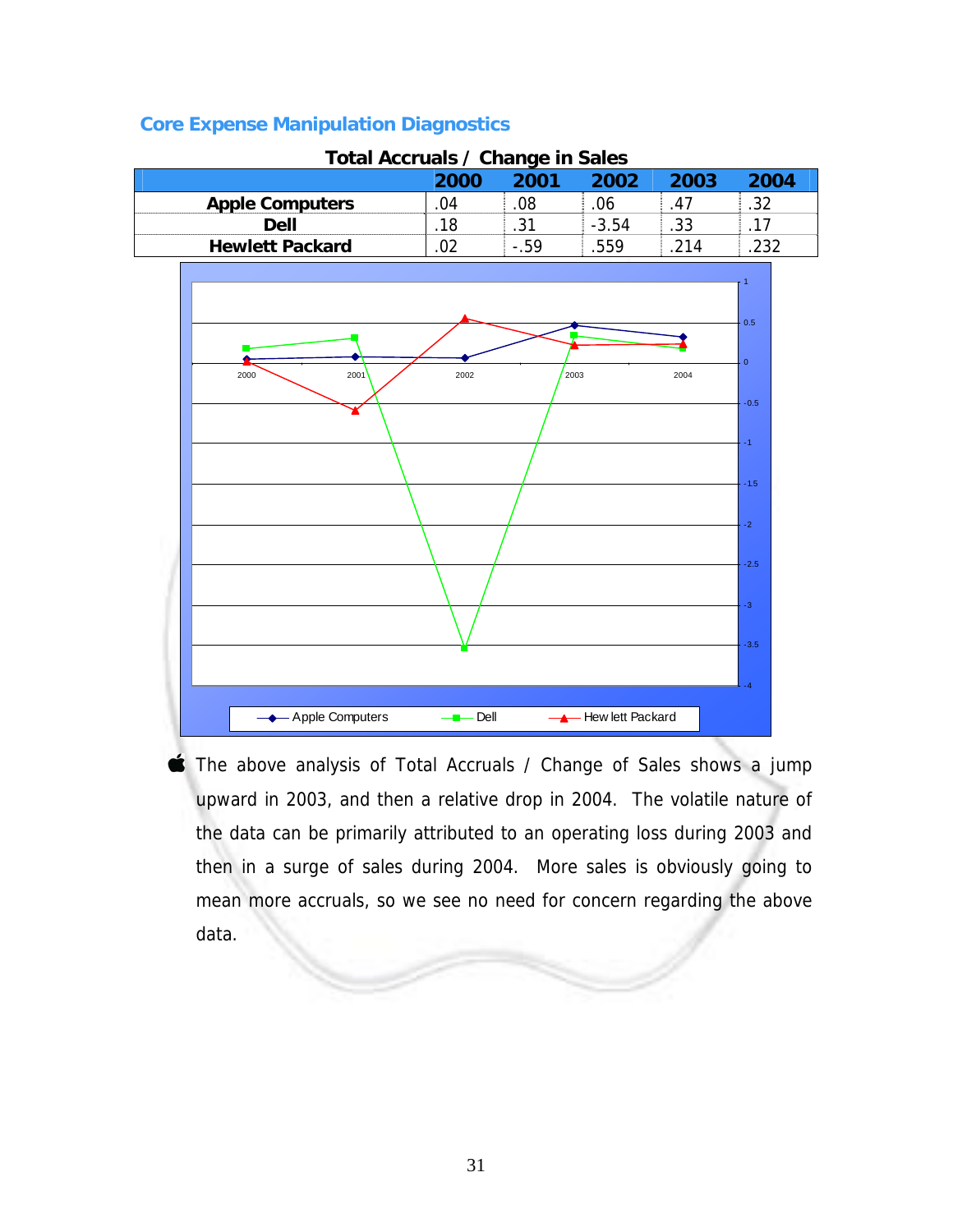### **Core Expense Manipulation Diagnostics**

| <b>FURNIFUL LAPEIRE</b> / JUQA |      |      |      |      |      |  |  |  |
|--------------------------------|------|------|------|------|------|--|--|--|
|                                | 2000 | 2001 | 2002 | 2003 | 2004 |  |  |  |
| <b>Apple Computers</b>         |      |      |      |      |      |  |  |  |
| Dell                           |      | ሰ1   |      |      |      |  |  |  |
| <b>Hewlett Packard</b>         |      |      | 94   |      | 04   |  |  |  |





The numbers above are relatively constant over the last 5 years and raise no concerns. Apple uses a defined contribution retirement plan, leaving the liability on the shoulders of the employee and not the company. They are not required to make estimates since they match employee contributions that change every fiscal year.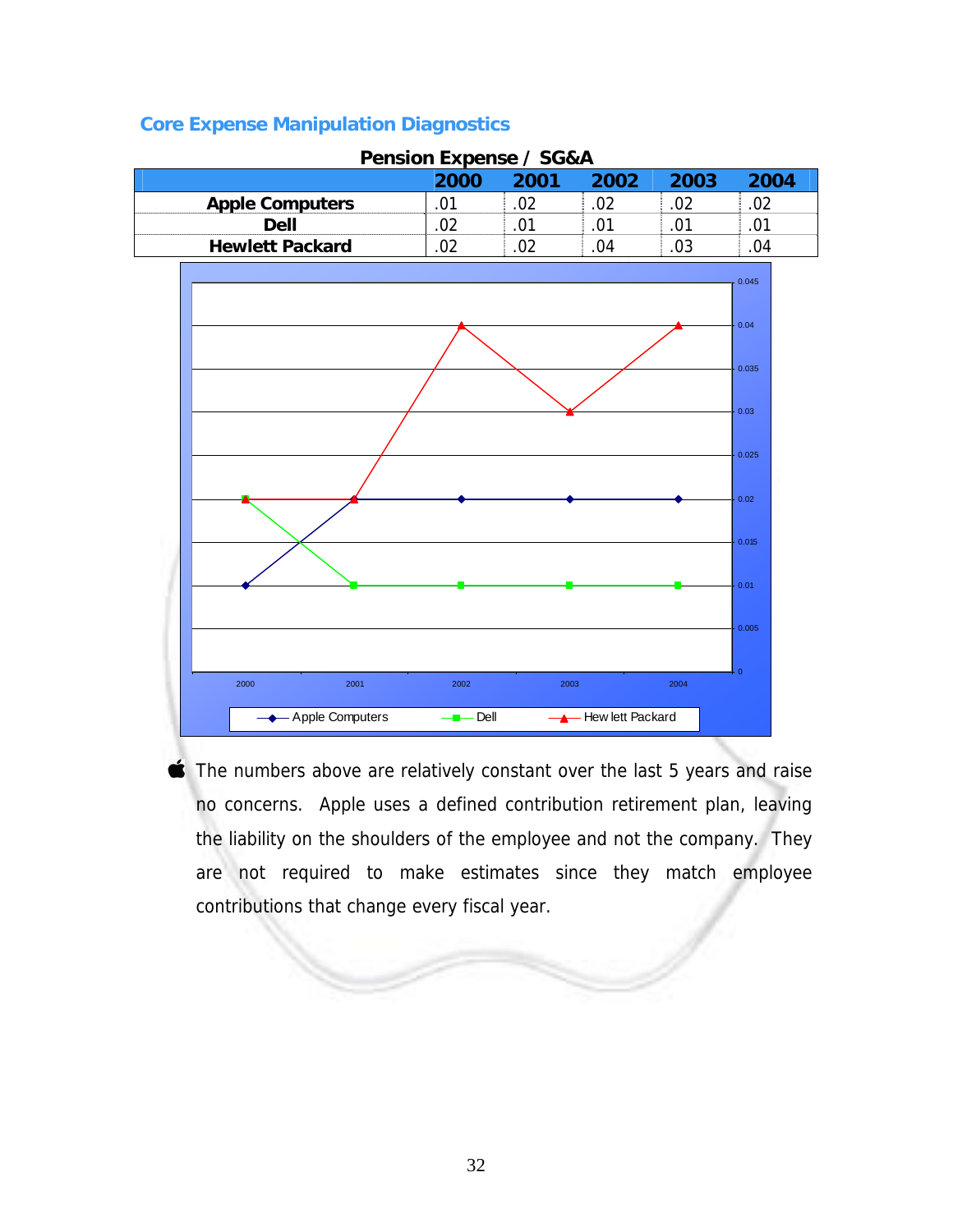## **Step 6: Undo Accounting Distortions**

 After a careful review of Apple's financial statements and accounting policies, along with an analytical dissection of the sales and core expense manipulation diagnostics, we feel the available information has no accounting distortions that must be corrected. Apple did have a few accounting policies by which it could be flexible in its reports, but none of these were used to exaggerate or understate any part of the financial statements.

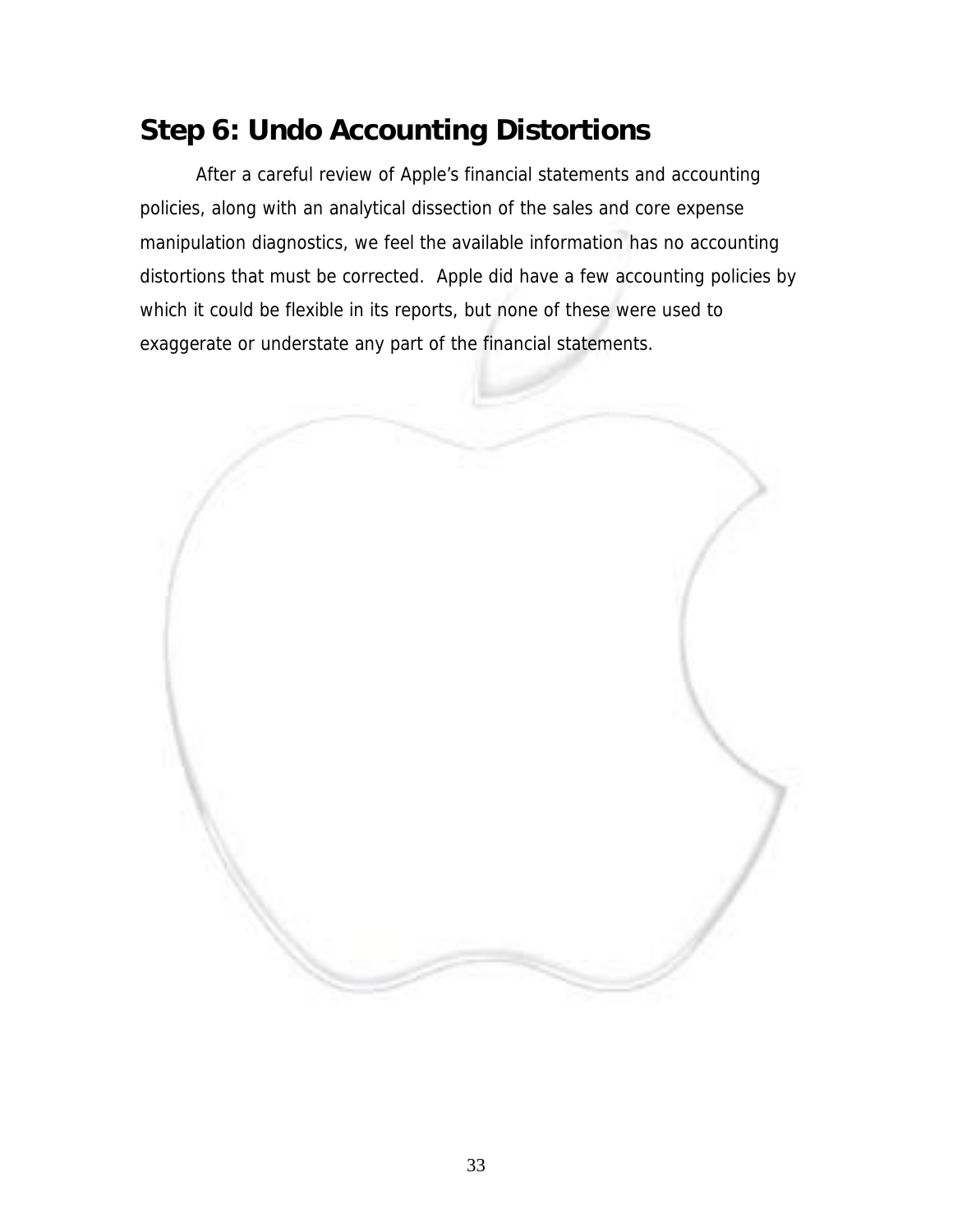## Ratio Analysis and Forecast Financials

 This section will include financial ratio analysis for Apple as well as provide forecasted financial statements for the upcoming ten years. The ratios will supply the overall profitability, liquidity (short-term solvency), and capital structure (long-term solvency) for Apple. The major purpose of using financial data in ratio form is making the results comparable across firms and over time by controlling for size. After computing the selected ratios, we will be able to compare Apple to its top competitors within the technology industry, and against the overall industry average. Ultimately, these ratios will act as a guide in assessing Apple's financial position and state of operations. This ratio analysis of Apple's past and present performance will also provide the foundation for making forecasts of future performance<sup>14</sup>. Analysis of these ratios is important to numerous parties, but for our purposes, it will provide current and potential investors valuable information not so easily derived or transparent in the financial statements. In addition to the standard fourteen ratios used for computing profitability, liquidity, and capital structure we also included a Research and Development turnover ratio, which will gauge Apple's utilization of one of its key success factors.

This section will further provide investors with a realistic approximation of Apple's future performance as well as an accurate assessment of the previous trends and oscillations within the industry. This information will give current and perspective investors a cross-sectional comparison. By doing this investors will be able to see exactly how Apple is performing in comparison to their competition, and see how Apple is predicted to perform during the upcoming ten years.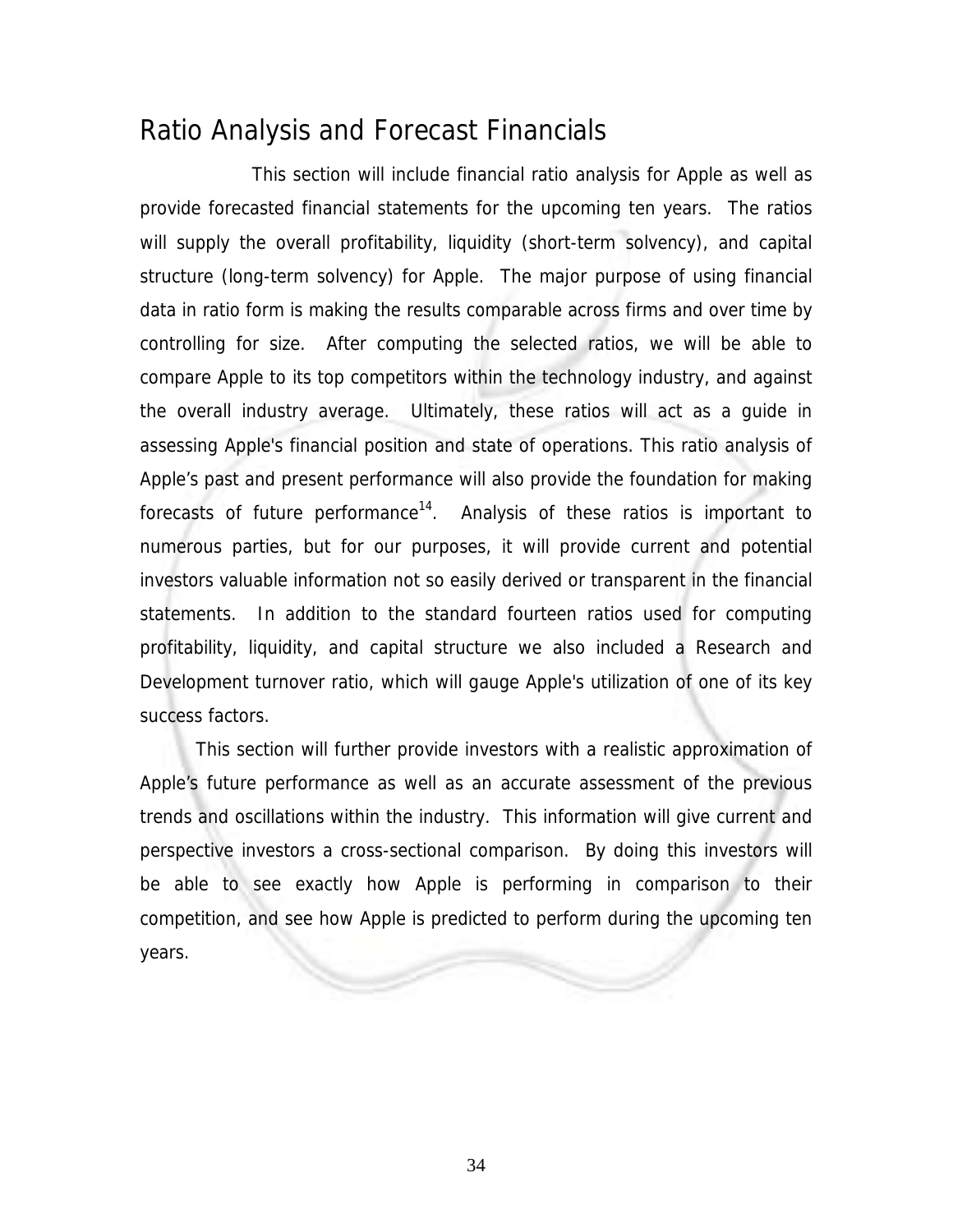## **Trend Analysis**

|                                     | 2000   | 2001      | 2002   | 2003   | 2004   |
|-------------------------------------|--------|-----------|--------|--------|--------|
| <b>Sales Growth</b>                 |        | $-32.82%$ | 7.07%  | 8.10%  | 33.38% |
| <b>Sustainable Growth Rate</b>      | 19.14% | $-64%$    | 1.59%  | 1.63%  | 5.44%  |
| <b>Liquidity Analysis</b>           |        |           |        |        |        |
| <b>Current Ratio</b>                | 2.81   | 3.39      | 3.25   | 2.50   | 2.63   |
| <b>Quick Asset Ratio</b>            | 2.58   | 3.16      | 2.96   | 2.26   | 2.33   |
| <b>Inventory Turnover</b>           | 176.27 | 375.27    | 91.98  | 80.34  | 59.60  |
| Days supply of inventory            | 2.07   | 0.97      | 3.97   | 4.54   | 6.12   |
| <b>Accounts Receivable Turnover</b> | 8.38   | 11.51     | 10.16  | 8.10   | 10.70  |
| Days supply of receivables          | 43.57  | 31.72     | 35.92  | 45.04  | 34.12  |
| <b>Working Capital Turnover</b>     | 2.28   | 1.48      | 1.54   | 1.76   | 1.89   |
| <b>Profitability Analysis</b>       |        |           |        |        |        |
| <b>Gross Profit Margin</b>          | 27.13% | 23.03%    | 27.92% | 27.52% | 27.29% |
| <b>Operating Expense ratio</b>      | 20.59% | 29.44%    | 27.62% | 27.53% | 23.35% |
| <b>Net Profit Margin</b>            | 9.85%  | $-0.47%$  | 1.13%  | 1.11%  | 3.33%  |
| <b>Asset Turnover</b>               | 1.17   | 0.89      | 0.91   | 0.91   | 1.03   |
| <b>Return on Assets</b>             | 11.55% | $-0.42%$  | 1.03%  | 1.01%  | 3.43%  |
| <b>Return on Equity</b>             | 19.14% | $-0.64%$  | 1.59%  | 1.63%  | 5.44%  |
| <b>Capital Structure Analysis</b>   |        |           |        |        |        |
| Debt to equity ratio                | 0.66   | 0.54      | 0.54   | 0.61   | 0.59   |
| <b>Times Interest Earned</b>        | 53     | $-2.25$   | 8.9    | 12.5   | 128.67 |
| <b>Debt Service Margin</b>          | 2.89   | .584      | .28    | .95    | 0      |
| <b>R&amp;D Turnover</b>             | 4.8%   | 8.0%      | 7.8%   | 7.6%   | 5.9%   |

### **Liquidity / Operating Efficiency Analysis**

The liquidity ratios will provide information indicating whether or not Apple will be able to pay off short term obligations through the use of its current assets. Apple is strong in terms of its basic liquidity analysis. Concerning the Current and Quick Assets ratios, Apple has the means to meet its short term obligations, and has consistently met the "golden standard" sought by banks. We conclude that the firm's numbers are very satisfactory, and give them an overall good short term solvency rating.

Operating efficiency (working capital management) ratios provide insight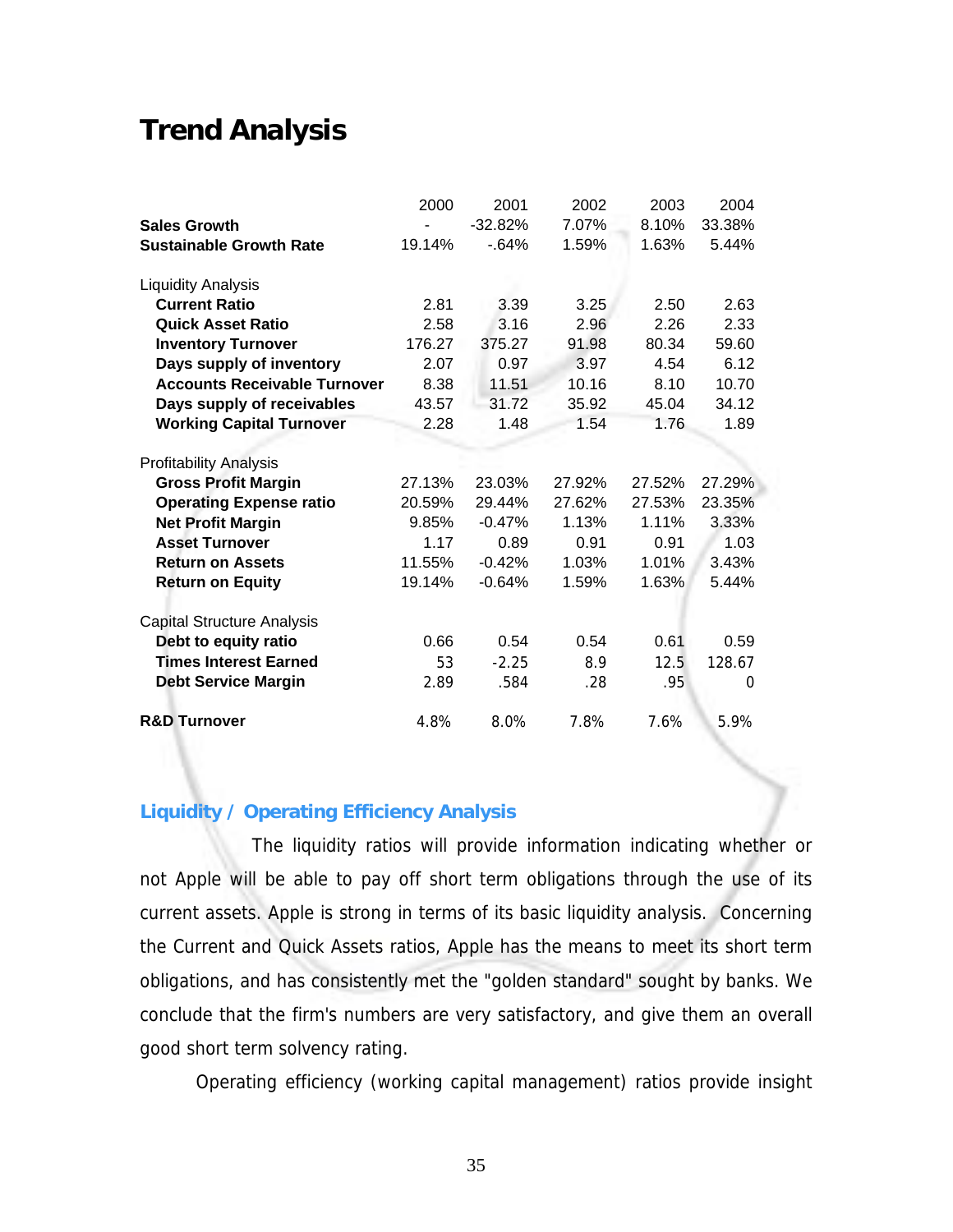into Apple' cash to cash cycle. More specifically, how efficiently Apple is able to convert inventory into sales, sales into payment, and use working capital to generate sales. Inventory turnover has been decreasing over time, which is not a favorable trend, but is suspected to be due to the increase of demand, sales, and new products launches. Furthermore, accounts receivable turnover has been fluctuating within reasonable means, showing no indication of a trend in either direction. However, in 2004 they collected on accounts receivables much more efficiently than in the previous year. The cash to cash cycle in 2004 was approximately 40 days. Lastly, Working capital has been growing steadily since 2001, which is a favorable trend with more sales dollars being generated per dollar of working capital. This is a good indication of growth and liquidity.

With the exception of inventory turnover, Apple shows favorable numbers in terms of liquidity analysis. The company is both able to meet short term obligations and has been steadily recovering its receivables. While inventory could be a concern, it is our opinion that the ratio is a reflection of increased sales and growing stockpiles of inventory precluding the release of new products.

#### **Profitability Analysis**

Profitability ratios will demonstrate Apple's ability to earn satisfactory profits, so that investors and shareholders will continue to provide capital. Apple is strong in terms of its profitability and trends indicate stability, and increased efficiencies in some areas. Much of their success in the arena of profitability can be credited to product differentiation and pricing strategy. As mentioned previously Apple is one of the few computer companies who have been profitable of recent. The gross profit margin for Apple has been relatively steady since 2001, showing no concerns for an increased cost of goods. The operating expense ratio shows what portion of sales is used for operating expenses. The ratio has been consistently declining, which is a favorable trend, suggesting that smaller portions of sales are consumed by operating expenses.

Net profit margin demonstrates how much of each sales dollar is left over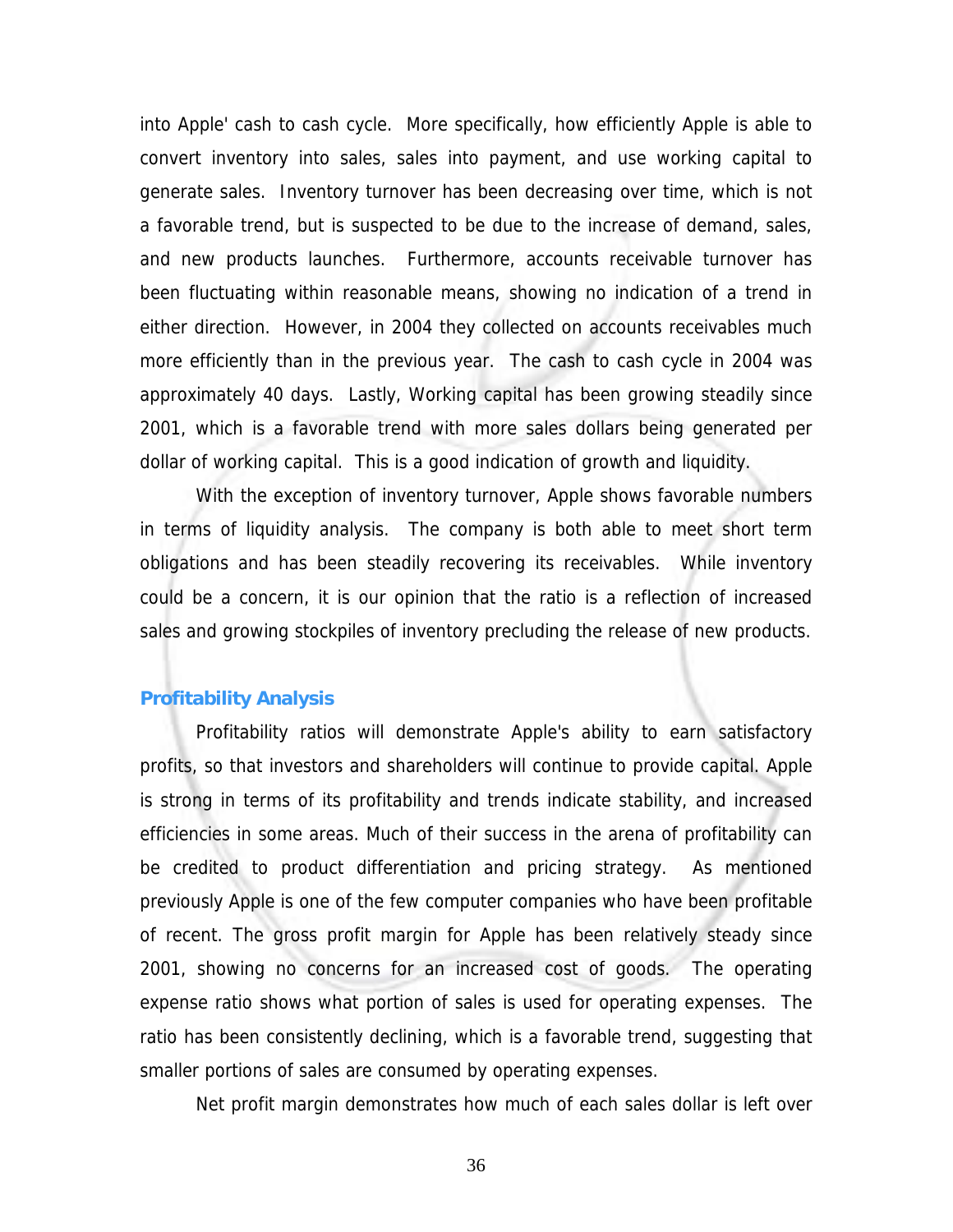after all expenses have been paid. Apple's ratio hit a low in 2001, but since then, there has been an increasing trend in net profit margin.

Finally, Apple has been slowly increasing the ratios concerning asset turnover, return on assets, and return on equity. These increases are favorable, showing the companies ability to increase its earnings in proportion to the overall investment in the company.

### **Capital Structure Analysis**

Capital structure (gearing) ratios are used to assess the finance risk of a business (long term solvency). Capital Structure refers to the different ways in which a company raises the capital needed to establish and grow it business activities. Apple, per the ratio numbers above, has been moving towards a capital structure that primarily uses equity as the means to finance operations. In 2004, Apple paid off all long term debt, essentially making equity the sole source of capital for the company. This allows the classification of Apple as low geared and solvent (long term). This lends itself flexibility in acquiring long term debt if required to finance future operations.

#### **Other Observations**

Some additional ratios were analyzed concerning apple and the industry to better represent some of the key success factors identified in previous assessments. R&D turnover is a very important number for Apple, as they have stated through the 10-K their focus on creativity, and research and development. The numbers above reflect this focus, as Apple has continually brought in a very favorable ratio concerning its R&D costs relative to its overall sales.

37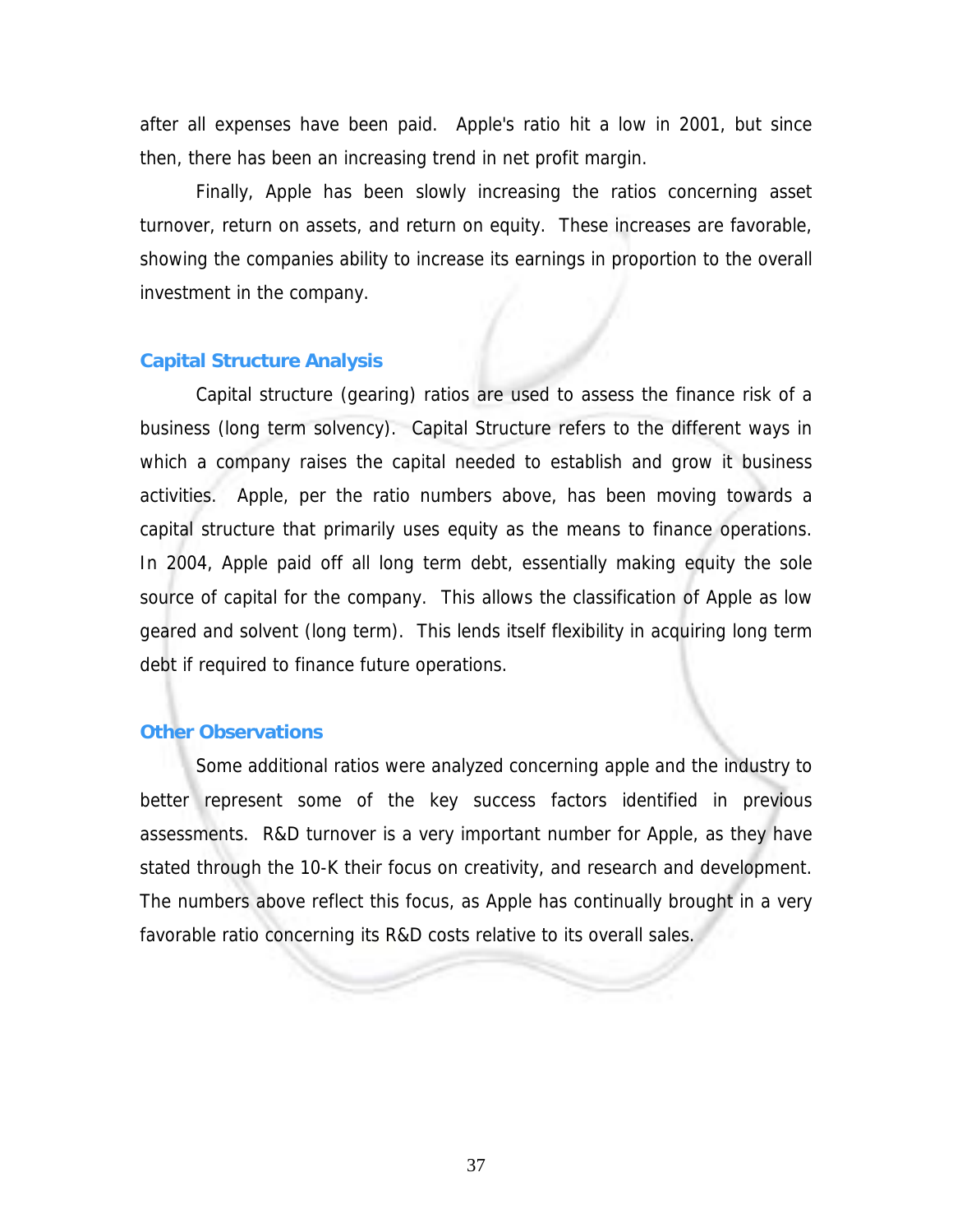# **Cross Sectional Analysis**

The purpose of the cross sectional analysis is to add value to the meaning of the ratios derived in the previous section. Analyzing the ratios independent from competition and industry averages will provide very limited information to the investor, and could result in erroneous decisions. In order to accurately gauge the firm's financial position and operating performance they must be compared to competitors and industry averages over the same periods of time. For example, if Apple's gross profit margin declined steeply in one year, it may not be a cause for concern if that decline reflected the status quo amongst other competitors in the industry.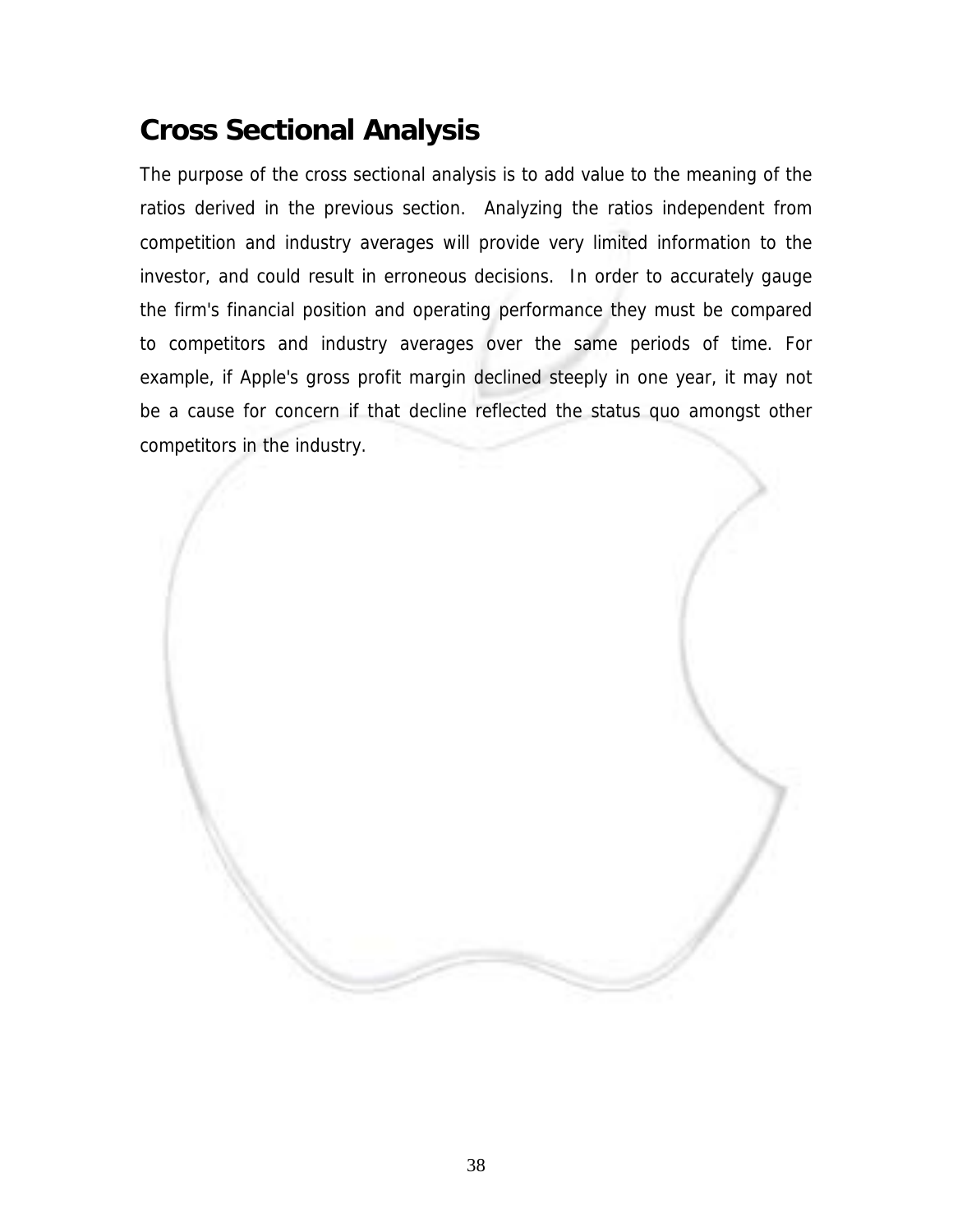| <b>Sales Growth</b>          |           |          |          |        |  |  |  |  |
|------------------------------|-----------|----------|----------|--------|--|--|--|--|
| 2003<br>2004<br>2002<br>2001 |           |          |          |        |  |  |  |  |
| Apple                        | $-32.8%$  | $7.0\%$  | 8.1%     | 33.4%  |  |  |  |  |
| <b>Dell</b>                  | $26.2\%$  | $-2.3\%$ | 13.6%    | 17.1%  |  |  |  |  |
| HP                           | $-7.5%$   | 25.0%    | 29.0%    | 9.4%   |  |  |  |  |
| Gateway                      | $-35.8\%$ | $-29.8%$ | $-18.4%$ | 7.3%   |  |  |  |  |
| <b>Competitor Avg</b>        | $-5.70%$  | $-2.37%$ | 8.07%    | 11.27% |  |  |  |  |



Sales growth is an excellent indicator of how well a company is performing in its industry as well as its ability to capture new market share. A close look at the competitor's numbers show a battle in sales growth between Dell, HP, and Gateway. It is of particular interest to note that strong gains in one company usually resulted in a loss or smaller gain in a competitor. This can be credited to these companies fighting over a market that is already primarily saturated. Apple does not seem to be effected by the earnings of its competitors, as shown in its steady growth from 2002 to present. This is a result of Apple's computer products capturing a niche market and its portable music products entering a market experiencing rapid growth. While Apple's numbers seem to be increasing significantly for now, it is very possible that with the saturation of the portable music market that Apple's numbers could slump in the not so distant future.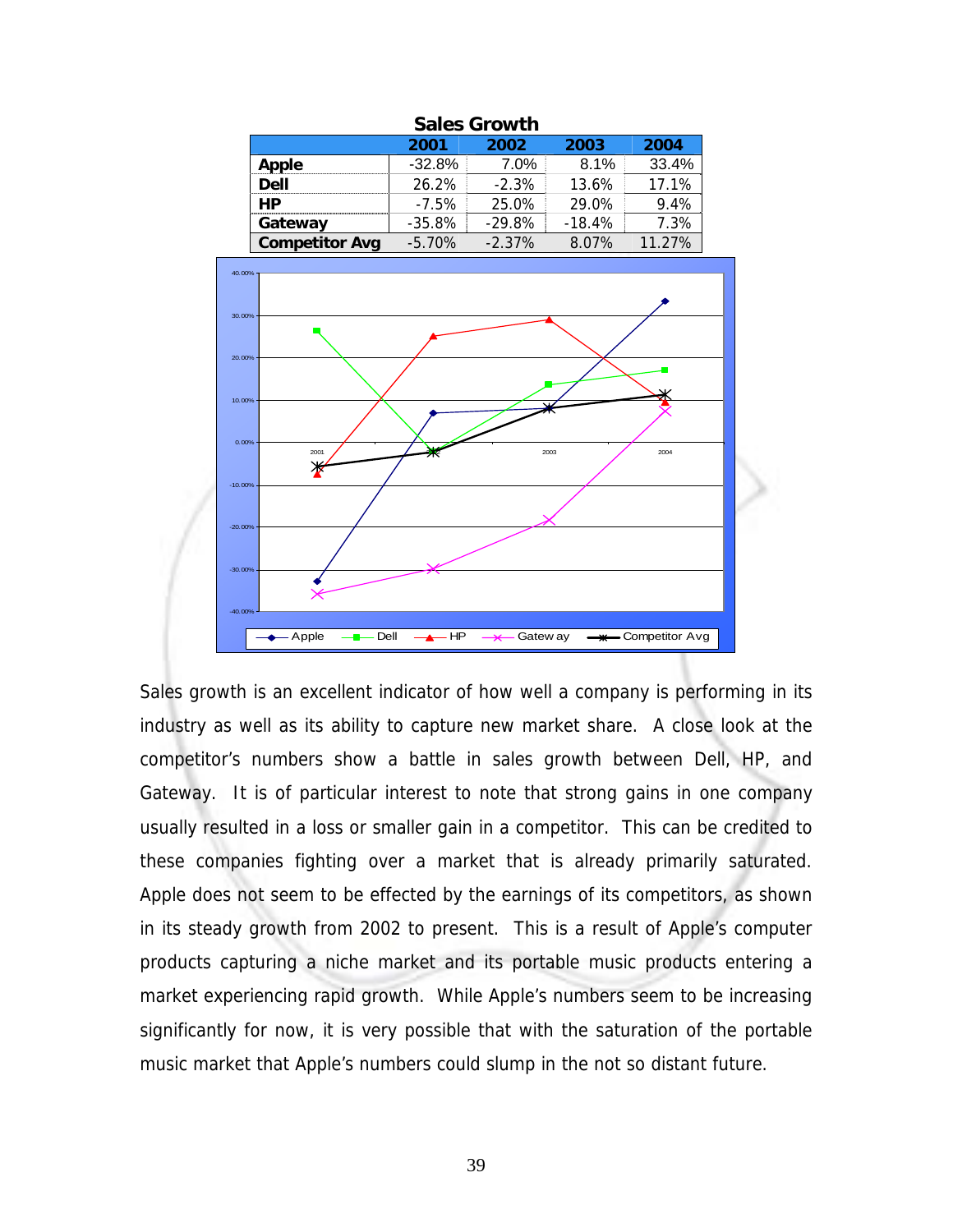| current Ratio         |      |       |      |      |      |  |
|-----------------------|------|-------|------|------|------|--|
|                       | 2000 | 2001  | 2002 | 2003 | 2004 |  |
| <b>Apple</b>          | 2.81 | 3.39  | 3.25 | 2.50 | 2.63 |  |
| <b>Dell</b>           | 1.00 | 1.05  | 1.43 | 1.48 |      |  |
| <b>HP</b>             | 1 61 | 1.48  | 1.53 | 1.53 | 1.51 |  |
| Gateway               | 1.25 | 1.67  | 2.08 | 1.85 | 1.37 |  |
| <b>Competitor Avg</b> | .29  | 40. ا | 1.68 | 1.62 |      |  |





Over the past five year Apple's current ratio has been declining. However, their current ratio has remained considerably higher than their competitors, who have all failed to meet the "golden standard". It is evident that even though Apple's current liabilities have been increasing their current assets remain strong enough to cover them, and keep Apple's current ratio higher than their competition.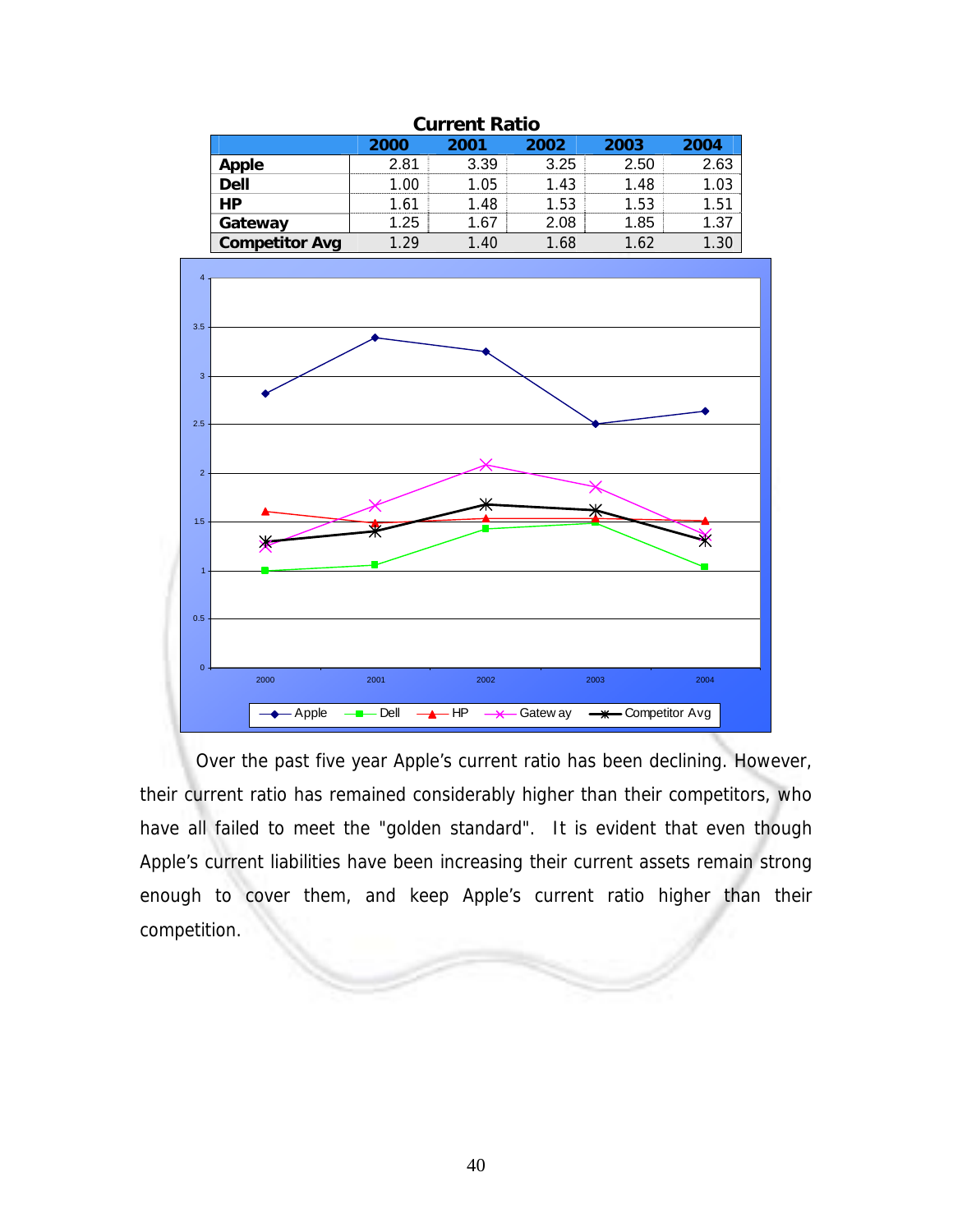| QUIUN ASSEL NATIU     |      |      |      |      |      |  |
|-----------------------|------|------|------|------|------|--|
|                       | 2000 | 2001 | 2002 | 2003 | 2004 |  |
| <b>Apple</b>          | 2.58 | 3.16 | 2.96 | 2.26 | 2.33 |  |
| $\overline{$          | .96  | 1.01 | 1.38 | 1.40 | .95  |  |
| <b>HP</b>             | 1.37 | 1.25 | 1.15 | 1.15 | 1.25 |  |
| Gateway               | 1.07 | 1.55 | 1.99 | 1.75 | 1.18 |  |
| <b>Competitor Avg</b> | 1.13 | .27  | 151  | 1.43 |      |  |





 As with their current ratio, Apple's quick ratio has been declining over the previous five years, but it has remained consistently higher than their competitors and the industry average. It peaked in 2001 and has been declining until 2003. However, the most recent year is shows an increase the ratio. This is due to Apple's great success with its introduction of new innovative products into the market, and is now experiencing an increase in their quick assets: cash, accounts receivable, and securities.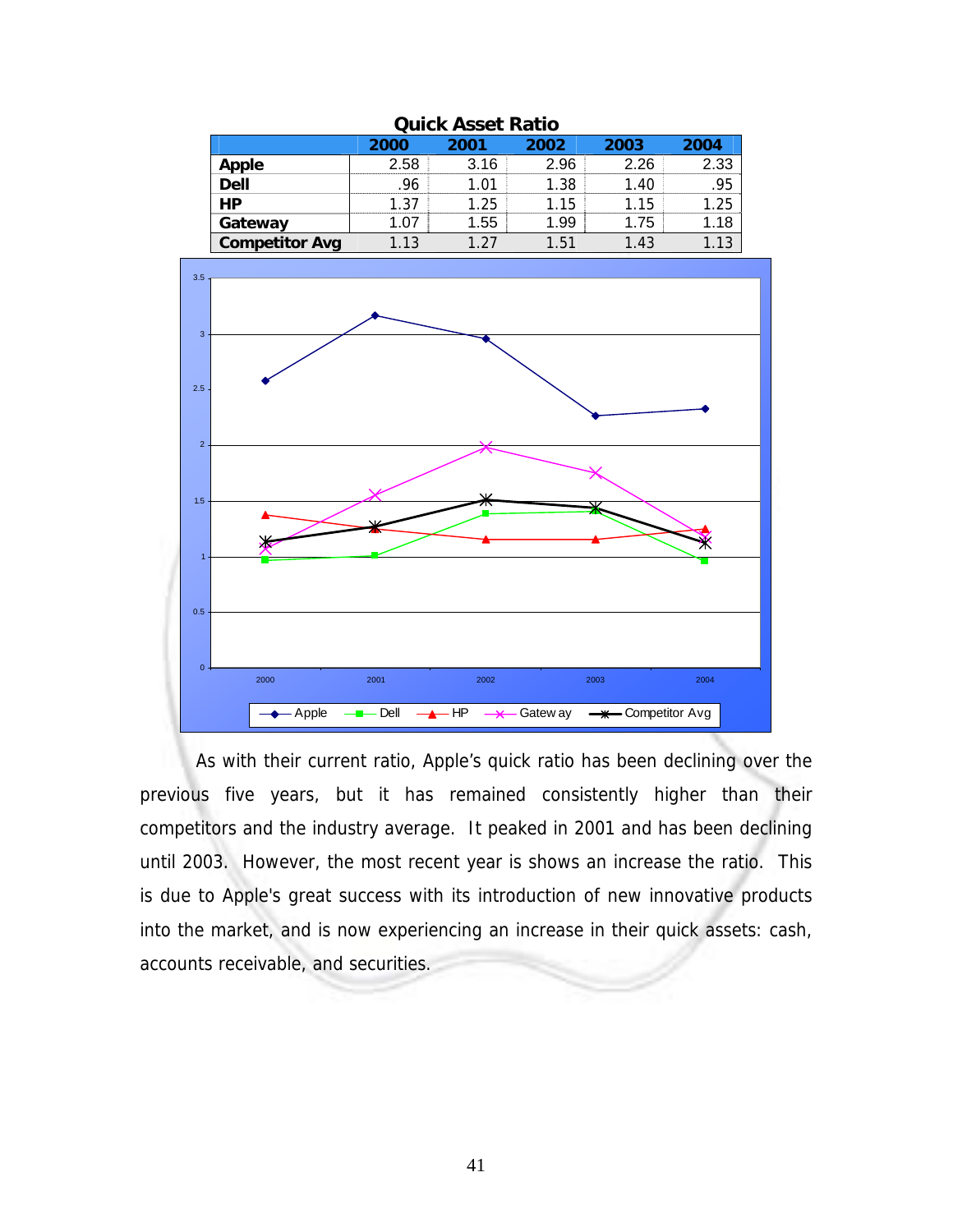| <b>Inventory Turnover</b> |        |        |       |       |        |  |
|---------------------------|--------|--------|-------|-------|--------|--|
|                           | 2000   | 2001   | 2002  | 2003  | 2004   |  |
| Apple                     | 176.27 | 375.27 | 91.98 | 80.34 | 59.60  |  |
| <b>Dell</b>               | 94.95  | 92.31  | 63.61 | 51.27 | 126.74 |  |
| <b>HP</b>                 | 8.85   | 7.14   | 6.39  | 6.11  | 11.3   |  |
| Gateway                   | 17.03  | 25.75  | 40.62 | 42.40 | 23.94  |  |
| <b>Competitor Avg</b>     | 40.28  | 41.73  | 36.87 | 33.26 | 53.99  |  |





Apple's inventory turnover has sharply declined since 2001. A probable explanation of the sharp decline experienced by the Apple can be associated with the state of the economy at the time. Post September 11, 2001, the economy was experiencing recession. Apple who specializes in differentiated, higher priced goods, was unable to convert inventory into sales, resulting in a longer inventory turnover period and the large decline. Also the costs associated with holding inventory will have increased the cost of goods sold. As the economy has begun to pick up, Apples ratio has begun leveling off, and is more reflective of the industry norms. However, it still is declining, albeit at a much slower rate. This can be attributed to the increased demand for Apple products, and our assumption is that they are deliberately increasing inventory levels in preparation for new product launches.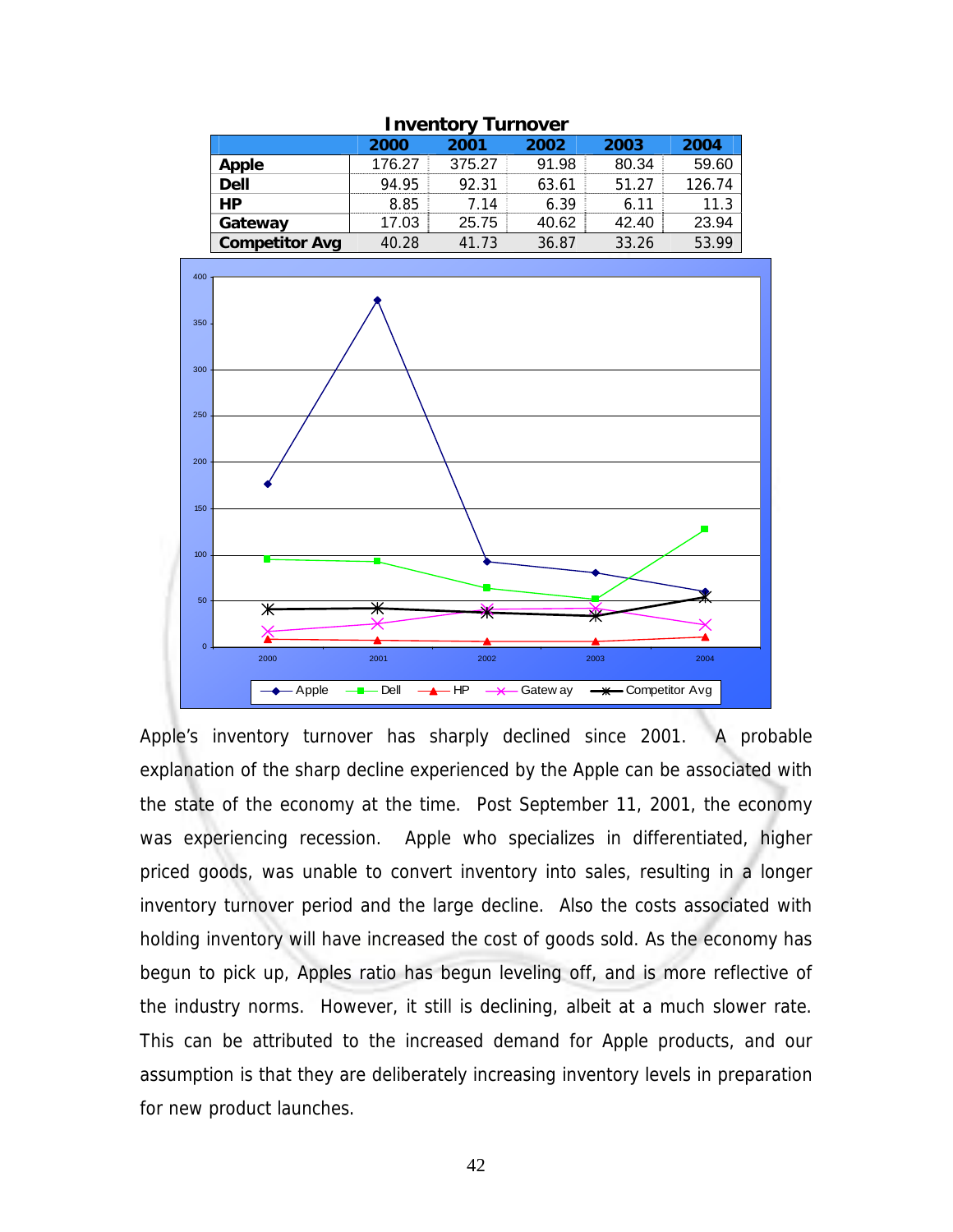|                       | 2000  | 2001  | 2002  | 2003  | 2004  |
|-----------------------|-------|-------|-------|-------|-------|
| Apple                 | 8.38  | 11.51 | 10.16 | 8.10  | 10.70 |
| <b>Dell</b>           | 13.69 | 13.74 | 13.16 | 9.69  | 11.4  |
| <b>HP</b>             | 8 19  | 6.69  | 10.08 | 7.64  | 3.7   |
| Gateway               | 10.67 | 16.19 | 21.09 | 26.99 | 17.62 |
| <b>Competitor Avg</b> | 10.85 | 12.21 | 14.78 | 14.77 | 10.91 |

**Accounts Receivable Turnover** 



 Over the past five years Apple's accounts receivable turnover has been fairly consistent with respect to how the industry has been performing. From 2002 to 2003 Apple was below the industry average, suggesting that competitors were collecting on their accounts receivables faster. However, 2 out of the 3 competitors also experienced declines in their A/R turnover, and Gateway's high increase in receivables turnover resulted in a less reflective industry average. From 2003 to 2004 apple had the largest increase in improving their A/R turnover, while Gateway suffered the largest decline in A/R turnover. Apple and Dell, the two more profitable companies of recent have A/R turnover ratios similar to the industry average in 2004, with day sales outstanding of 34 and 32, respectively.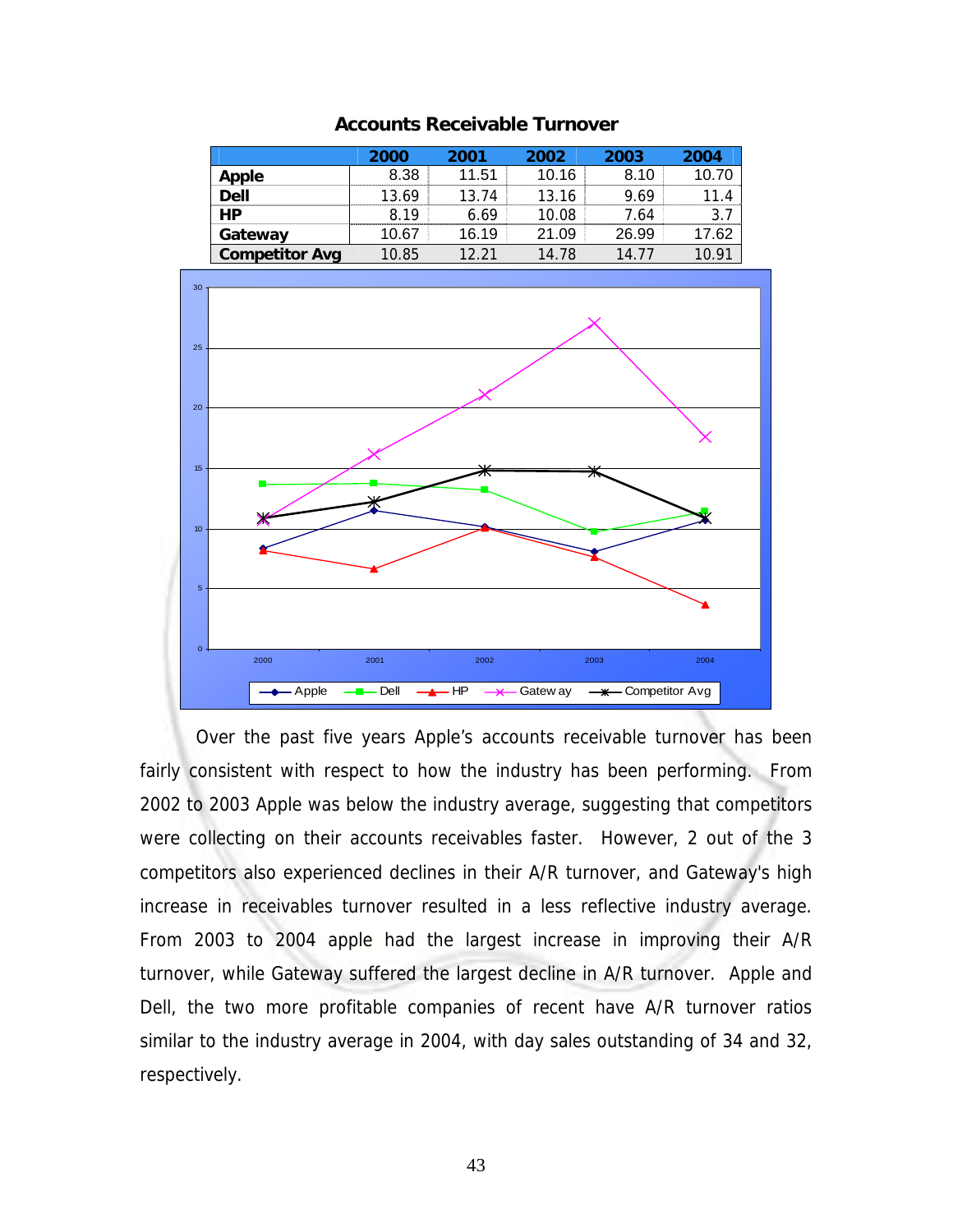|                       | 2000  | 2001  | 2002  | 2003  | 2004   |
|-----------------------|-------|-------|-------|-------|--------|
| Apple                 | 2.28  | 1.48  | 1.54  | 1.76  | 1.89   |
| <b>Dell</b>           | N/A   | 87.06 | 10.82 | 10.15 | $-158$ |
| HP                    | 4 72  | 4.81  | 6.16  | 6.07  | 6      |
| Gateway               | 13.18 | 5.12  | 4.11  | 6.08  | 15.79  |
| <b>Competitor Avg</b> | 8.95  | 32.33 | 7.03  | 7.43  |        |



 Apple's working capital turnover has been increasing at a small rate over the past five years. They experienced a dip in 2001 due to the state of the economy (decrease in sales), but have been climbing ever since. They have been operating rather consistently, where as the industry has seemed to be extremely volatile over the previous years. Apple's 2004 numbers are favorable in terms of the direction the trend of moving and the steady increase relative to years past. While this number still below industry average, Apple has been continuing to pay off liabilities (eliminate debt), which, coupled with growing sales, will mean continued growth of this ratio in future fiscal years.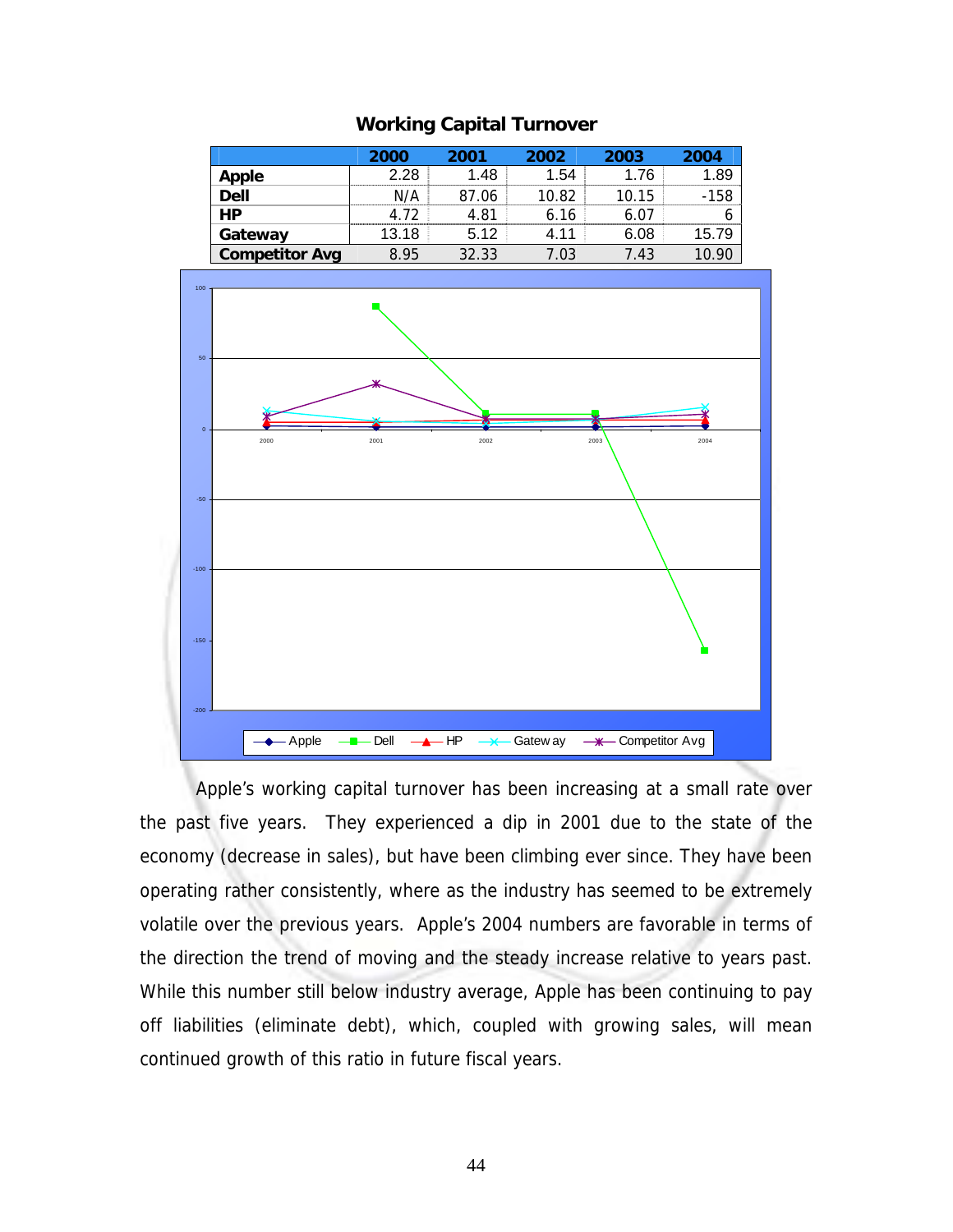| Gross Profit Margin   |        |        |        |        |        |  |  |
|-----------------------|--------|--------|--------|--------|--------|--|--|
|                       | 2000   | 2001   | 2002   | 2003   | 2004   |  |  |
| Apple                 | 27.13% | 23.03% | 27.92% | 27.52% | 27.29% |  |  |
| <b>Dell</b>           | 17.93% | 17.67% | 20.21% | 20.65% | 18.20% |  |  |
| HP.                   | 26.57% | 26.86% | 26.46% | 28.76% | 24.70% |  |  |
| Gateway               | 8.41%  | 13.62% | 13.57% | 14.12% | 21.45% |  |  |
| <b>Competitor Avg</b> | 17.64% | 19.38% | 20.08% | 21.18% | 21.45% |  |  |





Apple's gross profit margin has been consistently around 27% during the past five years with the exception of 2001, where it dropped to 23.03% due to the decreased sales and increased costs of inventory. Overall Apple has enjoyed higher profit margins as a result of their pricing strategy, not as a result of cost control measures (materials, labor, and overhead). This is primarily a reflection of its key success factors being geared towards creativity and innovation.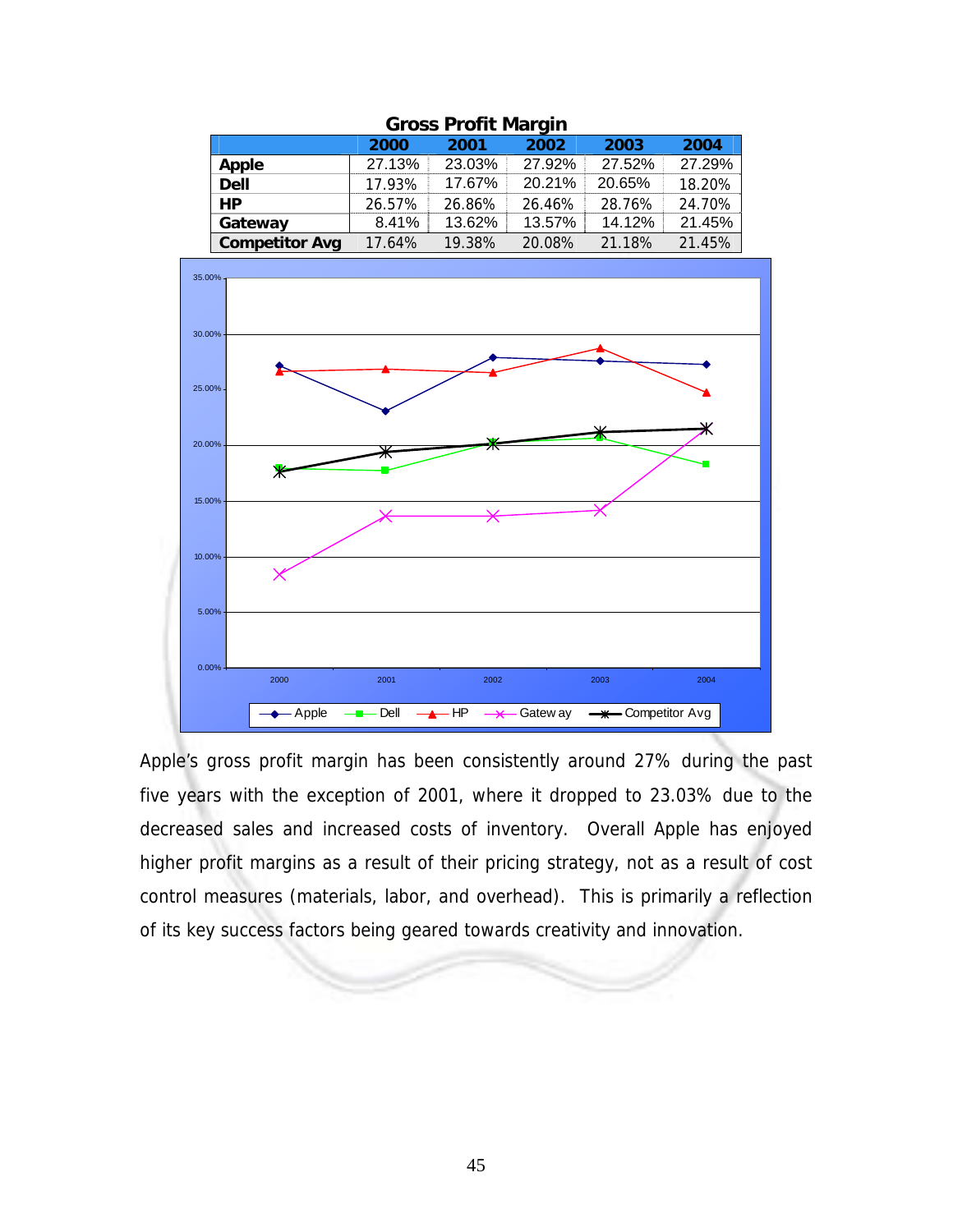| Operating Experise Ratio |        |        |        |        |        |  |  |
|--------------------------|--------|--------|--------|--------|--------|--|--|
|                          | 2000   | 2001   | 2002   | 2003   | 2004   |  |  |
| Apple                    | 20.59% | 29.44% | 27.62% | 27.53% | 23.35% |  |  |
| <b>Dell</b>              | 9.90%  | 11.93% | 11.85% | 11.70% | 10.13% |  |  |
| <b>HP</b>                | 22.60% | 25.07% | 23.28% | 20.53% | 20.56% |  |  |
| Gateway                  | 24.91% | 28.76% | 25.83% | 34.05% | 21.45% |  |  |
| <b>Competitor Avg</b>    | 19.14% | 21.92% | 20.32% | 22.09% | 17.38% |  |  |

### **Operating Expense Ratio**



 Dell clearly has the upper hand in the area of operating expenses. They are the masters of Just In Time manufacturing, which is responsible for their very low operating expense ratio. Apple has consistently had an operating expense ratio higher than its competitors and that of the industry average. Although this could be viewed as a bad sign, (excluding Dell) Apple deviates from the ratios of its competitors only by a few percentage points in 2004. Also, the effects of their increased operating expenses are somewhat counteracted once again, by its pricing strategy. Over the last five years the trend amongst Apple along with most of its competitors has been a decreasing ratio. If Apple were to implement stricter cost control measures and decrease its overall expenses, it could easily translate into Apple having the highest net profit margins in the industry. (A portion of Apple's elevated operating expenses can be accredited to its high R&D costs, a key success factor for Apple).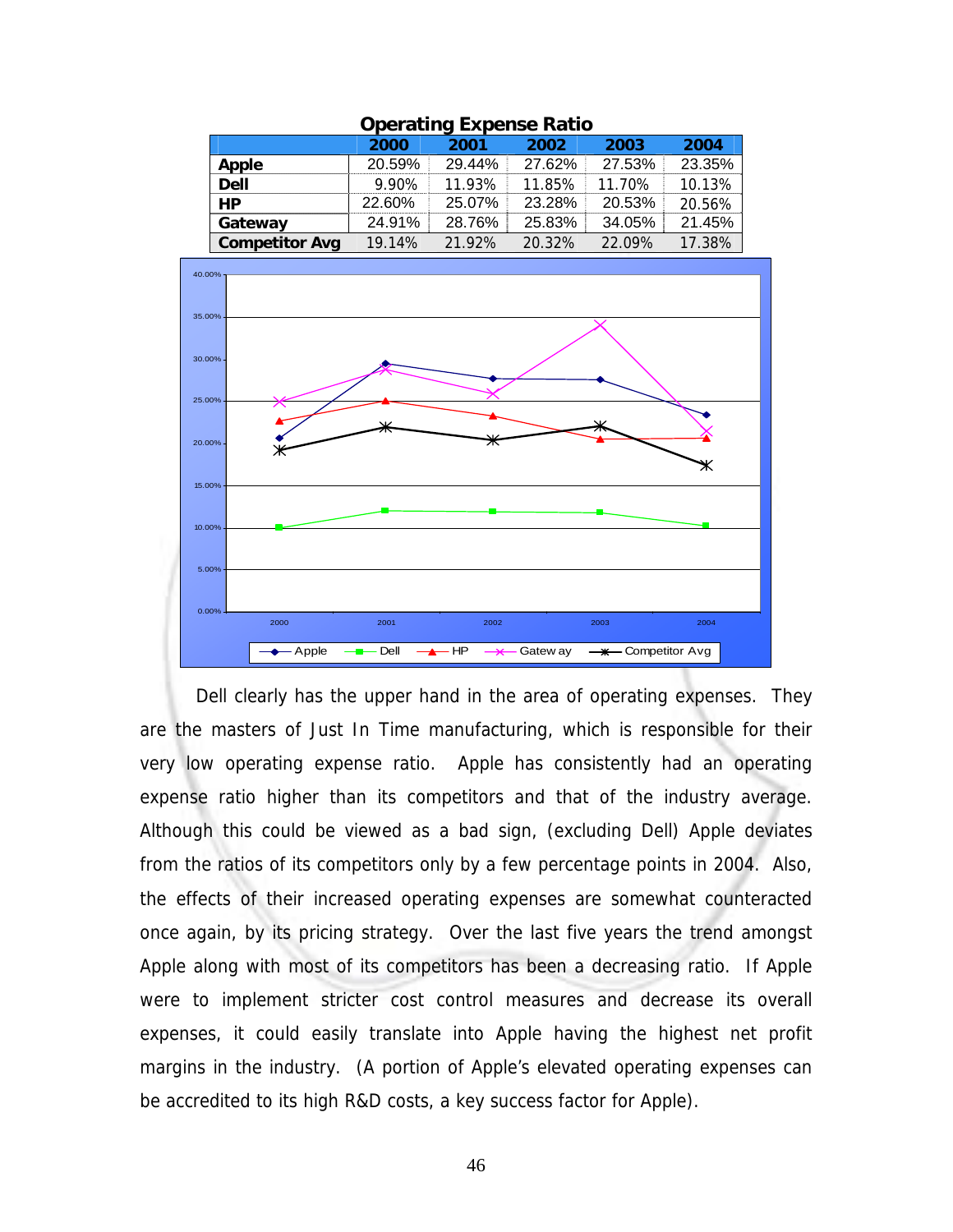| <b>NEL PLUTH MICHAEL</b> |           |           |          |           |       |  |  |
|--------------------------|-----------|-----------|----------|-----------|-------|--|--|
|                          | 2000      | 2001      | 2002     | 2003      | 2004  |  |  |
| <b>Apple</b>             | 9.85%     | $-0.47%$  | 1.13%    | 1.11%     | 3.33% |  |  |
| <b>Dell</b>              | 5.99%     | 4.00%     | 6.83%    | 6.59%     | 6.30% |  |  |
| <b>HP</b>                | 3.48%     | $-1.60%$  | $.90\%$  | 7.56%     | 5.15% |  |  |
| Gateway                  | $-15.55%$ | $-15.13%$ | $-7.14%$ | $-16.96%$ | 2.52% |  |  |
| <b>Competitor Avg</b>    | $-2.03%$  | $-4.24%$  | 0.20%    | $-0.94%$  | 4.66% |  |  |





 Apple's net profit margin has been increasing since 2001, and tripled from 2003 to 2004. Once again Dell's methodical control of expenses is illustrated through their high net profit margin. Apple's high operating expenses results in them having a lower net profit margin than most of its competitors. However, in 2004, Apple's operating expenses ratio was approximately 13 percentage points higher than Dell's, yet there is only a 3 percentage point difference in their net profit margin. This is a direct result of Apple's superior gross profit margin. Apple is in a growth phase, and is utilizing a philosophy of get big fast, and then decrease operating expenses. Also, from 2003 to 2004, as net profit margins of Apple's main competitors decreased, Apple's tripled.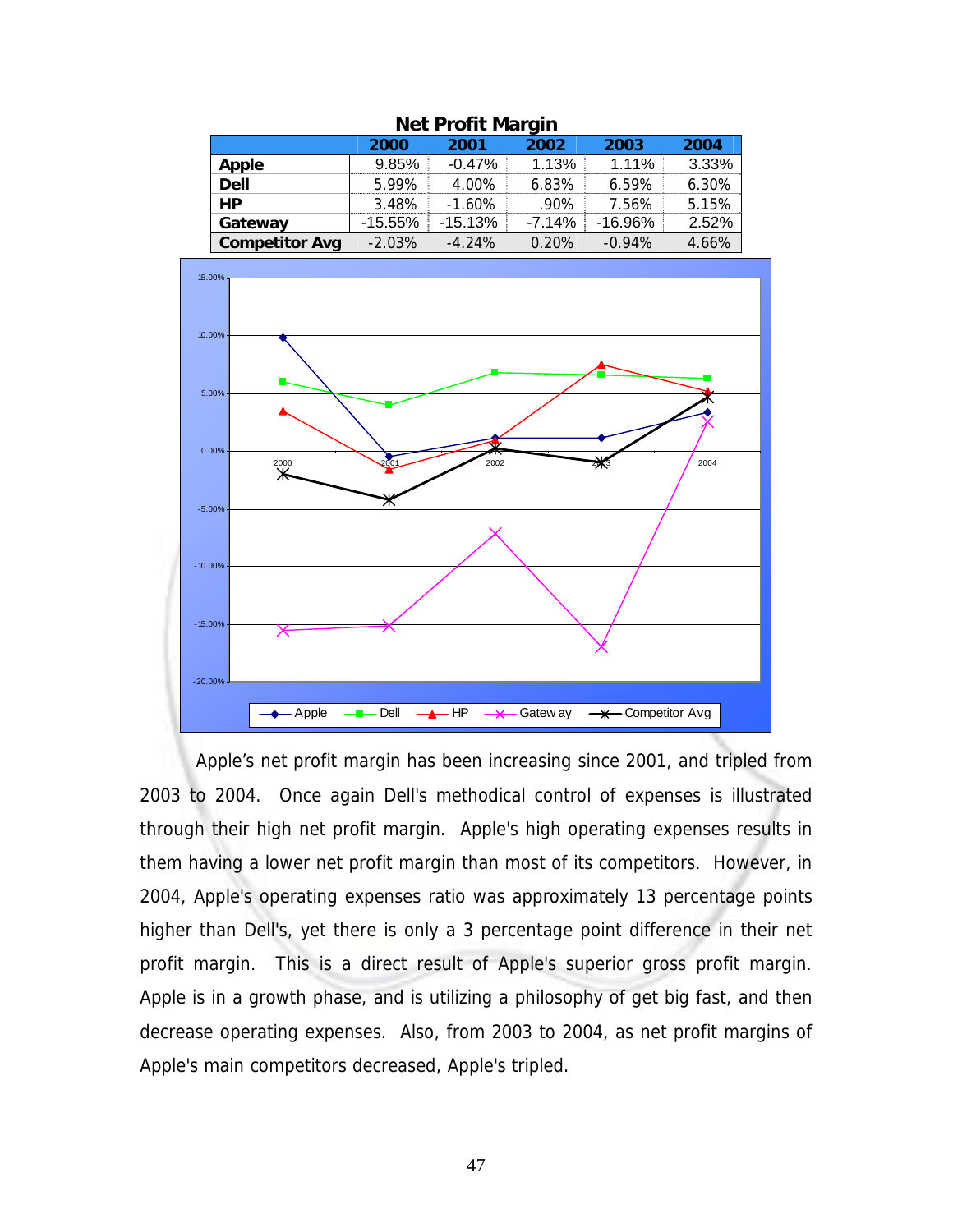| <b>Asset Turnover</b> |      |          |      |      |      |  |  |
|-----------------------|------|----------|------|------|------|--|--|
|                       | 2000 | 2001     | 2002 | 2003 | 2004 |  |  |
| <b>Apple</b>          | 1 17 | 0.89     | 0.91 | 0.91 | 1.03 |  |  |
| $\overline{$          | 2.29 | 2.30     | 2.33 | 2.20 | 2.15 |  |  |
| <b>HP</b>             | 98   | .80      | 1.39 | 1.44 | 1.05 |  |  |
| Gateway               | 2.06 | 1.68     | 1.66 | 1.99 | 2.30 |  |  |
| <b>Competitor Avg</b> | 1.78 | $1.59 -$ | 179  | 1.88 | 1.83 |  |  |



0.5

Apple's asset turnover is important as an increase in the ratio can directly effect the maximum sustainable growth, yielding higher growth rates in the future. While the ratio is growing slowly, which is a positive indicator, Apple has very low numbers compared to the competitor average. Additionally, companies with high profit margins tend to have low asset turnover, which can help explain why Apple's numbers are below industry norms.

2000 2001 2002 2003 2004 Apple - Dell - HP - Gatew ay - A Competitor Avg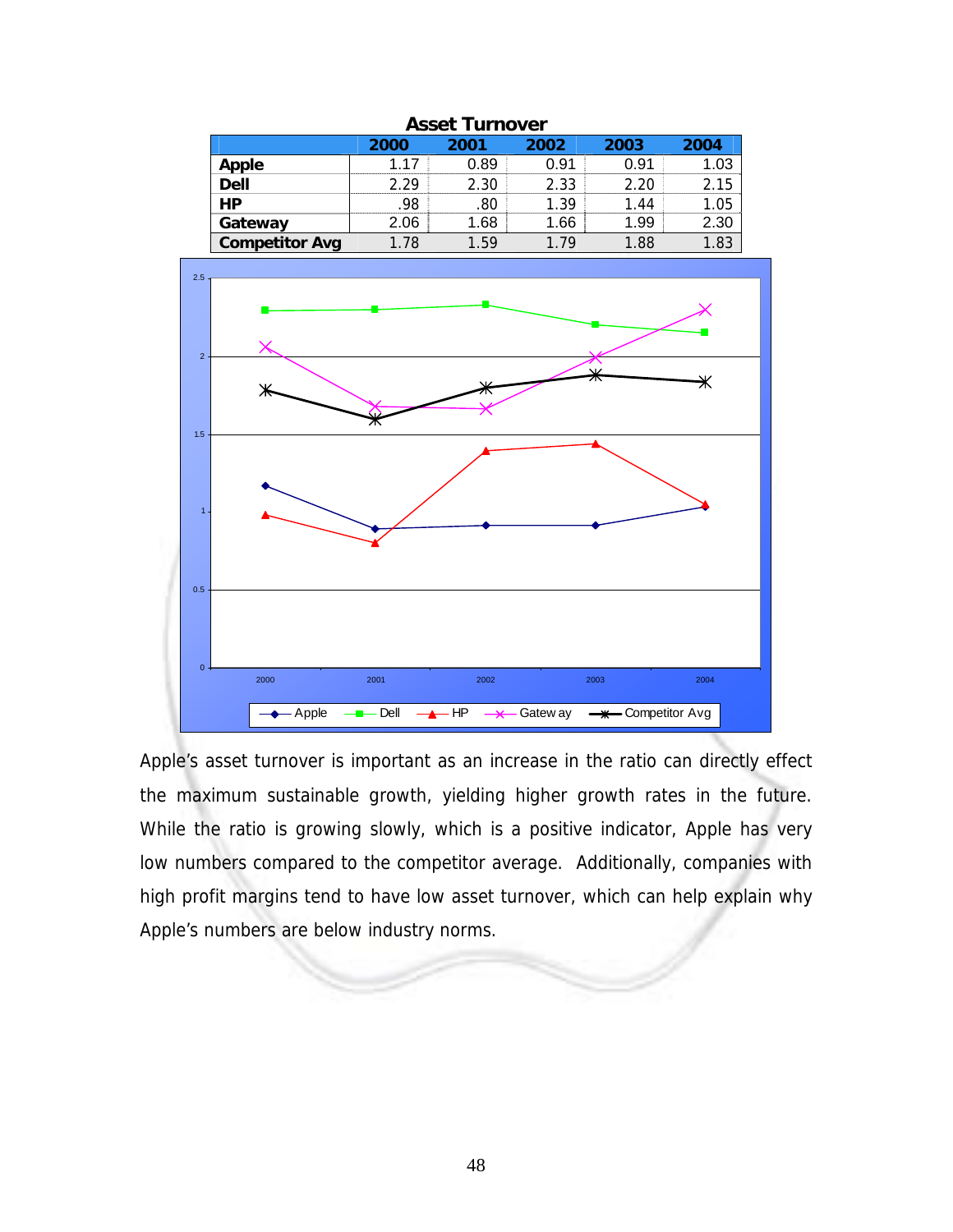| REIUITI UIT ASSEIS    |           |           |            |           |        |  |  |
|-----------------------|-----------|-----------|------------|-----------|--------|--|--|
|                       | 2000      | 2001      | 2002       | 2003      | 2004   |  |  |
| Apple                 | 11.55%    | $-0.42%$  | 1.03%      | 1.01%     | 3.43%  |  |  |
| <b>Dell</b>           | 13.72%    | 9.21%     | 15.93%     | 14.52%    | 13.50% |  |  |
| <b>HP</b>             | 3.40%     | $-1.28%$  | 1.25%      | 10.87%    | 5.21%  |  |  |
| Gateway               | $-32.04%$ | $-25.38%$ | $-11.86\%$ | $-33.72%$ | 5.78%  |  |  |
| <b>Competitor Avg</b> | $-4.97\%$ | $-5.82\%$ | 1.77%      | $-2.78%$  | 8.16%  |  |  |





Apple's return on assets ratio is an indication of the company's struggle to recover from a history of losses. The ratio itself shows how well Apple is utilizing its assets after costs are figured in. Dell, the current cost leader in the industry, has glowing numbers which represent what Apple should be striving to achieve in this ratio. While the 2003 to 2004 change in numbers is a positive movement for Apple, there is much work to be done in the cost side to improve this ratio up to par with the likes of Dell.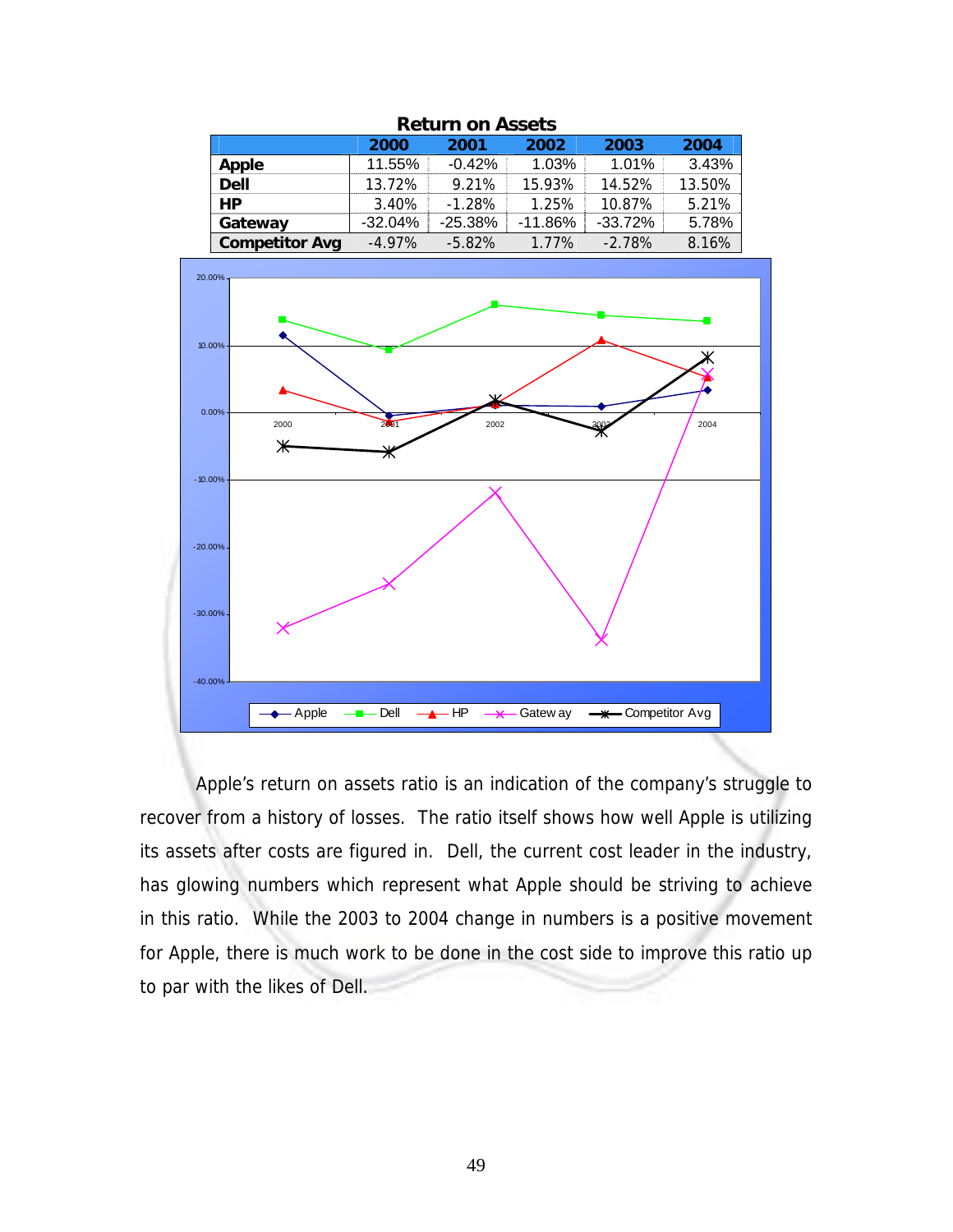| <b>Retaill Off Equity</b> |            |            |           |           |        |  |  |
|---------------------------|------------|------------|-----------|-----------|--------|--|--|
|                           | 2000       | 2001       | 2002      | 2003      | 2004   |  |  |
| Apple                     | 19.14%     | $-0.64%$   | 1.59%     | 1.63%     | 5.44%  |  |  |
| <b>Dell</b>               | 43.55%     | 26.54%     | 38.72%    | 31.39%    | 45.10% |  |  |
| <b>HP</b>                 | 6.73%      | $-2.49%$   | 2.98%     | 26.02%    | 9.92%  |  |  |
| Gateway                   | $-231.65%$ | $-71.30\%$ | $-23.88%$ | $-64.36%$ | 10.14% |  |  |
| <b>Competitor Avg</b>     | $-60.46\%$ | $-15.75\%$ | 5.94%     | $-2.32%$  | 21.72% |  |  |





Return on Equity shows how effectively a company is at using investors' money. Again, Dell has glowing numbers in this respect due to its cost leadership, leading the industry with a 37.06% average over the last 5 fiscal years. Apple is only a fraction of Dell's numbers, with its highest recent return on equity at 5.44%. While this could be perceived as dismal, Apple was able to keep its ratio positive in many of the years the industry was suffering from major losses. Overall, the positive movement in the last two years is a good indicator of Apple's business strategy moving forward with relative success.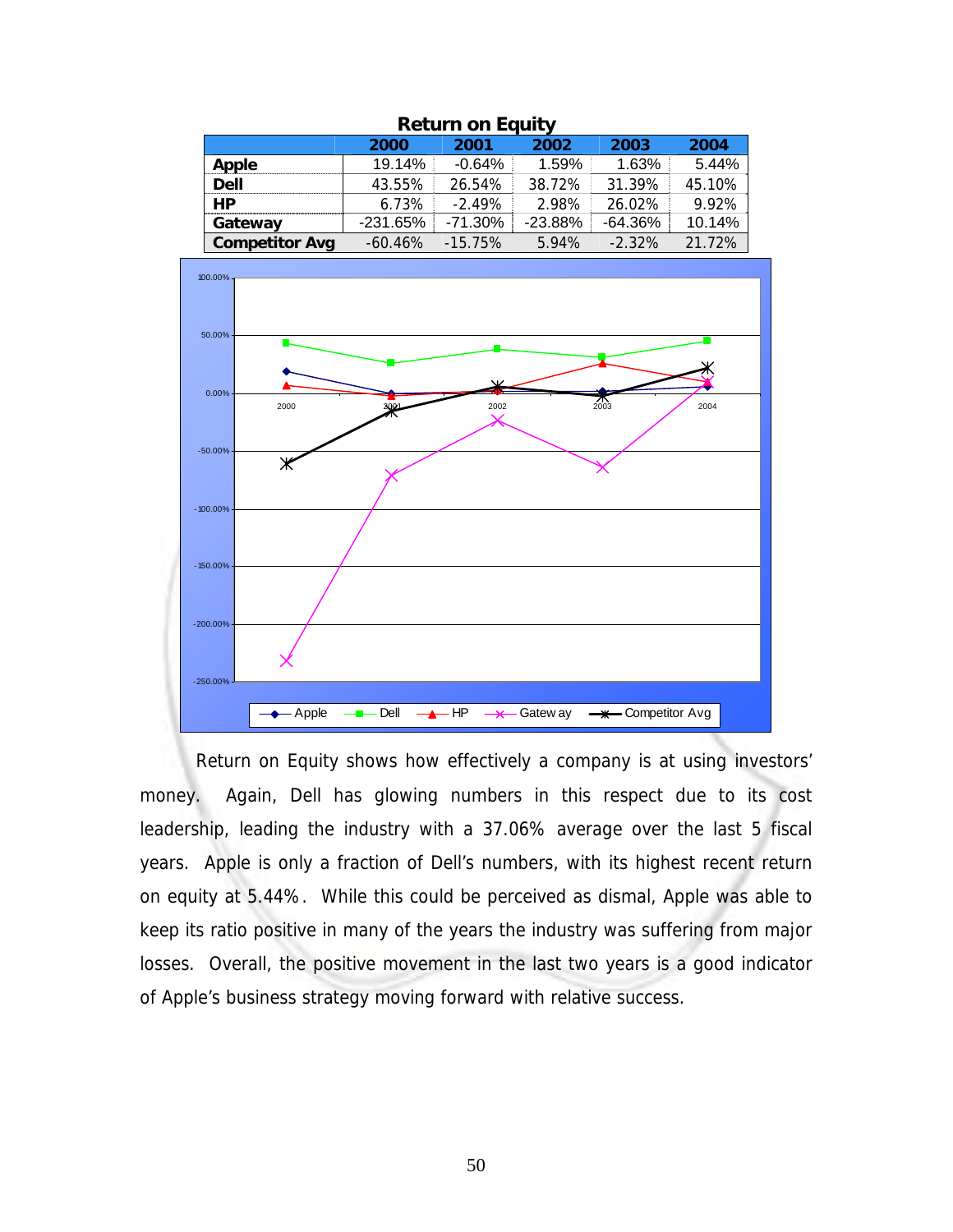| DEDI IU LYUIIV RAIIU  |      |      |      |      |      |  |
|-----------------------|------|------|------|------|------|--|
|                       | 2000 | 2001 | 2002 | 2003 | 2004 |  |
| <b>Apple</b>          | 0.66 | 0.54 | 0.54 | 0.61 | 0.59 |  |
| <b>Dell</b>           | 2 17 | 1.88 | 1.43 | 1.16 | 2.08 |  |
| <b>HP</b>             | 98   | .95  | 1.36 | 1.39 | 1.03 |  |
| Gateway               | 6.23 | 1.54 | 0.86 | 0.79 | 0.76 |  |
| <b>Competitor Avg</b> | 3.13 | l.46 | 1 22 | 111  | 1.29 |  |





 Debt to equity ratio demonstrates the extent to which a firm's capital structure is financed through debt. Excessive use of debt will result in larger ratios, indicating a higher risk due to a lack of overall solvency. Equity holders are also threatened by larger ratios, as the firm will be obligated to pay higher interest payments to debt owners rather than increasing shareholder wealth. Apple's numbers are relatively good as there is little debt compared to the overall equity in the company. This means most of the company is financed through equity. Apple significantly beats the competitor average in all recent years in its debt to equity ratio. If necessary, Apple is allowed more flexibility in acquiring more debt if needed to finance operations.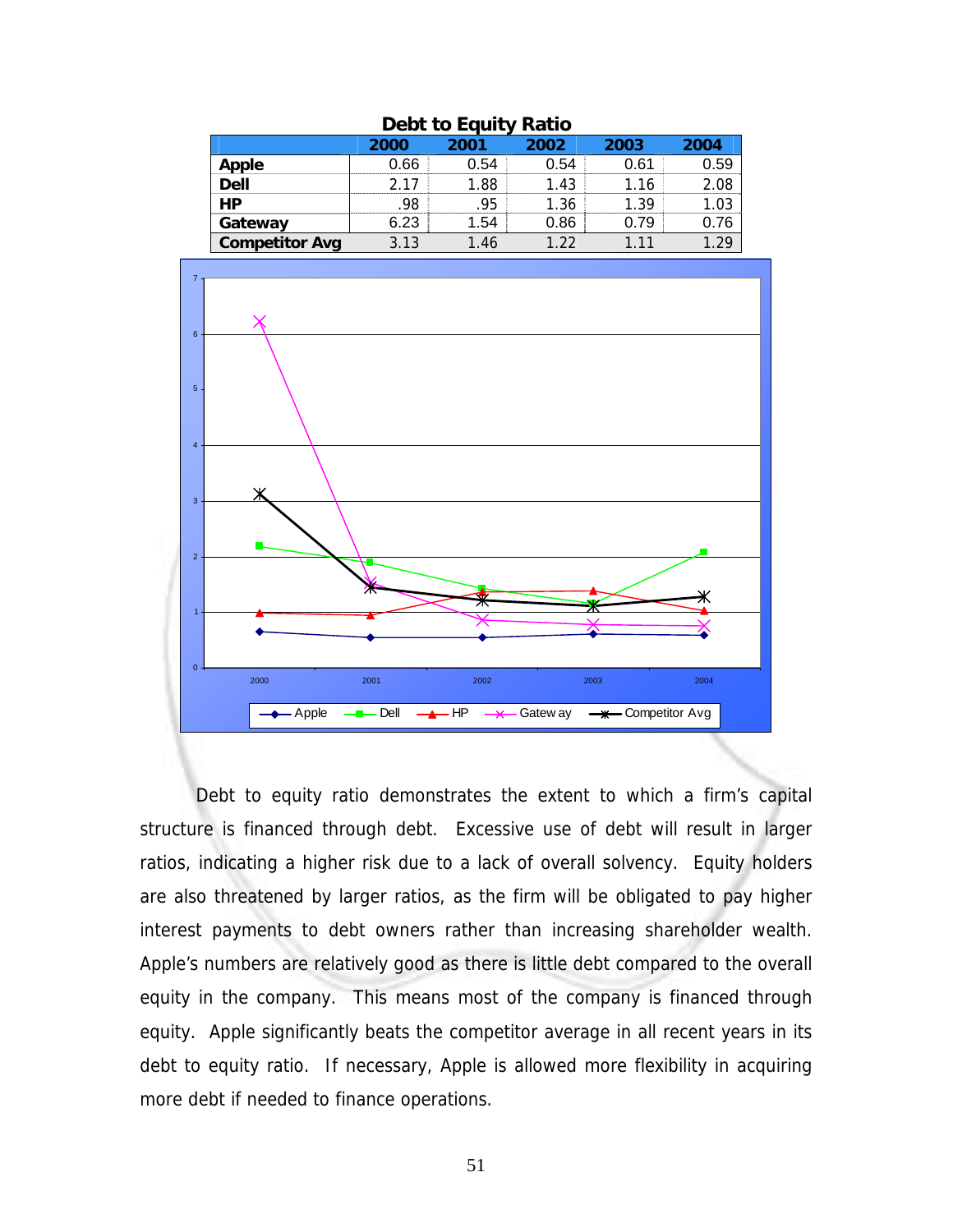| Times Interest Earned |          |           |          |       |        |  |
|-----------------------|----------|-----------|----------|-------|--------|--|
|                       | 2000     | 2001      | 2002     | 2003  | 2004   |  |
| Apple                 | 53       | $-2.25$   | 89       | 12.5  | 128.67 |  |
| <b>Dell</b>           | 73.01    | 68.96     | 179.06   | 267   | 278.81 |  |
| НP                    | 10.45    | $-4.77$   | N/A      | N/A   | 23.08  |  |
| Gateway               | $-72.72$ | -491.25   | $-39.65$ | N/A   | N/A    |  |
| <b>Competitor Avg</b> | 27.62    | $-155.06$ | 27.65    | 67.56 | 145.05 |  |





Times Interest Earned ratio indicated the extent to which earnings are available to meet interest payments on debt. Business that can keep current on interest payments can possibly refinance principal and maintain the confidence of creditors. Additionally, firms with a lower ratio are vulnerable to increases in interest rates. Dell sets the benchmark for other companies in the industry, consistently keeping its TIE ratio very high. Apple's numbers previous to 2004 were mediocre at best, but with its high and growing sales, Apple's times interest earned ratio is increasing and is expected to increase further. Regardless of ranking, Apple's ability to cover interest payments is more than adequate as to not raise any concern. With its latest ratio, creditor confidence in Apple should be high and allow debt to be secured at lower-risk interest rates.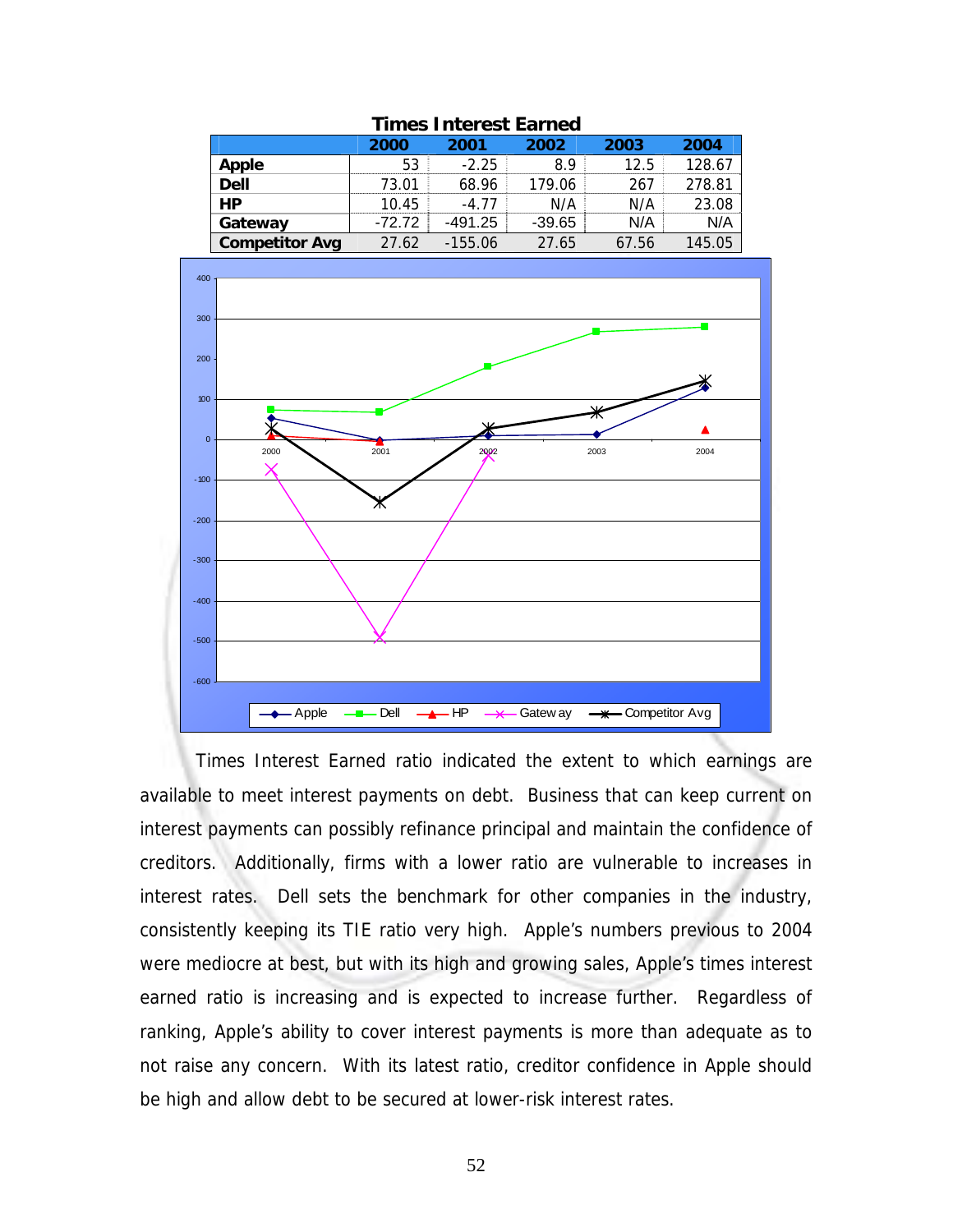| Dept service margin                  |      |      |      |      |      |  |
|--------------------------------------|------|------|------|------|------|--|
| 2003<br>2004<br>2002<br>2000<br>2001 |      |      |      |      |      |  |
|                                      | 2.89 | .584 | .28  | .95  |      |  |
| <b>Apple</b><br>Dell                 | 7.73 | 8.24 | 7.30 | 6.99 | 7.30 |  |
| HP                                   | 2.38 | 1.49 | 3.04 | 5.07 | 2.03 |  |
| <b>Competitor Avg</b>                | 5.06 | 4.87 | 5.17 | 6.03 | 4.53 |  |

# **Debt Service Margin**

\*Gateway excluded due to lack of sufficient financial data



 Debt Service Margin is an indicator of how well a company can pay off its short term notes payable. As seen above, the cash flows generated by Apple are meek in terms of being able to pay off its long term obligations through the years of 2001 to 2003. Dell, again, succeeds in leading the industry with a 7.51 average over the past 5 fiscal years. While this could be of great concern, showing a weakness in Apple's ability to meet the current portion of its long term obligations, its recent 2004 ratio indicated no notes payable on the books. This is probably a result of Apple's increasing use of equity to finance operations instead of debt. While the lack of notes payable in 2004 leaves no negative impact on Apple, the previous years show that Apple could have trouble paying off its short term obligations if long term debt were acquired.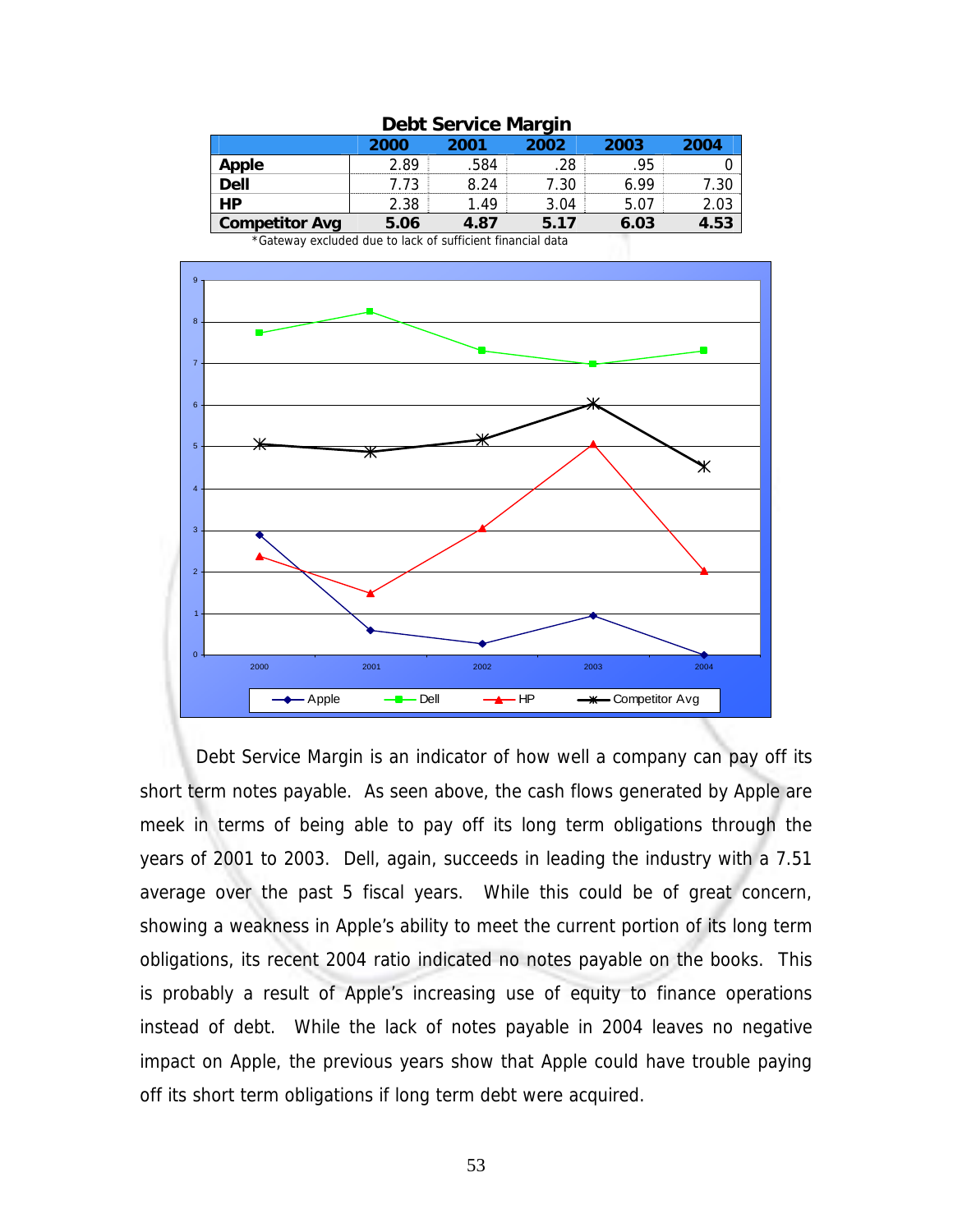| R&D Turnover          |      |         |       |      |      |  |  |
|-----------------------|------|---------|-------|------|------|--|--|
|                       | 2000 | 2001    | 2002  | 2003 | 2004 |  |  |
| Apple                 | 4.8% | $8.0\%$ | 7.8%  | 7.6% | 5.9% |  |  |
| <b>Dell</b>           | 1.2% | 1.1%    | 1.5%  | 1.3% | 1.1% |  |  |
| <b>HP</b>             | .5%  | .6%     | .6%   | .5%  | .4%  |  |  |
| Gateway               | N/A  | N/A     | N/A   | N/A  | N/A  |  |  |
| <b>Competitor Avg</b> | .85% | .85%    | 1.05% | .9%  | .75% |  |  |

### **R&D Turnover**

\*Gateway reported having R&D expenses of less than 1% of net sales. No specific figures were given.



R&D Turnover is an important representation of Apple's key success factor as compared to its primary competitors. The numbers above illustrate the emphasis Apple places in its R&D. Beating out every competitor in large multiples, Apple proves in its numbers that it is a company devoted to its belief in innovation. Apple has recently shown that its R&D philosophy can and will pay off, as indicated by its 33% sales growth in 2004 due particularly to its innovative and differentiated product launches. While its R&D strategy is working in the short term, high costs in this area have led to Apple's higher expense ratio and lower profit margins. It is the company's belief that its high investment in R&D will counteract the increased operating expenses through increased revenues and high gross profit margins.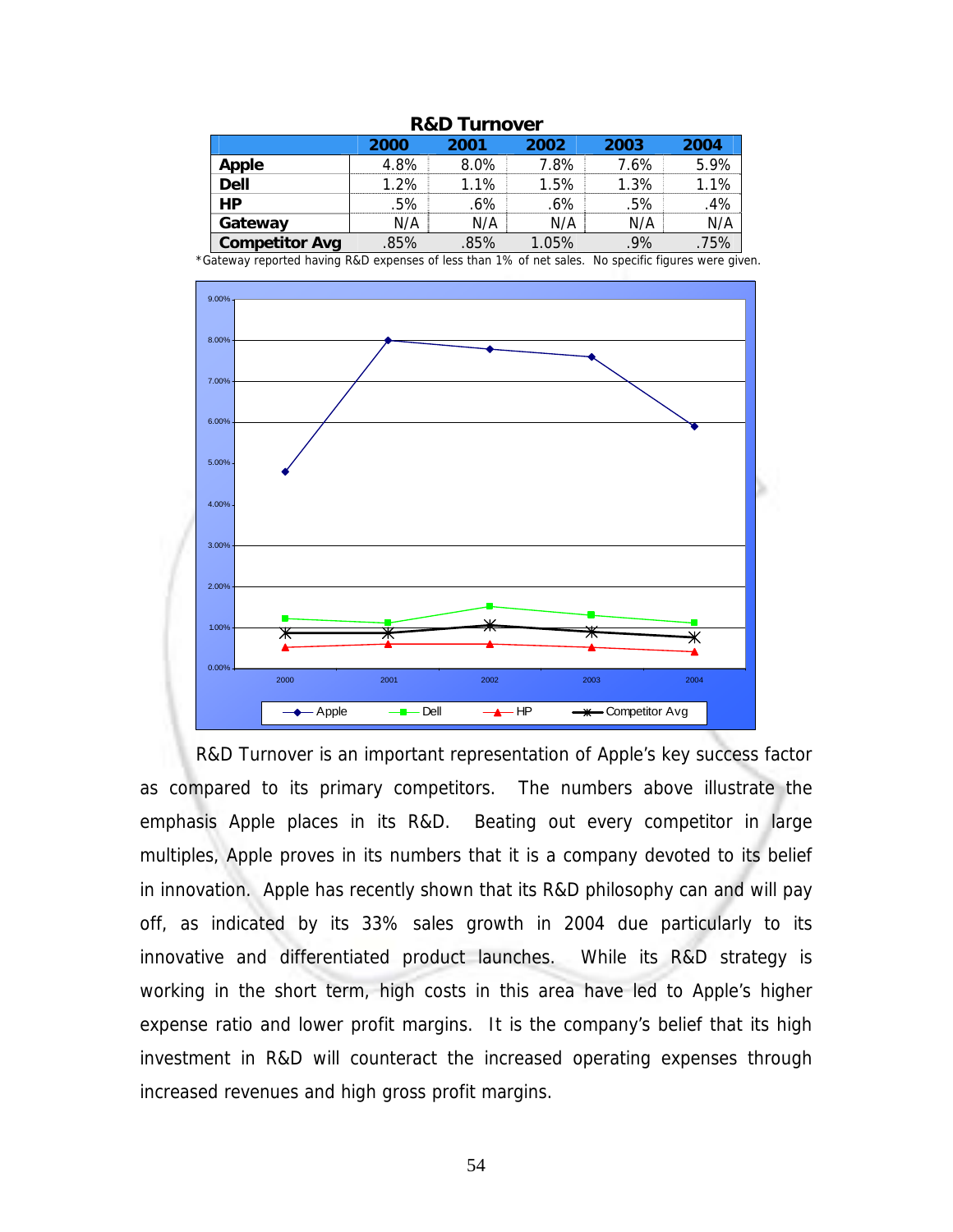# **Forecast Methodology**

## **See: Appendix A – D**

Sales Growth: The forecasting method for sales growth was a combination of different elements. We considered the overall sustainable growth rate of the company, which was very meager, along with its growing asset turnover rate and sales boom following the release of the iPod in 2004. Additionally, information released in the Q1 2005 10-Q showed 3.9 billion in sales and Q2 earnings estimated at 3.16 billion. Using decreased estimates for Q3 and Q4 earnings, along with careful analysis of the ratios mentioned above, it was concluded that there would be a 25% growth in sales in 2005 followed by a decreased growth in the following years down to 7% in 2014. The further out we forecast, the less certain we can be about the accuracy. The stability of the environment is a key factor in determining the future sales growth, as seen in the instability of Apple, among other competitors in the industry, during the 2000-2001 economic recession. Apple is especially sensitive due to the fact they specialize in higher cost goods.

 Although Apple is currently engaged in selling in a relatively untapped portable music market, it is felt that profits will begin to level off within 2-4 years. This is the logic behind the drop to 16% sales growth in 2009 continuing into 2014. We feel this estimate best represents Apple's sales growth following the end of the portable music boom. While Apple will lose significant growth when the portable music market becomes saturated, the iPod halo effect is likely to carry customers to Apple's other products; generating future profits in goods other than the iPod.

55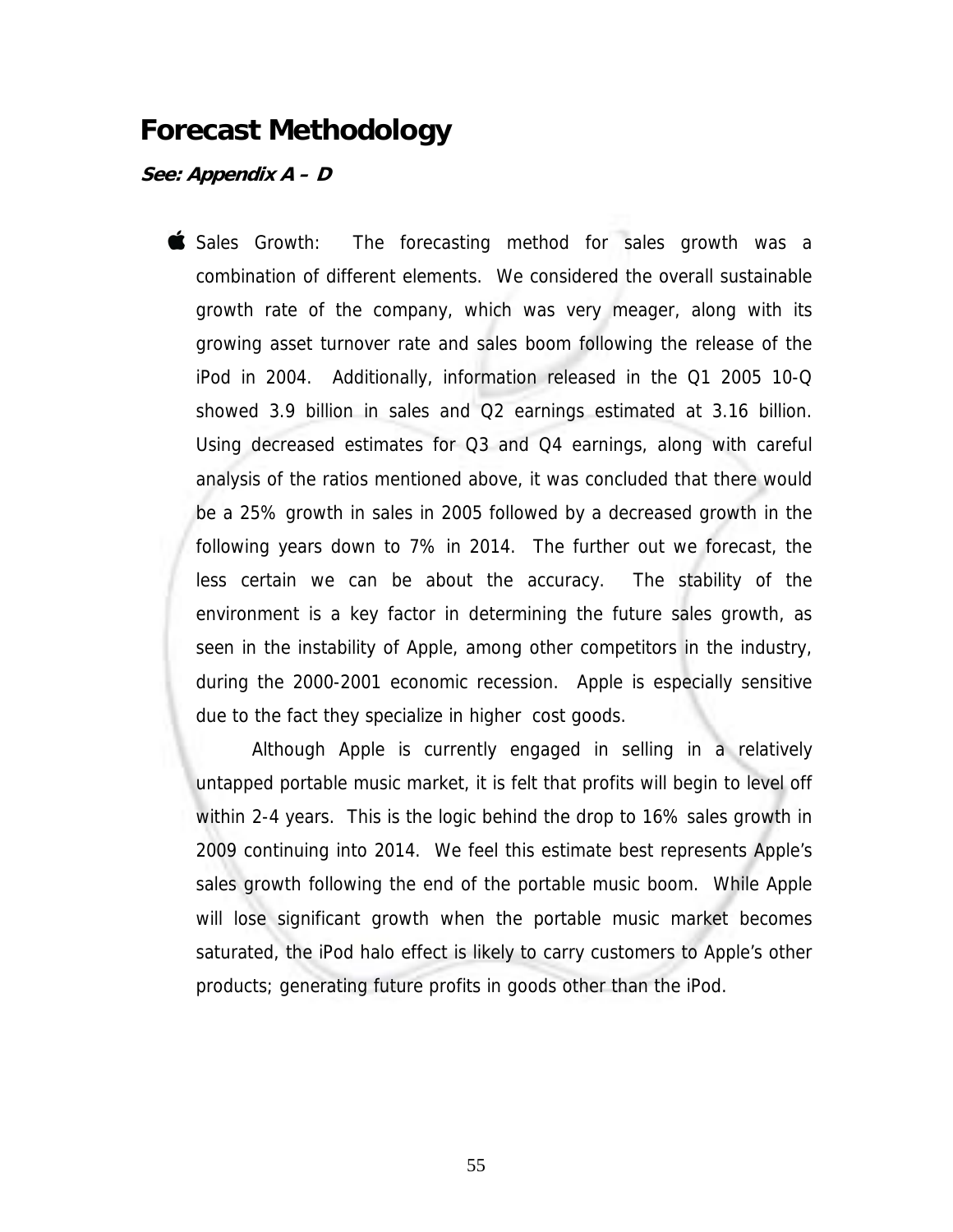## **Liquidity Analysis**

An average of the current ratio for the past 5 years was used in forecasting the next 10 years. This is accurate in the fact that the current ratio has shown no historical trend in moving a particular direction. The same methods were utilized in the computation of the quick asset ratio forecast.

## **Operating Efficiency Analysis**

**For the operating efficiency ratios, some of the outlying numbers had to** be removed to facilitate an accurate forecast. The years 2000 and 2001 were removed in average calculations due to the boom and bust of the economy related to those time periods. Additionally, the ratios analyzed were not expected to grow over time, but instead settle at an average. Therefore, a 3 year average was used on the inventory turnover, accounts receivable turnover, and working capital turnover forecasts.

## **Profitability Analysis**

Concerning the gross profit margin and operating expense ratios, it was felt that they were best forecasted using a 5 year average. The numbers in these ratios, overall, remained relatively constant and there is no indication that they would subject to any major changes during the forecasted years. This is assuming that Apple does not change its core business strategy from differentiation to cost leadership. If such a change were to occur, these ratios would change substantially.

 Net profit margin was projected using the last available ratio in 2004. The logic encompassing this decision stems from the inability to predict Apple's future policies regarding cost control. The 2004 ratio seems to be a benchmark for future years. Apple's 2004 performance is reflective of what is believed to be the status quo for the foreseeable future. The success of the iPod has shifted Apple into innovating new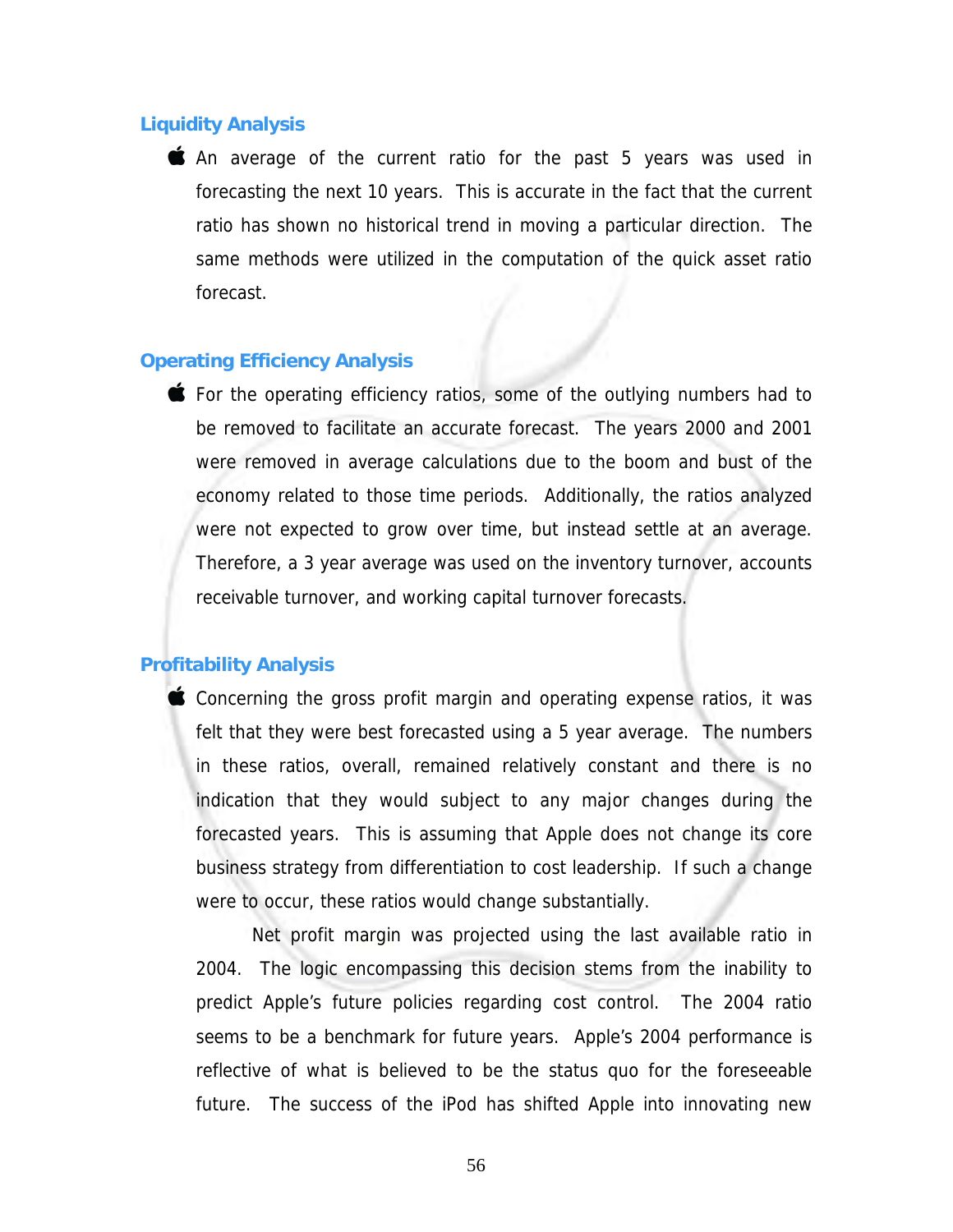products, not necessarily making existing products cheaper. This would mean a relatively stable net profit margin in the future.

 Asset turnover, return on equity, and return on assets were all calculated using a 3 year average. This assumption was made in belief that these ratios will go unchanged over time under the current operating strategy Apple is employing. ROE and ROA traditionally and over extended periods of time are not very volatile.

## **Capital Structure Analysis**

In general, these ratios are a direct result of corporate policy. Debt to Equity was forecasted using a 5 year average due to the stability of the numbers over the past 5 fiscal years. However, times interest earned and debt service margin were not forecasted due to the fact they cannot be accurately predicted because of their direct link to management decision concerning capital structure. In 2004, Apple paid off all of its long term debt, which suggests that the company desires operations and growth to be financed by equity and not debt.

#### **R&D Turnover**

The amount of funding devoted to research and development is determined by corporate policy rather than demand or sales volume. However, historical data suggests that Apple devotes more to research and development during periods of low sales growth. Per sales growth forecasts, this would suggest that R&D would be estimated to be a lower percentage of sales in future years due to high sales growth. R&D was projected to be 5.35% in future years, which is an average of the two years in which Apple experienced its highest sales growth. While we foresee this number changing slightly in the future, there is no indication that future R&D costs would deviate far from the above average.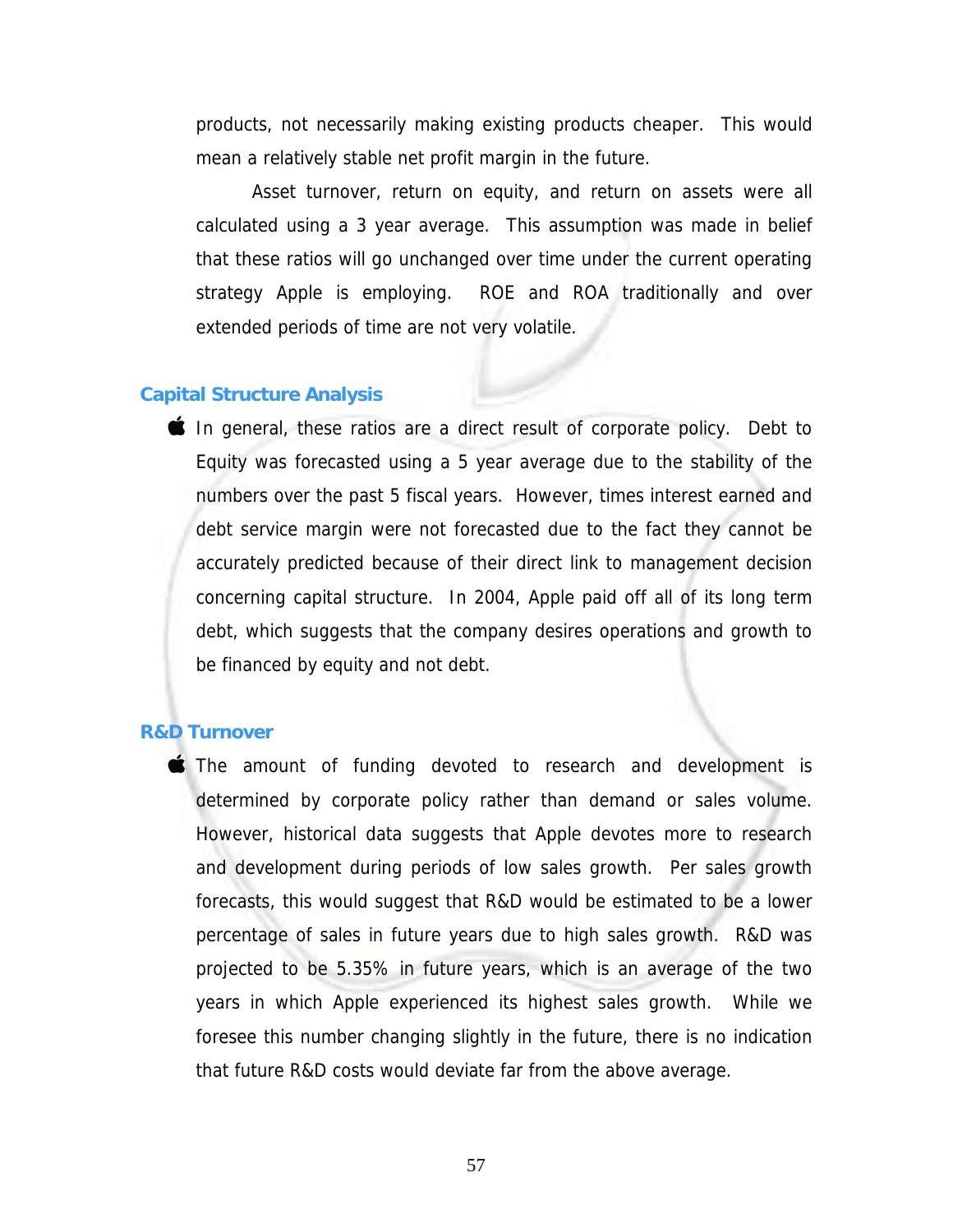# **Forecast of Financial Statements**

## **Income Statement (Appendix A)**

- Forecasting of the Income statement was done utilizing a combination of the forecasting assumptions along with other mathematical methods. For net sales, the forecasted sales growth was applied to each year following 2004. The gross profit was projected out to 2014 using the forecasted gross profit margin from the forecasting assumptions. This then left the cost of sales to be the difference between the net sales and gross profit for each of the respective forecasted years.
- Research and development was projected out using a 3% growth rate, SG&A was projected using a 7% growth rate, and total operating expenses was projected using a 13% growth rate. Each of these projections was calculated by finding the average growth throughout the 5 year series (2000-2004).
- Operating income and income before taxes were calculated by finding the difference between the projected gross profit and total operating expenses.
- **Provision for income taxes was calculated using the average percent taxed** in the previous years.

Net income was found by finding the sum of the relevant projections. **Balance Sheet (Appendix B)** 

- $\bullet$  Total current assets were projected to 2014 using a straight 85% growth rate. All of the line items within current assets were projected using their relative proportions found from the previous years.
- $\bullet$  Total assets were found using a straight growth rate calculated by finding the average of the previous 5 years. Total non-current assets were then calculated by finding the difference between total assets and total current assets.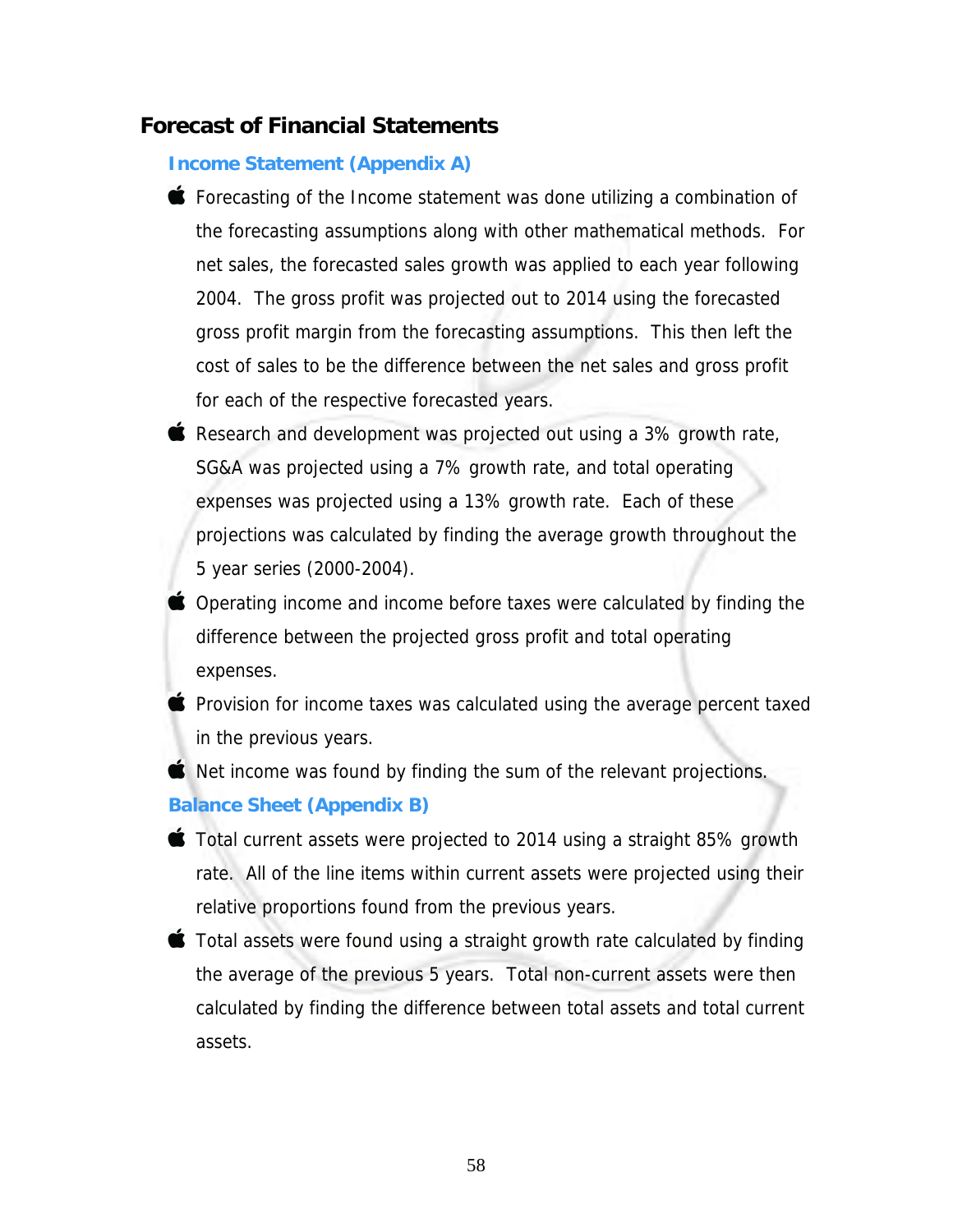$\bullet$  Total liabilities and stockholders equity were calculated using the debt to equity and current ratio forecasted assumptions. The remaining line items were then calculated using the sum and differences of these forecasts.

#### **Statement of Cash Flows (Appendix C)**

- Cash flows from operations were found by using the projected operating income from the income statement and applying a forecasted cash flow from operations percentage from the forecasting assumptions sheet.
- Cash flows from investment activities were found by finding the change in the PP&E and other assets projected in the balance sheet.

### **Explanation to Numbers Not Forecasted**

The various numbers in the balance sheet, income statement, and statement of cash flows that were left unforecasted were done so due to the inability to accurately forecast the numbers. An example would be restructuring costs, which is clearly unable to be forecasted along with being a very small percentage of the larger income statement elements.

#### **Limitations to Forecasts**

In determining these forecasts, historical data was used to extrapolate the future. The underlying assumption of all the techniques applied is that the forces responsible in creating the past will continue to operate in the future. This assumption is most valid in short and medium term forecasts, but becomes less accurate in long term forecasting.

If Apple were to change its modus operandi regarding cost leadership and the use of debt in financing future operations, profitability and capital structure forecasted ratios will deviate greatly from the numbers current projected. While there is no suggestion that Apple will change its policy regarding these issues anytime soon, it is a significant weakness in the long term forecasts.

One final note is the volatile nature of the portable music industry. With Apple garnering most of its growth and profits from its entrance and success in the portable music industry, Apple will have to continue to maintain its leadership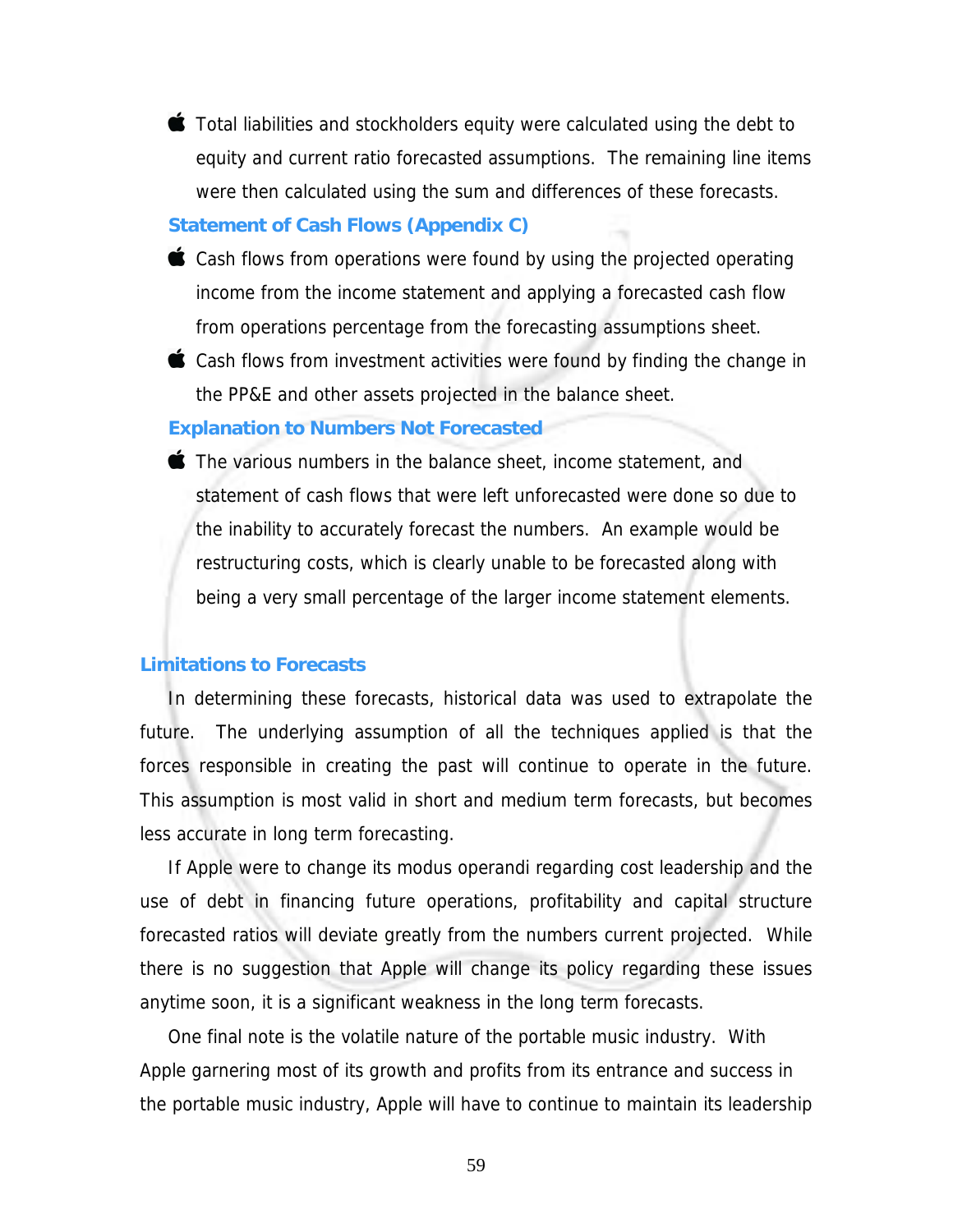in this market to continue the projected growth rates. Additionally, a downturn in the economy could greatly hurt Apple's overall forecasted sales growth. If disposable income falls among the general population, Apple's revenues will drop significantly due to the nature of their products.

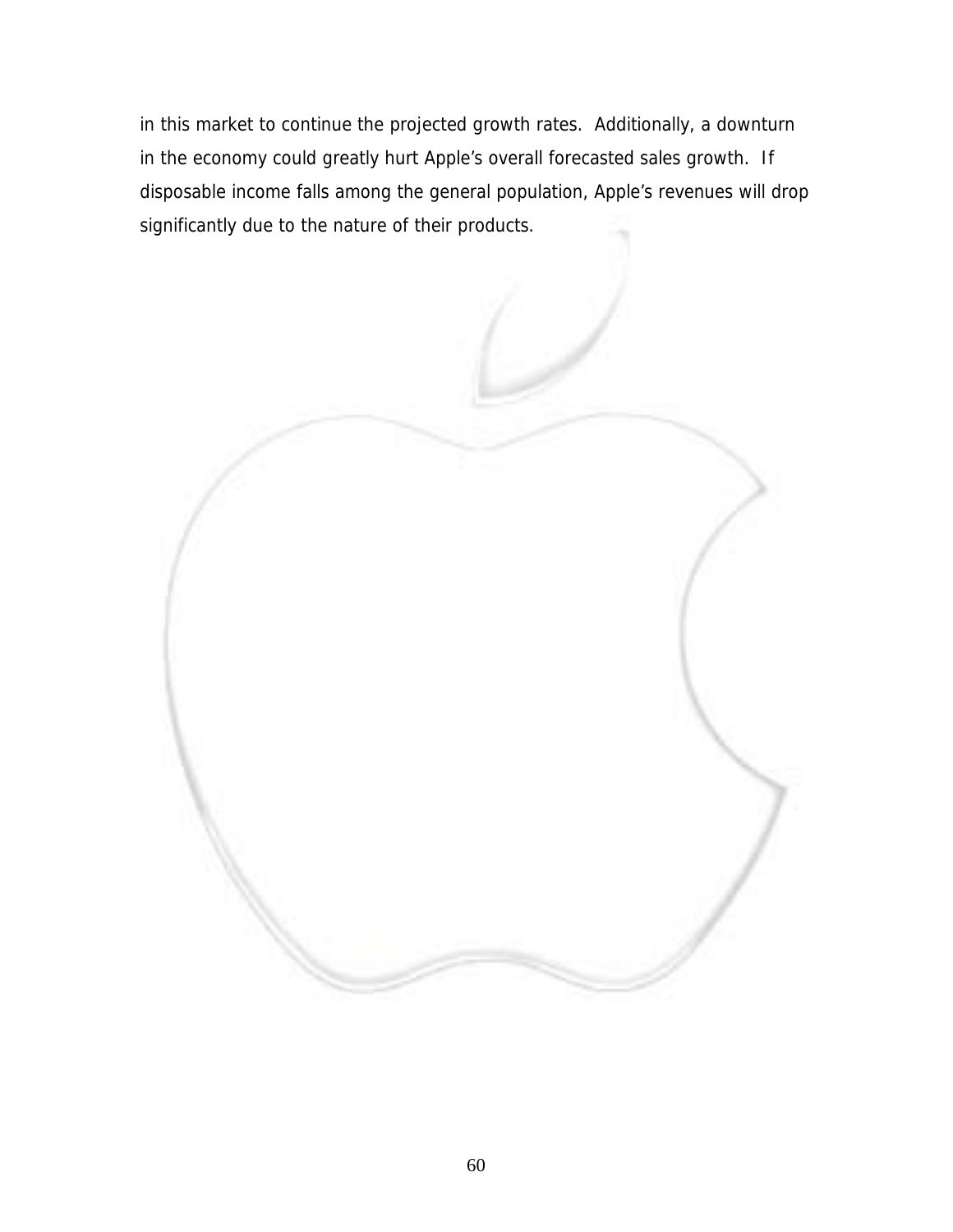# **Valuations Analysis**

| <b>Summary of Valuation Analysis</b> |         |
|--------------------------------------|---------|
| Forward P/E                          | \$20.67 |
| <b>Trailing P/E</b>                  | \$15.61 |
| <b>Market to Book</b>                | \$37.16 |
| <b>Discounted Free Cash Flows</b>    | \$28.95 |
| <b>Abnormal Earnings Growth</b>      | \$23.40 |
| <b>Residual Income</b>               | \$23.22 |
| Long Run Residual Income Perpetuity  | \$20.84 |
| <b>Discounted Dividends</b>          | N/A     |

The purpose of this section is to evaluate the overall value of Apple as compared to its current stock price by utilizing various valuation models. Apple will be analyzed using the method of comparables, abnormal earnings growth, discounted free cash flows, residual income, and long run residual income perpetuity models. By comparing the various models to the actual stock price, a conclusion can be made regarding the nature of the stock (overvalued, undervalued, or fairly-valued).

# **Method of Comparables Valuation**

 Method of comparables allows us to compute an industry average of Apple's direct competitors to determine a simple way of evaluating Apple's price per share. Apple's direct competitors include Gateway, Dell, and Hewlett Packard.

61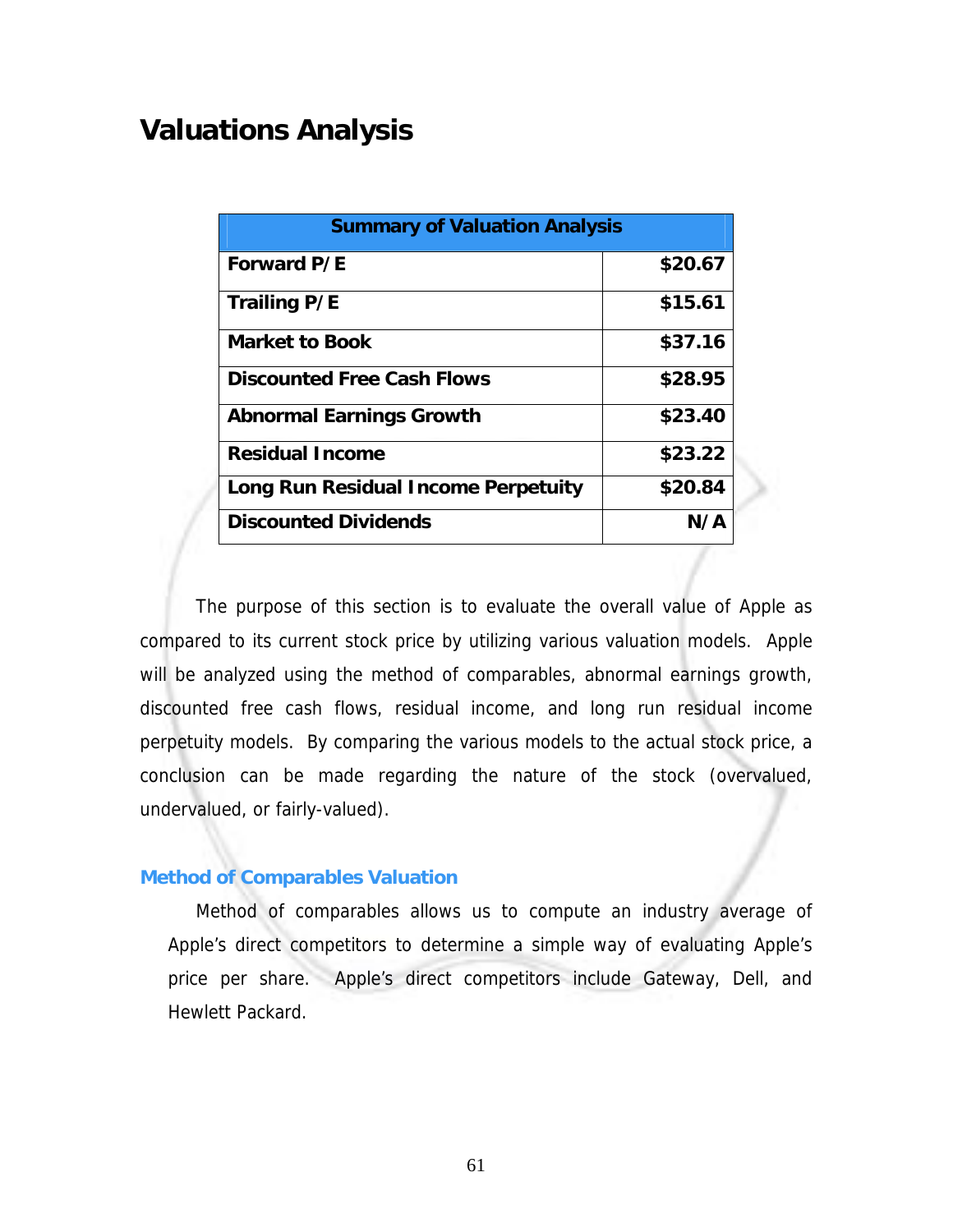# **Forward Price to Earnings**

|         | <b>PPS</b>                            | <b>EPS</b>                          | <b>Forward P/E</b><br><b>Ratio</b>    |
|---------|---------------------------------------|-------------------------------------|---------------------------------------|
| Dell    | 38.03                                 | 1.89                                | 20.12                                 |
|         | 21.71                                 | 17                                  | 12.78                                 |
| Gateway | 3.99                                  | 62                                  | 15.96                                 |
|         | <b>Industry</b><br><b>Average P/E</b> | <b>Earnings Per</b><br><b>Share</b> | <b>Expected Share</b><br><b>Price</b> |
|         | 16.28                                 | 1.27                                | 20.67                                 |

Apple's forward price to earnings shows a valued price per share of \$20.67 a share as compared to Apple's actual price per share of \$40.89. This method shows a grossly over-valued market price.

# **Trailing Price to Earnings**

|         | <b>PPS</b>                            | <b>EPS</b>                          | <b>Forward P/E</b><br><b>Ratio</b>    |
|---------|---------------------------------------|-------------------------------------|---------------------------------------|
|         |                                       |                                     |                                       |
| Dell    | 38.03                                 | 1 1 9                               | 31.96                                 |
| HP      | 21.71                                 | 1.18                                | 18.39                                 |
| Gateway | 3.99                                  | N/A                                 | N/A                                   |
|         | <b>Industry</b><br><b>Average P/E</b> | <b>Earnings Per</b><br><b>Share</b> | <b>Expected Share</b><br><b>Price</b> |
| Apple   | 25.18                                 | .62                                 | 15.61                                 |

Apple's trailing price to earnings gave a valued price per share of \$15.61, which is substantially lower than Apple's actual price of \$40.89.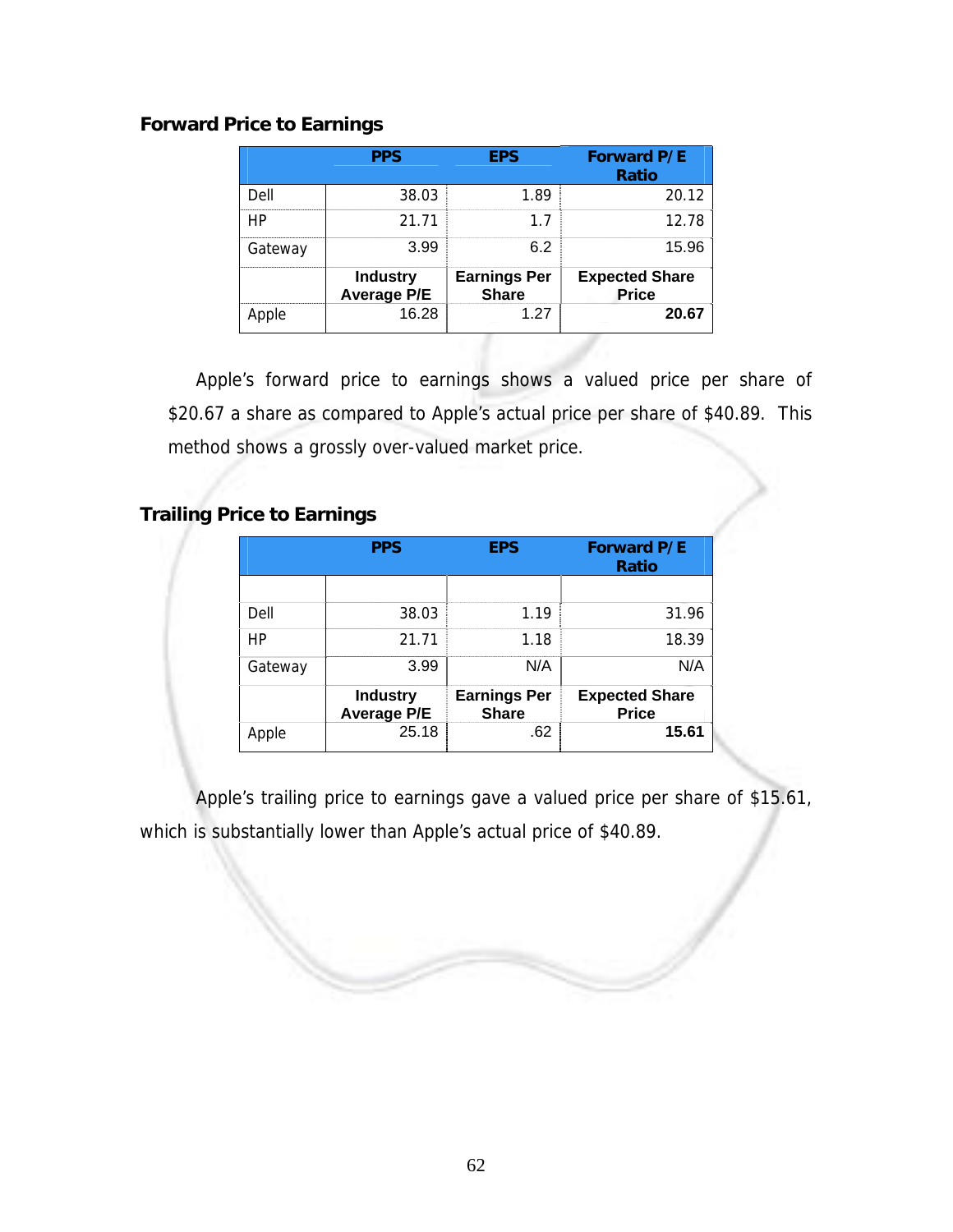# **Market to Book**

|         | <b>PPS</b>                            | <b>BPS</b>                            | <b>Market to Book</b><br><b>Ratio</b> |
|---------|---------------------------------------|---------------------------------------|---------------------------------------|
|         |                                       |                                       |                                       |
| Dell    | 38.03                                 | 14.63                                 | 2.6                                   |
| HP      | 21.71                                 | 1.66                                  | 13.08                                 |
| Gateway | 3.99                                  | 6.2                                   | 0.64                                  |
|         | <b>Industry</b><br><b>Average M/B</b> | <b>Book Value</b><br><b>Per Share</b> | <b>Expected Share</b><br><b>Price</b> |
| Apple   | 5.44                                  | 6.83                                  | 37.16                                 |

Apple's market to book valuation yielded a value of \$37.16 which is closer to their actual share value of \$40.89, but it is still a lower valuation than the market price. We chose to include HP's ratio because we did not want to compute an industry average only using two companies.

# **Dividend to Price**

Apple along with most of its main competitors follows the industry norms and do not pay dividends. The only company in the industry that pays dividends is Hewlett Packard.

# **Calculation of Cost of Equity and WACC**

Cost of Equity and the Weighted Average Cost of Capital are fundamental elements in determining the following valuation models.

To calculate the cost of equity we used the CAPM formula:

# **Rj=Rf+Bj(Rf-Rm)**

In the equation, (Rf-Rm) is also stated as the market risk premium (MRP).

- Rf (risk free rate) =  $.0321$
- $\bullet$  Bj (Beta) = 1.14

 $\bullet$  MRP= .03

 $\bullet$  Ri= .06796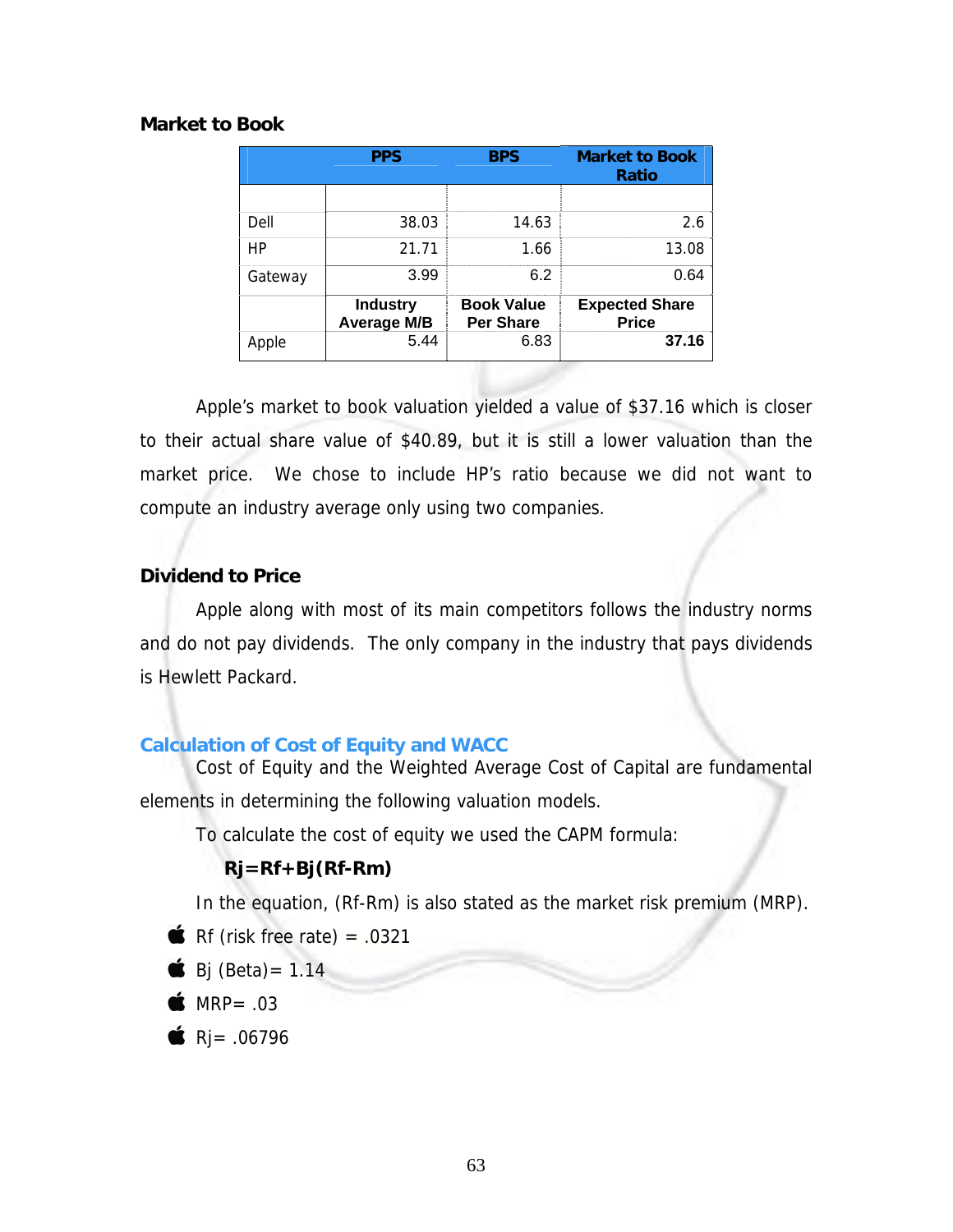It was decided that a 3 year average would be used as the regression analysis showed that it explained 29.6% of the market (which is higher than the 2 or 5 year average). For the risk free rate we took the average of the 5 year Treasury bill interest rates for the market. We chose this because financial analysts recommend using a forecast of somewhere between 5 to 7 years. The beta is calculated by running a slope of the firm's return and the market risk premium. Finally, historical market risk premium was selected as 3% as supported by recent academic research.

# **WACC (before tax) = (Vd/Vf)(Kd) + (Ve/Vf)(Ke)**

Apple has no long term debt obligations and the only liabilities on the books consist of accounts payable and accrued expenses. Since accounts payable and accrued expenses have no determinable interest rate, we applied the federal funds rate of 2.63%. Cost of equity was determined to be 6.796% using the above CAPM formula.

#### **Discounted Free Cash Flows Valuation: \$28.95**

The discounted free cash flows valuation model uses forecasted free cash flows and WACC to determine the company's intrinsic value on a per share basis. Apple's WACC is 5.26%. Using this method, our intrinsic value per share is \$28.95. Compared to our share price of \$40.89, this method shows that Apple has a significantly over-valued share price. This method is extremely sensitive to changes in the growth rate.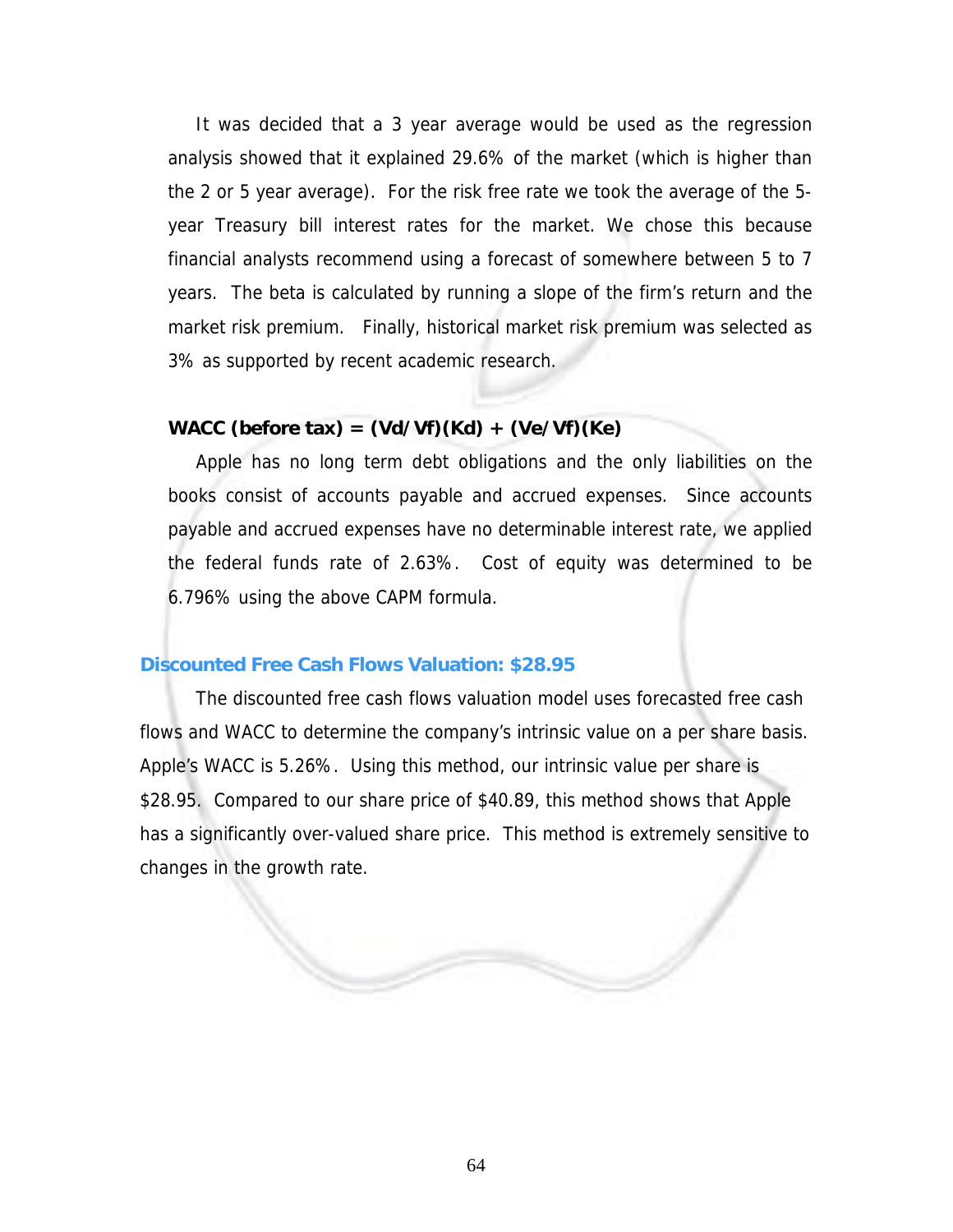| <b>Sensitivity Analysis</b> |        |         |         |         |        |  |
|-----------------------------|--------|---------|---------|---------|--------|--|
|                             | Growth |         |         |         |        |  |
|                             |        | 0       | 0.025   | 0.05    | 0.075  |  |
| <b>WACC</b>                 | 0.02   | \$82.48 | N/A     | N/A     | N/A    |  |
|                             | 0.04   | \$39.23 | \$93.23 | N/A     | N/A    |  |
|                             | 0.0526 | \$28.95 | \$49.34 | 461.88  | N/A    |  |
|                             | 0.08   | \$17.90 | \$23.45 | \$38.25 | 201.01 |  |
|                             | 0.1    | \$13.73 | \$16.57 | \$22.24 | 39.26  |  |

# **Abnormal Earnings Growth Valuation: \$23.40**

Abnormal Earnings Growth Valuation model incorporates the present value of the investment opportunities of the dividends paid to the shareholders. Since Apple pays no dividends the cumulative dividend earnings is equal to earnings per share. Also, growth rate has no effect on the value per share because the value of our perpetuity is zero. Using this method, our intrinsic value per share is \$23.40 which is substantially lower than the market price of \$40.89.

| <b>Sensitivity Analysis</b> |         |          |          |          |          |  |
|-----------------------------|---------|----------|----------|----------|----------|--|
|                             | Growth  |          |          |          |          |  |
|                             |         | 0        | 0.025    | 0.05     | 0.075    |  |
| $K_{\rm e}$                 | 0.02    | \$112.22 | \$112.22 | \$112.22 | \$112.22 |  |
|                             | 0.04    | \$48.50  | \$48.50  | \$48.50  | \$48.50  |  |
|                             | 0.06796 | \$23.40  | \$23.40  | \$23.40  | \$23.40  |  |
|                             | 0.08    | \$17.58  | \$17.58  | \$17.58  | \$17.58  |  |
|                             | 0.1     | \$12.74  | \$12.74  | \$12.74  | \$12.74  |  |

\*Growth does not matter since the perpetuity was zero

# **Residual Income Valuation: \$23.22**

In the residual income valuation model we use a stream of forecasted residual income values (which is the difference between forecasted EPS and normal income), a terminal value, and then discount them back to the present year using the firm's cost of equity. Using these techniques we derived an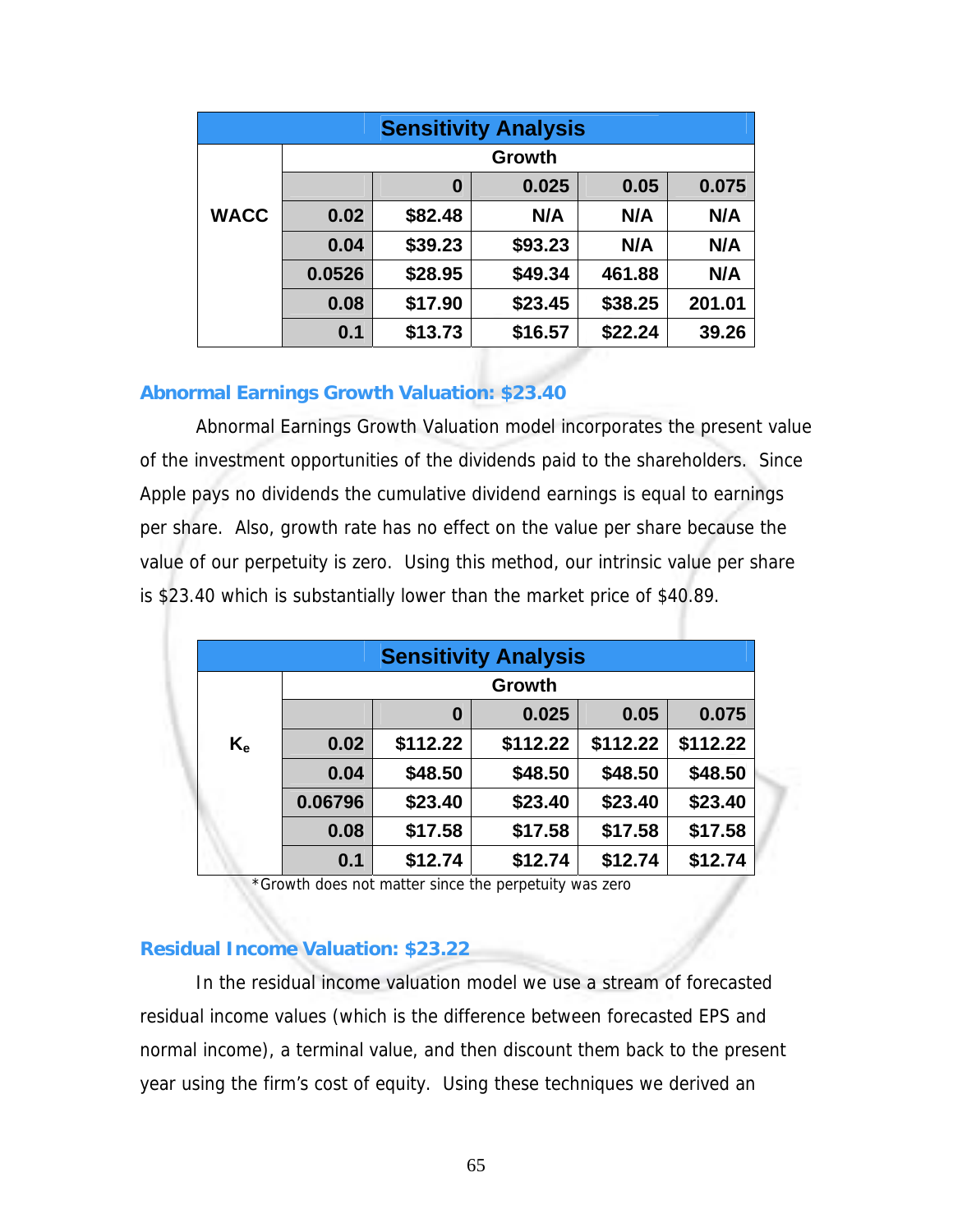intrinsic value of the firm of \$23.22 per share, which is similar to the value derived using the AEG method. In both cases, the models have indicated that Apple is over-valued.

| <b>Sensitivity Analysis</b> |         |          |         |         |       |  |  |
|-----------------------------|---------|----------|---------|---------|-------|--|--|
|                             | Growth  |          |         |         |       |  |  |
|                             |         | 0        | 0.025   | 0.05    | 0.075 |  |  |
| $K_{\rm e}$                 | 0.02    | \$112.04 | N/A     | N/A     | N/A   |  |  |
|                             | 0.04    | \$48.33  | \$91.62 | N/A     | N/A   |  |  |
|                             | 0.06796 | \$23.22  | \$26.62 | 39.51   | N/A   |  |  |
|                             | 0.08    | \$18.10  | \$19.23 | \$22.24 | 55.36 |  |  |
|                             | 0.1     | \$12.57  | \$12.39 | \$12.03 | 10.94 |  |  |

# **Long Run Residual Income Perpetuity: \$20.84 P = BVE + BVE [ (ROE – Ke)/(Ke – g) ]**

The long run residual income perpetuity model is similar to the residual income model except that it is a perpetuity. We used Apple's book value of equity as of FYE 2004 13.66, Ke of .06796, and ROE of .1037. Using this method we derived a value per share of \$20.84, which is consistent with the other models, in that it states that Apple's market price per share is very over-valued.

## **Credit Risk Analysis**

Using Edward Altman's Z-score analysis it is clear to say that Apple Computers, Inc. is in no real danger of bankruptcy, since this model has proven up to 72% accurate. Apple's current Z-Score is a 3.4 and according to the model the company is healthy with no potential threats.

## **Conclusion**

From the information gathered from different valuation methods, we conclude that Apple's current stock price of \$40.89 is overvalued and it is our best estimate that the true price is in the range of \$20-\$24.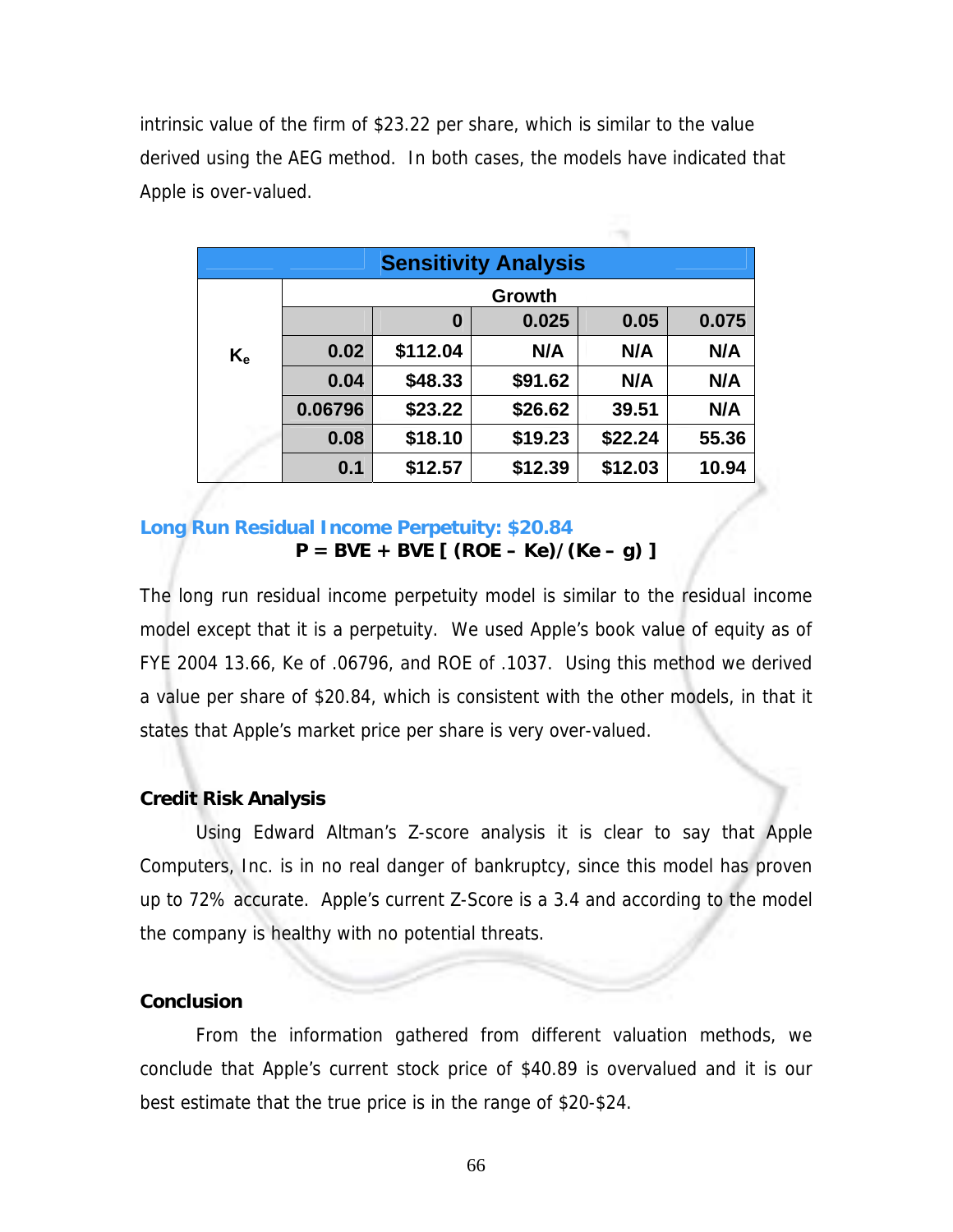# **Appendix A:: Balance Sheet**

|                                                            |            | Apple Computers, Inc. 10-K Balance Sheet |                                                        |                                  |                     |            | <b>FORECASTS</b> |            |             |                         |             |            |                         |                                                 |             |
|------------------------------------------------------------|------------|------------------------------------------|--------------------------------------------------------|----------------------------------|---------------------|------------|------------------|------------|-------------|-------------------------|-------------|------------|-------------------------|-------------------------------------------------|-------------|
|                                                            | 2000       | 2001                                     | 2002                                                   | 2003                             | 2004                | 2005       | 2006             | 2007       | 2008        | 2009                    | 2010        | 2011       | 2012                    | 2013                                            | 2014        |
| <b>ASSETS</b>                                              |            |                                          |                                                        |                                  |                     |            |                  |            |             |                         |             |            |                         |                                                 |             |
| <b>Current Assets</b>                                      |            |                                          |                                                        |                                  |                     |            |                  |            |             |                         |             |            |                         |                                                 |             |
| Cash and cash equivalents                                  |            |                                          | \$1,191.00 \$2,310.00 \$2,252.00 \$3,396.00 \$2,969.00 |                                  |                     | \$3,035.02 | \$3,229.26       | \$3,435.94 | \$3,655.84  | \$3,889.81              | \$4,138.76  | \$4,403.64 | \$4,685.47              | \$4,985.34                                      | \$5,304.40  |
| Short-term investments                                     | \$2,836,00 | \$2,026,00                               |                                                        | \$2,085,00 \$1,170,00            | \$2,495.00          |            |                  |            |             |                         |             |            |                         |                                                 |             |
| Total Cash, Equivalent, Investments                        | \$4,027.00 | \$4,336.00                               | \$4,337,00 \$4,566,00                                  |                                  | \$5,464.00          | \$5,737.44 | \$6,104.64       | \$6,495.34 | \$6.911.04  | \$7,353.35              | \$7,823.96  | \$8,324.69 | \$8,857.47              | \$9,424.35                                      | \$10,027.51 |
| Accounts and notes receivable, net                         | \$953.00   | \$466.00                                 | \$565.00                                               | \$766.00                         | \$774.00            |            |                  |            |             |                         |             |            |                         |                                                 |             |
| Inventories                                                | \$33.00    | \$11.00                                  | \$45.00                                                | \$56.00                          | \$101.00            | \$58.83    | \$62.59          | \$66.60    | \$70.86     | \$75.40                 | \$80.22     | \$85.36    | \$90.82                 | \$96.63                                         | \$102.82    |
| Deferred tax assets                                        | \$162.00   | \$169.00                                 | \$166.00                                               | \$190.00                         | \$231.00            | \$230.85   | \$245.63         | \$261.35   | \$278.08    | \$295.87                | \$314.81    | \$334.96   | \$356.39                | \$379.20                                        | \$403.47    |
| Other current assets                                       | \$252.00   | \$161.00                                 | \$275.00                                               | \$309.00                         | \$485.00            |            |                  |            |             |                         |             |            |                         |                                                 |             |
| <b>Total Current Assets</b>                                |            |                                          | \$5,427.00 \$5,143.00 \$5,388.00 \$5,887.00 \$7,055.00 |                                  |                     | \$7,280.75 | \$7,746.71       | \$8,242.50 | \$8,770.02  | \$9,331.30              | \$9,928.51  |            |                         | \$10.563.93 \$11.240.02 \$11.959.39 \$12.724.79 |             |
| Property, Plant and Equipment, net                         | \$419.00   | \$564.00                                 | \$621.00                                               | \$669.00                         | \$707.00            | \$885.38   | \$942.05         | \$1,002.34 | \$1.066.49  | \$1,134,74              | \$1,207.37  | \$1,284.64 | \$1,366.85              | \$1,454.33                                      | \$1,547.41  |
| Goodwill                                                   | \$.00      | \$128.00                                 | \$39.00                                                | \$85.00                          | \$80.00             |            |                  |            |             |                         |             |            |                         |                                                 |             |
| Acquired intangible assets                                 | \$.00      | \$76.00                                  | \$119.00                                               | \$24.00                          | \$17.00             |            |                  |            |             |                         |             |            |                         |                                                 |             |
| Non-Current debt and equity investments                    | \$786.00   |                                          |                                                        |                                  |                     |            |                  |            |             |                         |             |            |                         |                                                 |             |
| <b>Other Assets</b>                                        | \$171.00   | \$110.00                                 | \$131.00                                               | \$150.00                         | \$191.00            | \$200.31   | \$213.13         | \$226.77   | \$241.28    | \$256.72                | \$273.15    | \$290.63   | \$309.23                | \$329.02                                        | \$350.08    |
| <b>Total Non-Current Assets</b>                            | \$1,376.00 | \$878.00                                 | \$910.00                                               | \$928.00                         | \$995.00            | \$1,284.84 | \$1,367.07       | \$1,454.56 | \$1,547.65  | \$1,646.70              | \$1,752.09  | \$1,864.22 | \$1,983.53              | \$2,110.48                                      | \$2,245.55  |
| <b>Total Assets</b>                                        |            |                                          | \$6,803.00 \$6,021.00 \$6,298.00 \$6,815.00 \$8,050.00 |                                  |                     | \$8,565.58 | \$9,113.78       | \$9,697.06 | \$10,317.67 | \$10,978.01             | \$11,680.60 |            | \$12,428.16 \$13,223.56 | \$14,069.87                                     | \$14,970.34 |
| <b>LIABILITIES AND SHAREHOLDERS EQUITY</b>                 |            |                                          |                                                        |                                  |                     |            |                  |            |             |                         |             |            |                         |                                                 |             |
| <b>Current Liabilities</b>                                 |            |                                          |                                                        |                                  |                     |            |                  |            |             |                         |             |            |                         |                                                 |             |
| Accounts Payable                                           | \$1,157.00 | \$801.00                                 |                                                        | \$911.00 \$1,154.00 \$1,451.00   |                     |            |                  |            |             |                         |             |            |                         |                                                 |             |
| <b>Accrued Expenses</b>                                    | \$776.00   | \$717.00                                 | \$747.00                                               |                                  | \$899.00 \$1,229.00 |            |                  |            |             |                         |             |            |                         |                                                 |             |
| <b>Current Debt</b>                                        | \$.00      | \$.00                                    | \$.00                                                  | \$304.00                         | \$.00               |            |                  |            |             |                         |             |            |                         |                                                 |             |
| <b>Total Current Liabilities</b>                           | \$1,933.00 | \$1,518.00                               |                                                        | \$1,658.00 \$2,357.00 \$2,680.00 |                     | \$2,493.41 | \$2,652.98       | \$2,822.78 | \$3,003.43  | \$3,195.65              | \$3,400.17  | \$3,617.79 | \$3,849.32              | \$4,095.68                                      | \$4,357.80  |
| Long-term debt                                             | \$300.00   | \$317.00                                 | \$316.00                                               | \$.00                            | \$.00               |            |                  |            |             |                         |             |            |                         |                                                 |             |
| Deferred tax liabilities and other non-current liabilities | \$463.00   | \$266.00                                 | \$229.00                                               | \$235.00                         | \$294.00            | \$306.99   | \$320.55         | \$334.71   | \$349.50    | \$364.94                | \$381.07    | \$397.90   | \$415.48                | \$433.84                                        | \$453.00    |
| <b>Total Long-Term Liabilities</b>                         | \$763.00   | \$583.00                                 | \$545.00                                               | \$235.00                         | \$294.00            |            |                  |            |             |                         |             |            |                         |                                                 |             |
| <b>Total Liabilities</b>                                   |            |                                          | \$2,696.00 \$2,101.00 \$2,203.00 \$2,592.00 \$2,974.00 |                                  |                     | \$3,212.09 | \$3,417.67       | \$3,636.40 | \$3,869.13  | \$4,116,75              | \$4,380.22  | \$4,660.56 | \$4,958.83              | \$5,276.20                                      | \$5,613.88  |
| <b>SHAREHOLDERS EQUITY</b>                                 |            |                                          |                                                        |                                  |                     |            |                  |            |             |                         |             |            |                         |                                                 |             |
| Series A nonvoting convertible preferred                   | \$76.00    |                                          |                                                        |                                  |                     |            |                  |            |             |                         |             |            |                         |                                                 |             |
| Common Stock, no par value                                 | \$1,502.00 | \$1,693.00                               |                                                        | \$1,826.00 \$1,926.00 \$2,514.00 |                     |            |                  |            |             |                         |             |            |                         |                                                 |             |
| Deferred stock compensation                                | \$.00      | $-$11.00$                                | $-$7.00$                                               | $-$ \$62.00                      | $-$93.00$           |            |                  |            |             |                         |             |            |                         |                                                 |             |
| <b>Retained Earnings</b>                                   |            | \$2,285.00 \$2,260.00                    |                                                        | \$2,325.00 \$2,394.00 \$2,670.00 |                     |            |                  |            |             |                         |             |            |                         |                                                 |             |
| Accumulated other comprehensive income (loss)              | \$244.00   | $-$22.00$                                | $-$49.00$                                              | $-$35.00$                        | $-$15.00$           |            |                  |            |             |                         |             |            |                         |                                                 |             |
| <b>Total Shareholders Equity</b>                           |            |                                          | \$4,107.00 \$3,920.00 \$4,095.00 \$4,223.00 \$5,076.00 |                                  |                     | \$5,353.49 | \$5,696.11       | \$6,060.66 | \$6,448.55  | \$6,861.25              | \$7,300.37  | \$7,767.60 | \$8,264.72              | \$8,793.67                                      | \$9,356.46  |
| <b>Total Liabilities &amp; Shareholders Equity</b>         |            |                                          | \$6,803.00 \$6,021.00 \$6,298.00 \$6,815.00 \$8,050.00 |                                  |                     | \$8,565.58 | \$9,113.78       | \$9,697.06 | \$10,317.67 | \$10,978.01 \$11,680.60 |             |            | \$12,428.16 \$13,223.56 | \$14.069.87                                     | \$14,970.34 |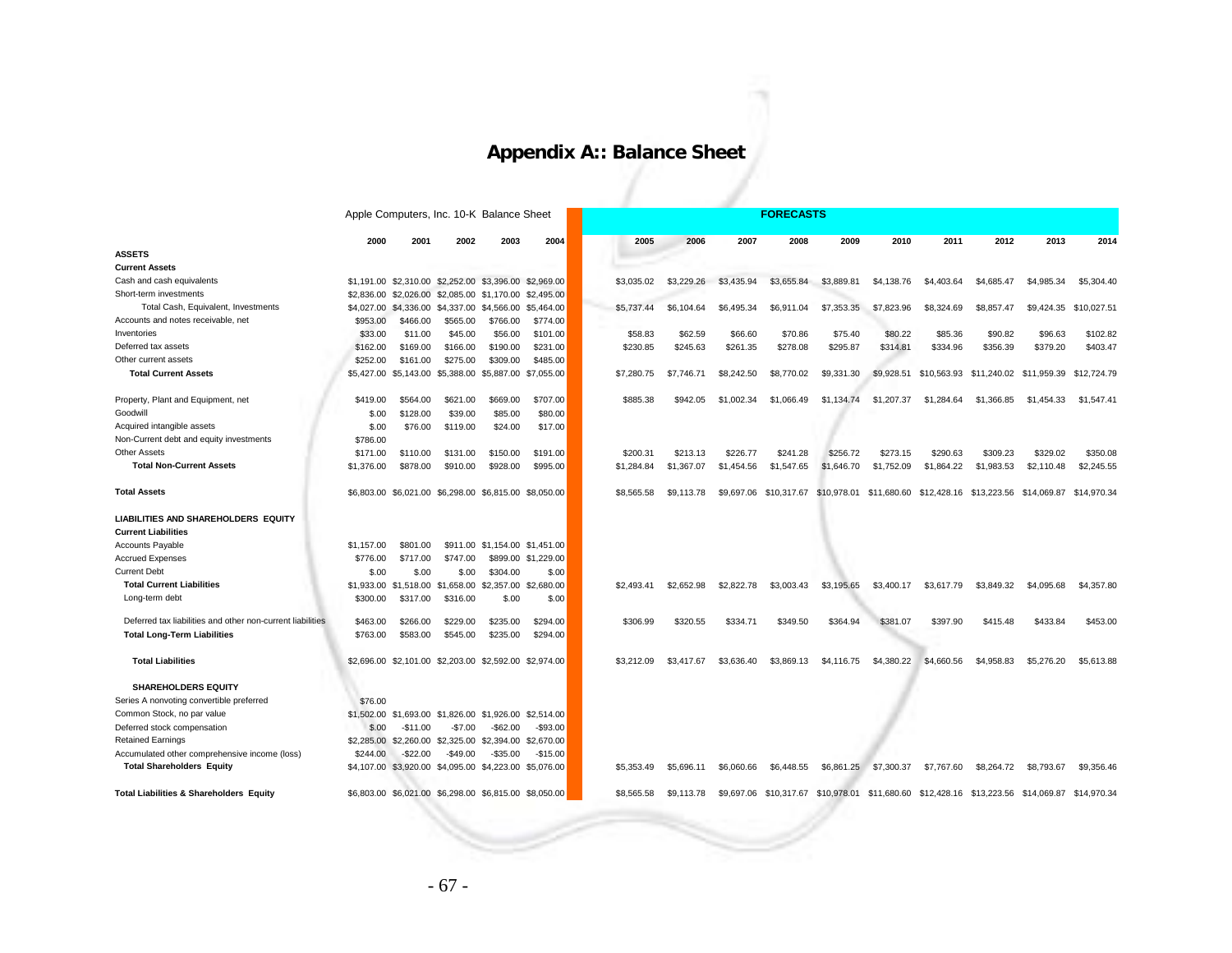# **Appendix B:: Income Statement**

Apple Computers, Inc.10-K Income Statement **FORECASTS** 

|                                           | 2000       | 2001       | 2002       | 2003       | 2004       | 2005       | 2006                    | 2007        | 2008        | 2009        | 2010        | 2011        | 2012        | 2013        | 2014        |
|-------------------------------------------|------------|------------|------------|------------|------------|------------|-------------------------|-------------|-------------|-------------|-------------|-------------|-------------|-------------|-------------|
| Net sales                                 | \$7,983.00 | \$5,363.00 | \$5,742.00 | \$6,207.00 | \$8,279.00 |            | \$10.348.75 \$12.418.50 | \$14,902.20 | \$17.882.64 | \$20,743.86 | \$24.062.88 | \$27.912.94 | \$29,866.85 | \$31,957.53 | \$34.194.55 |
| Cost of sales                             | \$5,817.00 | \$4,128.00 | \$4,139.00 | \$4,499.00 | \$6,020.00 | \$7.598.05 | \$9.117.66              | \$10,941.20 | \$13,129.43 | \$15,230.14 | \$17,666.97 | \$20,493.68 | \$21,928.24 | \$23,463.22 | \$25,105.64 |
| Gross margin                              | \$2,166.00 | \$1,235.00 | \$1,603.00 | \$1,708.00 | \$2,259.00 | \$2.750.70 | \$3.300.84              | \$3.961.00  | \$4.753.21  | \$5,513.72  | \$6,395.91  | \$7,419.26  | \$7,938.61  | \$8,494.31  | \$9,088.91  |
| Operating expenses:                       |            |            |            |            |            |            |                         |             |             |             |             |             |             |             |             |
| Research and development                  | \$380.00   | \$430.00   | \$446.00   | \$471.00   | \$489.00   | \$503.67   | \$518.78                | \$534.34    | \$550.37    | \$566.89    | \$583.89    | \$601.41    | \$619.45    | \$638.03    | \$657.18    |
| Selling, general, and administrative      | \$1,166.00 | \$1,138.00 | \$1,109.00 | \$1,212.00 | \$1,421.00 | \$1,520.47 | \$1,626.90              | \$1,740.79  | \$1,862.64  | \$1,993.03  | \$2,132.54  | \$2,281.82  | \$2,441.54  | \$2,612.45  | \$2,795.32  |
| Special charges:                          |            |            |            |            |            |            |                         |             |             |             |             |             |             |             |             |
| Restructuring costs                       | \$8.00     | \$.00      | \$30.00    | \$26.00    | \$23.00    |            |                         |             |             |             |             |             |             |             |             |
| Purchased in-process R&D                  | \$.00      | \$11.00    | \$1.00     | \$.00      | \$.00      |            |                         |             |             |             |             |             |             |             |             |
| Executive bonus                           | \$90.00    | \$.00      |            |            |            |            |                         |             |             |             |             |             |             |             |             |
| <b>Total operating expenses</b>           | \$1.644.00 | \$1.579.00 | \$1.586.00 | \$1.709.00 | \$1.933.00 | \$2.184.29 | \$2.468.25              | \$2.789.12  | \$3.151.71  | \$3.561.43  | \$4.024.41  | \$4.547.59  | \$5.138.77  | \$5,806.81  | \$6.561.70  |
| Operating income (loss)                   | \$522.00   | $-$344.00$ | \$17.00    | $-$1.00$   | \$326.00   | \$566.41   | \$832.59                | \$1.171.88  | \$1,601.50  | \$1,952.29  | \$2,371.50  | \$2,871.67  | \$2,799.84  | \$2,687.50  | \$2,527.21  |
| Other income and expense:                 |            |            |            |            |            |            |                         |             |             |             |             |             |             |             |             |
| Gain (loss) on non-curr. investments, net | \$367.00   | \$88.00    | $-$42.00$  | \$10.00    | \$4.00     |            |                         |             |             |             |             |             |             |             |             |
| Unrealized loss on convertible securities | \$.00      | $-$13.00$  | \$.00      | \$.00      | \$.00      |            |                         |             |             |             |             |             |             |             |             |
| Interest and other income, net            | \$203.00   | \$217.00   | \$112.00   | \$83.00    | \$53.00    |            |                         |             |             |             |             |             |             |             |             |
| Total other income and expense            | \$570.00   | \$292.00   | \$70.00    | \$93.00    | \$57.00    |            |                         |             |             |             |             |             |             |             |             |
| Income before taxes                       | \$1,092.00 | $-$52.00$  | \$87.00    | \$92.00    | \$383.00   | \$566.41   | \$832.59                | \$1,171.88  | \$1,601.50  | \$1,952.29  | \$2,371.50  | \$2,871.67  | \$2,799.84  | \$2,687.50  | \$2,527.21  |
|                                           |            |            |            |            |            |            |                         |             |             |             |             |             |             |             |             |
| Provision for income taxes                | \$306.00   | $-$15.00$  | \$22.00    | \$24.00    | \$107.00   | \$158.59   | \$233.13                | \$328.13    | \$448.42    | \$546.64    | \$664.02    | \$804.07    | \$783.95    | \$752.50    | \$707.62    |
| Income before accounting changes          | \$786.00   | $-$37.00$  | \$65.00    | \$68.00    | \$276.00   |            |                         |             |             |             |             |             |             |             |             |
| Cumulative effects of accounting          | \$.00      | \$12.00    | \$.00      | \$1.00     | \$.00      |            |                         |             |             |             |             |             |             |             |             |
| changes, net of income taxes              |            |            |            |            |            |            |                         |             |             |             |             |             |             |             |             |
| Net income                                | \$786.00   | $-$25.00$  | \$65.00    | \$69.00    | \$276.00   | \$407.81   | \$599.46                | \$843.76    | \$1,153.08  | \$1,405.65  | \$1,707.48  | \$2,067.60  | \$2.015.88  | \$1,935.00  | \$1,819.59  |
|                                           |            |            |            |            |            |            |                         |             |             |             |             |             |             |             |             |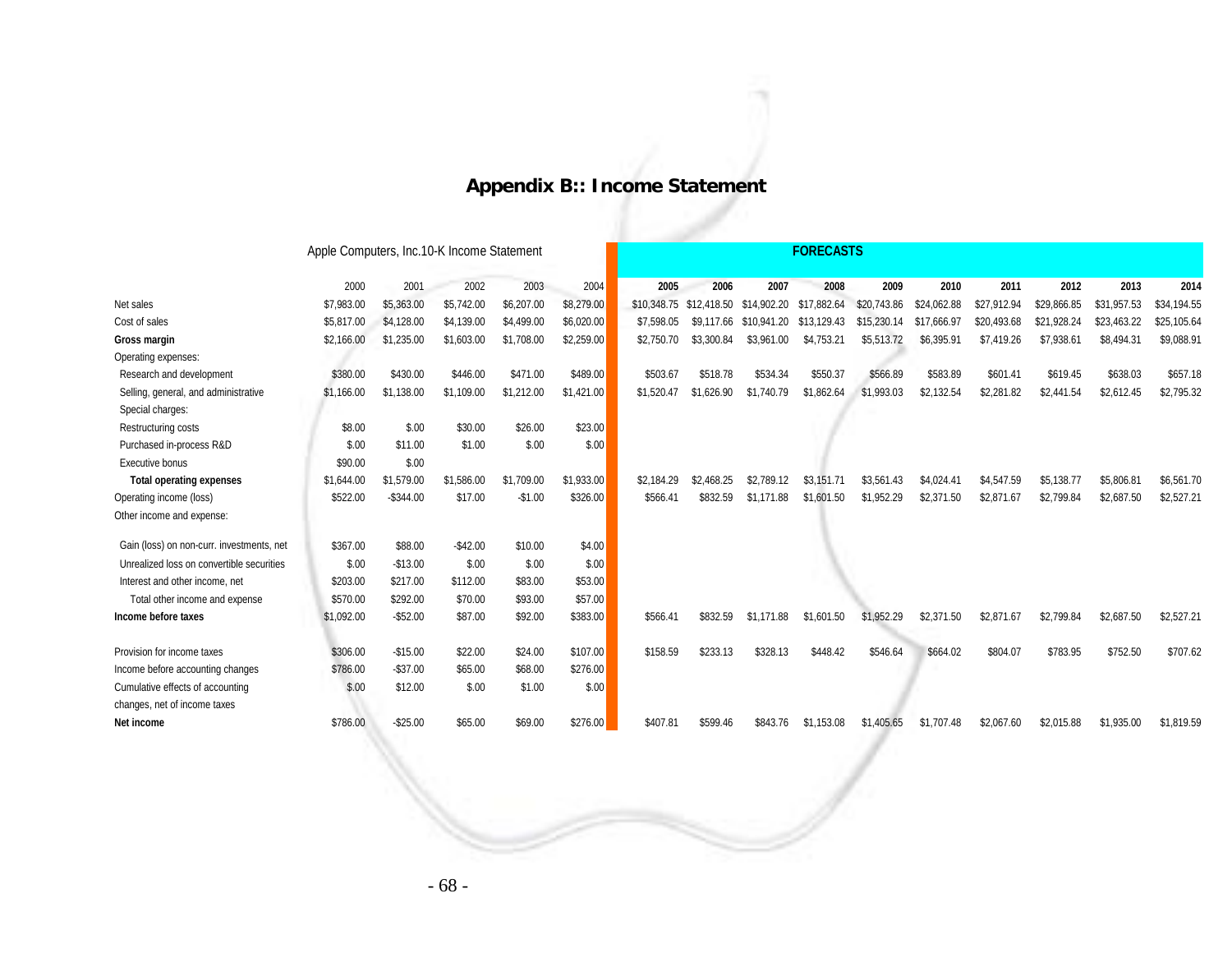# **Appendix C:: Statement of Cash Flows**

|                                                                                    |                       | Apple Computers, Inc. 10-K Cash Flow |                                  |                                     |                        |                  |                |                | <b>FORECASTS</b>              |               |                |                 |                 |                  |                 |
|------------------------------------------------------------------------------------|-----------------------|--------------------------------------|----------------------------------|-------------------------------------|------------------------|------------------|----------------|----------------|-------------------------------|---------------|----------------|-----------------|-----------------|------------------|-----------------|
|                                                                                    | 2000                  | 2001                                 | 2002                             | 2003                                | 2004                   | 2005             | 2006           | 2007           | 2008                          | 2009          | 2010           | 2011            | 2012            | 2013             | 2014            |
| Cash and cash equivalents, beginning of the year                                   | \$1,326,000,000       | \$1,191,000,000                      | \$2,310,000,000                  | \$2,252,000,000                     | \$3,396,000,000        |                  |                |                |                               |               |                |                 |                 |                  |                 |
| Operating Activities:<br>Net income                                                | \$786,000,000         | (\$25,000,000)                       | \$65,000,000                     | \$69,000,000                        | \$276,000,000          |                  |                |                |                               |               |                |                 |                 |                  |                 |
| Cumulative effects of accounting changes, net of taxes                             | \$0                   | (\$12,000,000)                       | \$0                              | (S1,000,000)                        | \$0                    |                  |                |                |                               |               |                |                 |                 |                  |                 |
| Adjustments to reconcile net income to cash generated                              |                       |                                      |                                  |                                     |                        |                  |                |                |                               |               |                |                 |                 |                  |                 |
| by operating activities:                                                           |                       |                                      |                                  |                                     |                        |                  |                |                |                               |               |                |                 |                 |                  |                 |
| Depreciation, amortization and accretion                                           | \$84,000,000          | \$102,000,000                        | \$114,000,000                    | \$113,000,000                       | \$150,000,000          |                  |                |                |                               |               |                |                 |                 |                  |                 |
| Stock-based compensation expense                                                   |                       |                                      | \$5,000,000                      | \$16,000,000                        | \$33,000,000           |                  |                |                |                               |               |                |                 |                 |                  |                 |
| Non-cash restructuring                                                             |                       |                                      | \$8,000,000                      | \$12,000,000                        | \$5,000,000            |                  |                |                |                               |               |                |                 |                 |                  |                 |
| Provision for (benefit from) deferred income taxes                                 | \$163,000,000         | (S36,000,000)                        | (S34,000,000)                    | (S11,000,000)                       | \$20,000,000           |                  |                |                |                               |               |                |                 |                 |                  |                 |
| Loss on disposition of property, plant, and equipment                              | \$10,000,000          | \$9,000,000                          | \$7,000,000                      | \$2,000,000                         | \$7,000,000            |                  |                |                |                               |               |                |                 |                 |                  |                 |
| Gains on sales of short-term investments, net                                      | (S367,000,000)        | (\$88,000,000)                       | (\$7,000,000)                    | (S21,000,000)                       | (S1,000,000)           |                  |                |                |                               |               |                |                 |                 |                  |                 |
| (Gains) losses on non-current investments, net                                     |                       |                                      | \$42,000,000                     | (S10,000,000)                       | (\$4,000,000)          |                  |                |                |                               |               |                |                 |                 |                  |                 |
| Gain on forward purchase agreement                                                 | \$0                   | \$13,000,000                         | \$0                              | (S6,000,000)                        | \$0                    |                  |                |                |                               |               |                |                 |                 |                  |                 |
| Purchased in-process research and development                                      | \$0                   | \$11,000,000                         | \$1,000,000                      | \$0                                 | \$0                    |                  |                |                |                               |               |                |                 |                 |                  |                 |
| Changes in operating assets and liabilities:                                       |                       |                                      |                                  |                                     |                        |                  |                |                |                               |               |                |                 |                 |                  |                 |
| Accounts receivable                                                                | (S272,000,000)        | \$487,000,000                        | (S99,000,000)                    | (S201,000,000)                      | (\$8,000,000)          |                  |                |                |                               |               |                |                 |                 |                  |                 |
| Inventories                                                                        | (\$13,000,000)        | \$22,000,000                         | (S34,000,000)                    | (S11,000,000)                       | (S45,000,000)          |                  |                |                |                               |               |                |                 |                 |                  |                 |
| Other current assets                                                               | (\$37,000,000)        | \$106,000,000                        | (S114,000,000)                   | (S34,000,000)                       | (S176,000,000)         |                  |                |                |                               |               |                |                 |                 |                  |                 |
| Other assets                                                                       | \$20,000,000          | \$12,000,000                         | (S11,000,000)                    | (\$30,000,000)                      | (S39,000,000)          |                  |                |                |                               |               |                |                 |                 |                  |                 |
| Accounts payable                                                                   | \$318,000,000         | (S356,000,000)                       | \$110,000,000                    | \$243,000,000                       | \$297,000,000          |                  |                |                |                               |               |                |                 |                 |                  |                 |
| Other liabilities                                                                  | \$176,000,000         | $($ \$60,000,000)                    | \$36,000,000                     | \$159,000,000                       | \$419,000,000          |                  |                |                |                               |               |                |                 |                 |                  |                 |
| Cash generated by operating activities                                             | \$868,000,000         | \$185,000,000                        | \$89,000,000                     | \$289,000,000                       | \$934,000,000          | \$423,800,000    | \$396,485,425  | \$582,812,720  | \$820,319,401 \$1,121,050,157 |               | \$976,145,712  | \$1,185,750,434 | \$1,435,836,695 | \$1,399,917,671  | \$1,343,748,730 |
| <b>Investing Activities:</b>                                                       |                       |                                      |                                  |                                     |                        |                  |                |                |                               |               |                |                 |                 |                  |                 |
| Purchases of short-term investments                                                | (\$4,267,000,000)     | (\$4,268,000,000)                    |                                  | (\$4.144.000.000) (\$2.648.000.000) | (\$3,270,000,000)      |                  |                |                |                               |               |                |                 |                 |                  |                 |
| Proceeds from maturities of short-term investments                                 | \$3,075,000,000       | \$4,811,000,000                      | \$2,846,000,000                  | \$2,446,000,000                     | \$1,141,000,000        |                  |                |                |                               |               |                |                 |                 |                  |                 |
|                                                                                    |                       |                                      |                                  |                                     |                        |                  |                |                |                               |               |                |                 |                 |                  |                 |
| Proceeds from sales of short-term investments                                      | \$256,000,000         | \$278,000,000                        |                                  | \$1,254,000,000 \$1,116,000,000     | \$801,000,000          |                  |                |                |                               |               |                |                 |                 |                  |                 |
| Proceeds from sales of non-current investments                                     | \$140,000,000         | \$339,000,000                        | \$25,000,000                     | \$45,000,000                        | \$5,000,000            |                  |                |                |                               |               |                |                 |                 |                  |                 |
| Purchases of property, plant, and equipment<br>Cash used for business acquisitions | (S142,000,000)<br>\$0 | (S232,000,000)<br>\$0                | (\$174,000,000)<br>(S52,000,000) | (S164,000,000)<br>\$0               | (\$176,000,000)<br>\$0 |                  |                |                |                               |               |                |                 |                 |                  |                 |
| Other                                                                              | (S34,000,000)         | (\$36,000,000)                       | (S7,000,000)                     | \$33,000,000                        | \$11,000,000           |                  |                |                |                               |               |                |                 |                 |                  |                 |
| Cash generated by (used for) investing activites                                   | (S972,000,000)        | \$892,000,000                        | (\$252,000,000)                  | \$828,000,000                       | (S1, 488, 000, 000)    | (S187, 687, 668) | (\$69,484,011) | (\$73,930,987) | (S78.662.571)                 | (S83.696.975) | (\$89.053.582) | (S94, 753, 011) | (\$100,817,203) | (S107, 269, 504) | (\$114,134,753) |
|                                                                                    |                       |                                      |                                  |                                     |                        |                  |                |                |                               |               |                |                 |                 |                  |                 |
| Financing Activities:<br>Payment of long-term debt                                 |                       |                                      | \$0                              | \$0                                 | (\$300,000,000)        |                  |                |                |                               |               |                |                 |                 |                  |                 |
| Proceeds from issuance of common stock                                             | \$85,000,000          | \$42,000,000                         | \$105,000,000                    | \$53,000,000                        | \$427,000,000          |                  |                |                |                               |               |                |                 |                 |                  |                 |
| Cash used for repurchase of common stock                                           | (S116,000,000)        | \$0                                  | \$0                              | (S26,000,000)                       | \$0                    |                  |                |                |                               |               |                |                 |                 |                  |                 |
| Cash generated by financing activities                                             | (S31,000,000)         | \$42,000,000                         | \$105,000,000                    | \$27,000,000                        | \$127,000,000          |                  |                |                |                               |               |                |                 |                 |                  |                 |
| Increase (decrease) in cash and cash                                               | (\$135,000,000)       | \$1,119,000,000                      | (S58,000,000)                    | \$1,144,000,000                     | (\$427,000,000)        |                  |                |                |                               |               |                |                 |                 |                  |                 |
| equivalents                                                                        |                       |                                      |                                  |                                     |                        |                  |                |                |                               |               |                |                 |                 |                  |                 |
| Cash and cash equivalents, end of the year                                         | \$1,191,000,000       | \$2,310,000,000                      | \$2,252,000,000                  | \$3,396,000,000                     | \$2,969,000,000        |                  |                |                |                               |               |                |                 |                 |                  |                 |
| Supplemental cash flow disclosures:                                                |                       |                                      |                                  |                                     |                        |                  |                |                |                               |               |                |                 |                 |                  |                 |
| Cash paid during the year for interest                                             | \$20,000,000          | \$20,000,000                         | \$20,000,000                     | \$20,000,000                        | \$10,000,000           |                  |                |                |                               |               |                |                 |                 |                  |                 |
| Cash paid (received) for income taxes, net                                         | \$47,000,000          | \$42,000,000                         | \$11,000,000                     | \$45,000,000                        | (S7,000,000)           |                  |                |                |                               |               |                |                 |                 |                  |                 |
| Noncash transactions:                                                              |                       |                                      |                                  |                                     |                        |                  |                |                |                               |               |                |                 |                 |                  |                 |
| Issuance of common stock for conversion of Series A<br>preferred stock             | \$74,000,000          | \$76,000,000                         |                                  |                                     |                        |                  |                |                |                               |               |                |                 |                 |                  |                 |
| Issuance of common stock in connection with                                        |                       |                                      |                                  |                                     |                        |                  |                |                |                               |               |                |                 |                 |                  |                 |
| acquisition                                                                        | \$0                   | \$66,000,000                         |                                  |                                     |                        |                  |                |                |                               |               |                |                 |                 |                  |                 |
|                                                                                    |                       |                                      |                                  |                                     |                        |                  |                |                |                               |               |                |                 |                 |                  |                 |
|                                                                                    |                       |                                      |                                  |                                     |                        |                  |                |                |                               |               |                |                 |                 |                  |                 |
|                                                                                    |                       |                                      |                                  |                                     |                        |                  |                |                |                               |               |                |                 |                 |                  |                 |
|                                                                                    |                       |                                      |                                  |                                     |                        |                  |                |                |                               |               |                |                 |                 |                  |                 |
|                                                                                    |                       |                                      |                                  |                                     |                        |                  |                |                |                               |               |                |                 |                 |                  |                 |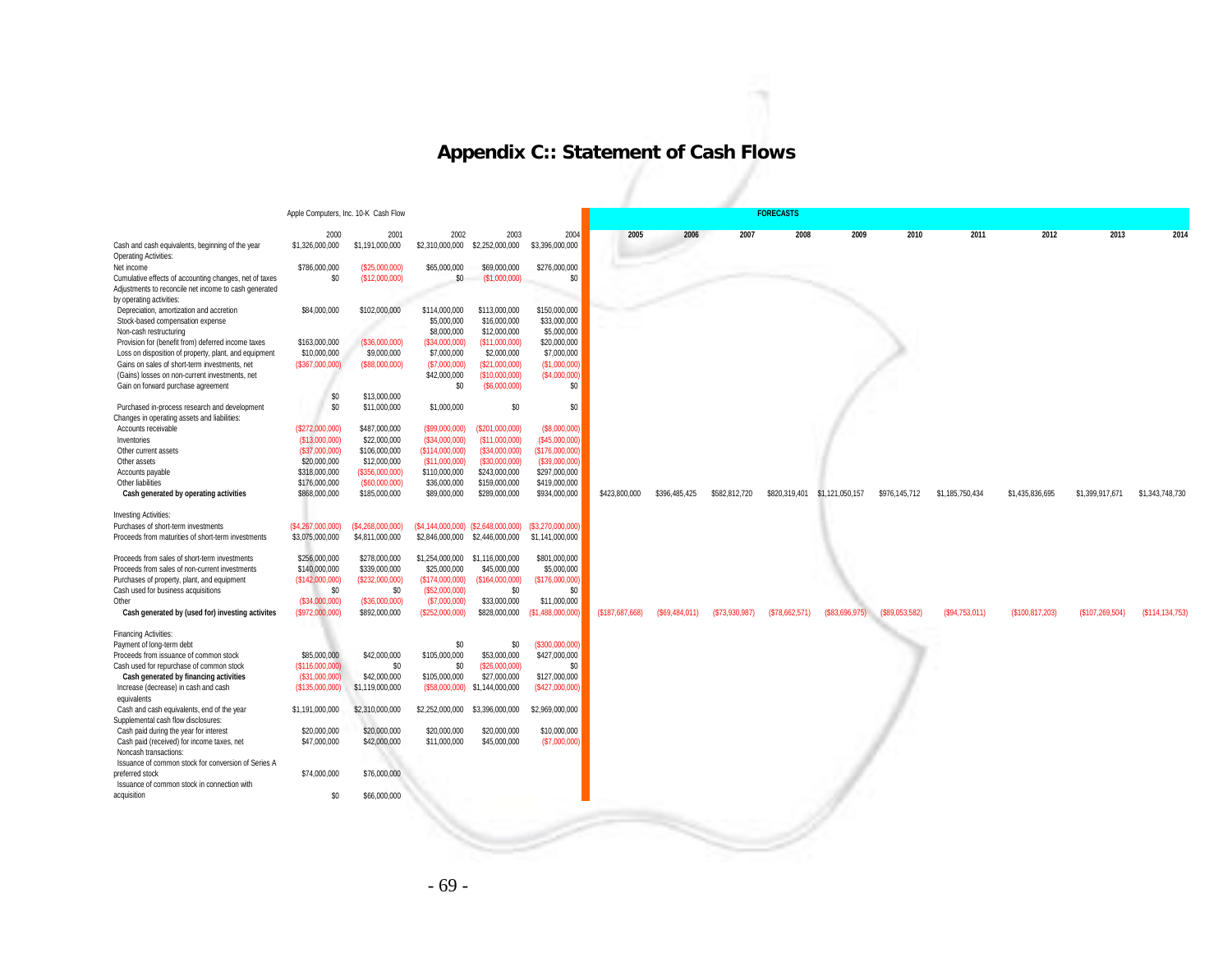# **Appendix D:: Forecasting Assumptions**

÷.

| <b>Ratio Analysis Section</b>     |        |            |         |         |         |         |        |        | <b>FORECASTS</b> |        |        |        |        |        |        |
|-----------------------------------|--------|------------|---------|---------|---------|---------|--------|--------|------------------|--------|--------|--------|--------|--------|--------|
|                                   | 2000   | 2001       | 2002    | 2003    | 2004    | 2005    | 2006   | 2007   | 2008             | 2009   | 2010   | 2011   | 2012   | 2013   | 2014   |
| <b>Sales Growth</b>               |        | $-32.82%$  | 7.07%   | 8.10%   | 33.38%  | 25.00%  | 20.00% | 20.00% | 20.00%           | 16.00% | 16.00% | 16.00% | 7.00%  | 7.00%  | 7.00%  |
| <b>Sustainable Growth Rate</b>    | 19.14% | $-0.64%$   | 1.59%   | 1.63%   | 5.44%   |         |        |        |                  |        |        |        |        |        |        |
| <b>Liquidity Analysis</b>         |        |            |         |         |         |         |        |        |                  |        |        |        |        |        |        |
| <b>Current Ratio</b>              | 2.81   | 3.39       | 3.25    | 2.50    | 2.63    | 2.92    | 2.92   | 2.92   | 2.92             | 2.92   | 2.92   | 2.92   | 2.92   | 2.92   | 2.92   |
| Quick Asset Ratio                 | 2.58   | 3.16       | 2.96    | 2.26    | 2.33    | 2.66    | 2.66   | 2.66   | 2.66             | 2.66   | 2.66   | 2.66   | 2.66   | 2.66   | 2.66   |
| <b>Inventory Turnover</b>         | 176.27 | 375.27     | 91.98   | 80.34   | 59.60   | 77.31   | 77.31  | 77.31  | 77.31            | 77.31  | 77.31  | 77.31  | 77.31  | 77.31  | 77.31  |
| Days supply of inventory          | 2.07   | 0.97       | 3.97    | 4.54    | 6.12    |         |        |        |                  |        |        |        |        |        |        |
| Accounts Receivable Turnover      | 8.38   | 11.51      | 10.16   | 8.10    | 10.70   | 9.77    | 9.77   | 9.77   | 9.77             | 9.77   | 9.77   | 9.77   | 9.77   | 9.77   | 9.77   |
| Days supply of receivables        | 43.57  | 31.72      | 35.92   | 45.04   | 34.12   |         |        |        |                  |        |        |        |        |        |        |
| <b>Working Capital Turnover</b>   | 2.28   | 1.48       | 1.54    | 1.76    | 1.89    | 1.79    | 1.79   | 1.79   | 1.79             | 1.79   | 1.79   | 1.79   | 1.79   | 1.79   | 1.79   |
| <b>Profitability Analysis</b>     |        |            |         |         |         |         |        |        |                  |        |        |        |        |        |        |
| Gross Profit Margin               | 27.13% | 23.03%     | 27.92%  | 27.52%  | 27.29%  | 26.58%  | 26.58% | 26.58% | 26.58%           | 26.58% | 26.58% | 26.58% | 26.58% | 26.58% | 26.58% |
| Operating Expense ratio           | 20.59% | 29.44%     | 27.62%  | 27.53%  | 23.35%  | 25.71%  | 25.71% | 25.71% | 25.71%           | 25.71% | 25.71% | 25.71% | 25.71% | 25.71% | 25.71% |
| Net Profit Margin                 | 9.85%  | $-0.47%$   | 1.13%   | 1.11%   | 3.33%   | 1.86%   | 1.86%  | 1.86%  | 1.86%            | 1.86%  | 1.86%  | 1.86%  | 1.86%  | 1.86%  | 1.86%  |
| Asset Turnover                    | 1.17   | 0.89       | 0.91    | 0.91    | 1.03    | 0.95    | 0.95   | 0.95   | 0.95             | 0.95   | 0.95   | 0.95   | 0.95   | 0.95   | 0.95   |
| Return on Assets                  | 11.55% | $-0.42%$   | 1.03%   | 1.01%   | 3.43%   | 1.82%   | 1.82%  | 1.82%  | 1.82%            | 1.82%  | 1.82%  | 1.82%  | 1.82%  | 1.82%  | 1.82%  |
| Return on Equity                  | 19.14% | $-0.64%$   | 1.59%   | 1.63%   | 5.44%   | 2.89%   | 2.89%  | 2.89%  | 2.89%            | 2.89%  | 2.89%  | 2.89%  | 2.89%  | 2.89%  | 2.89%  |
| <b>Capital Structure Analysis</b> |        |            |         |         |         |         |        |        |                  |        |        |        |        |        |        |
| Debt to equity ratio              | 0.66   | 0.54       | 0.54    | 0.61    | 0.59    | 0.60    | 0.60   | 0.60   | 0.60             | 0.60   | 0.60   | 0.60   | 0.60   | 0.60   | 0.60   |
| <b>Times Interest Earned</b>      |        |            |         |         |         |         |        |        |                  |        |        |        |        |        |        |
| Debt Service Margin               |        |            |         |         |         |         |        |        |                  |        |        |        |        |        |        |
|                                   |        |            |         |         |         |         |        |        |                  |        |        |        |        |        |        |
| R&D Turnover                      | 4.80%  | 8.00%      | 7.80%   | 7.60%   | 5.90%   | 5.35%   | 5.35%  | 5.35%  | 5.35%            | 5.35%  | 5.35%  | 5.35%  | 5.35%  | 5.35%  | 5.35%  |
| <b>Total Assets</b>               |        | $-11.49%$  | 4.60%   | 8.21%   | 18.12%  | 6.40%   | 6.40%  | 6.40%  | 6.40%            | 6.40%  | 6.40%  | 6.40%  | 6.40%  | 6.40%  | 6.40%  |
| Operating Cash Flow as % Op. Inc  | 79.49% | $-355.77%$ | 102.30% | 314.13% | 243.86% | 130.00% | 70.00% | 70.00% | 70.00%           | 70.00% | 50.00% | 50.00% | 50.00% | 50.00% | 50.00% |
|                                   |        |            |         |         |         |         |        |        |                  |        |        |        |        |        |        |
| <b>Total Current Assets</b>       | 79.77% | 85.42%     | 85.55%  | 86.38%  | 82.64%  | 85.00%  | 85.00% | 85.00% | 85.00%           | 85.00% | 85.00% | 85.00% | 85.00% | 85.00% | 85.00% |
|                                   |        |            |         |         |         |         |        |        |                  |        |        |        |        |        |        |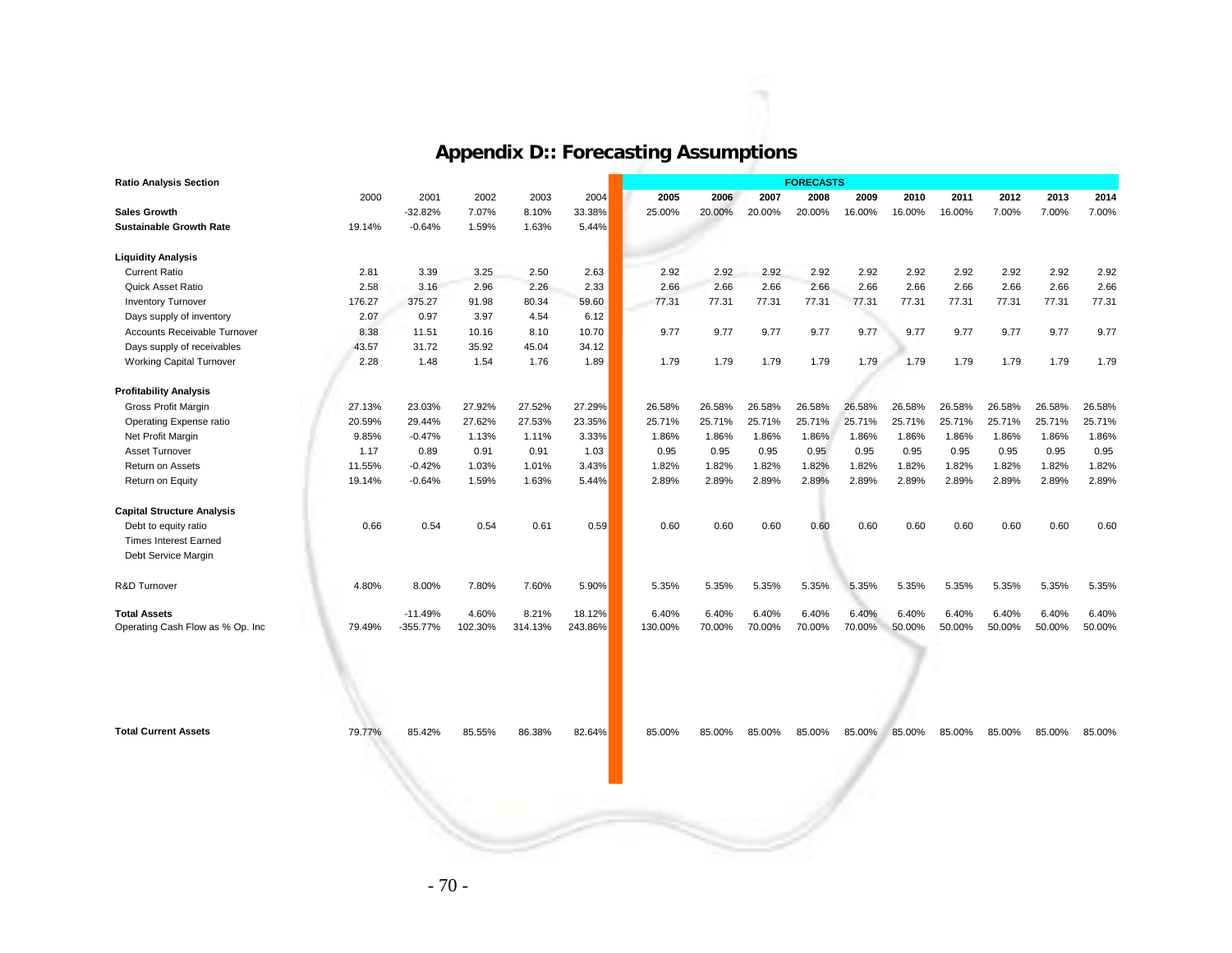# **Appendix E:: Discounted Free Cash Flow Model**

#### **Apple Computer Industry**

**(Amounts in millions of dollars except per share data)**

|                                                     |             |            | $\mathbf{2}$ |             | 4         | 5           | 6                           |            | 8           | 9                                | 10         |
|-----------------------------------------------------|-------------|------------|--------------|-------------|-----------|-------------|-----------------------------|------------|-------------|----------------------------------|------------|
|                                                     | 2004        | 2005       | 2006         | 2007        | 2008      | 2009        | 2010                        | 2011       | 2012        | 2013                             | 2014       |
| <b>Cash Flow from Operations</b>                    |             | \$423.80   | \$396.49     | \$582.81    | \$820.32  | \$1,121.05  | \$976.15                    | \$1,185.75 |             | \$1,435.84 \$1,399.92            | \$1,343.75 |
| <b>Cash Provided (Used) by Investing Activities</b> |             | $-$187.69$ | $-$ \$69.48  | $-$73.93$   | $-$78.66$ | $-$ \$83.70 | $-$ \$89.05                 | $-$94.75$  | $-$100.82$  | -\$107.27                        | $-$114.13$ |
| Free Cash Flow (to firm)                            |             | \$236.11   | \$327.00     | \$508.88    | \$741.66  | \$1,037.35  | \$887.09                    | \$1,091.00 |             | \$1,335.02 \$1,292.65 \$1,229.61 |            |
| <b>PV Factor</b>                                    |             | 0.950      | 0.903        | 0.857       | 0.815     | 0.774       | 0.735                       | 0.698      | 0.664       | 0.630                            | 0.599      |
| <b>Present Value of Free Cash Flows</b>             |             | \$224.31   | \$295.14     | \$436.34    | \$604.16  | \$802.80    | \$652.21                    | \$762.04   | \$885.89    | \$814.91                         | \$736.44   |
| <b>Total Present Value of Annual Cash Flows</b>     | \$4,662.90  |            |              |             |           |             |                             |            |             |                                  |            |
| Continuing (Terminal) Value (assume no growth)      |             |            |              |             |           |             |                             |            | \$24,575.06 |                                  |            |
| <b>Present Value of Continuing (Terminal) Value</b> | \$16,307.51 |            |              |             |           |             |                             |            |             |                                  |            |
| Value of the Firm (end of 2004)                     | \$20,970.41 |            |              |             |           |             |                             |            |             |                                  |            |
| <b>Book Value of Debt and Preferred Stock</b>       |             |            |              |             |           |             |                             |            |             |                                  |            |
| Value of Equity (end of 2004)                       | \$20,970.41 |            |              |             |           |             |                             |            |             |                                  |            |
| Estimated Value per Share (09/31/04)                | \$28.22     |            |              |             |           |             |                             |            |             |                                  |            |
| Estimated Value per Share (04/01/05)                | \$28.95     |            |              |             |           |             |                             |            |             |                                  |            |
|                                                     |             |            |              |             |           |             | <b>Sensitivity Analysis</b> |            |             |                                  |            |
| <b>Earnings Per Share</b>                           |             | \$0.62     |              |             |           |             |                             |            |             |                                  |            |
| Dividends per share                                 |             |            |              |             |           | 0           | 0.025                       | 0.05       | 0.075       |                                  |            |
| <b>Book Value Per Share</b>                         |             |            |              | <b>WACC</b> | 0.02      | \$82.48     |                             |            |             |                                  |            |
|                                                     |             |            |              |             | 0.04      | \$39.23     | \$93.23                     |            |             |                                  |            |
| <b>Actual Price per share</b>                       | \$40.89     |            |              |             | 0.0526    | \$28.95     | \$49.34                     | 461.88     |             |                                  |            |
| g                                                   | 0           |            |              |             | 0.08      | \$17.90     | \$23.45                     | \$38.25    | 201.01      |                                  |            |
| <b>WACC</b>                                         | 0.0526      |            |              |             | 0.1       | \$13.73     | \$16.57                     | \$22.24    | 39.26       |                                  |            |
|                                                     |             |            |              |             |           |             |                             |            |             |                                  |            |
|                                                     |             |            |              |             |           |             |                             |            |             |                                  |            |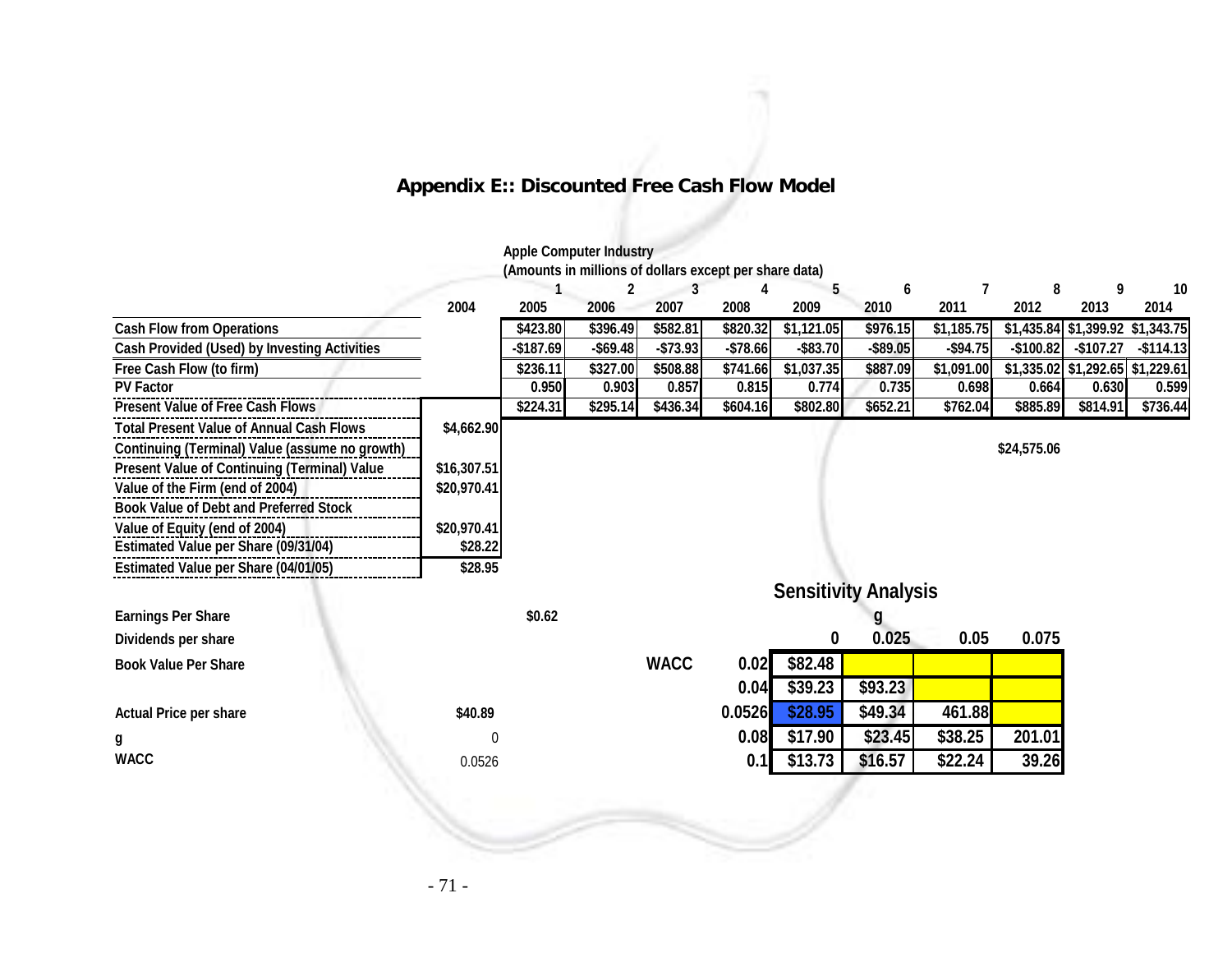|                                         |         |         | 1        | $\mathbf{2}$ | 3                     | 4                           | 5             | 6        | $\overline{7}$ | 8        | 9        | Perp |
|-----------------------------------------|---------|---------|----------|--------------|-----------------------|-----------------------------|---------------|----------|----------------|----------|----------|------|
|                                         |         |         |          |              | <b>Forecast Years</b> |                             |               |          |                |          |          |      |
|                                         | 2004    | 2005    | 2006     | 2007         | 2008                  | 2009                        | 2010          | 2011     | 2012           | 2013     | 2014     |      |
| <b>EPS</b>                              |         | \$0.55  | \$0.81   | \$1.14       | \$1.55                | \$1.89                      | $\sqrt{2.30}$ | \$2.78   | \$2.71         | \$2.60   | \$2.45   |      |
| <b>DPS</b>                              |         | \$0.00  | \$0.00   | \$0.00       | \$0.00                | \$0.00                      | \$0.00        | \$0.00   | \$0.00         | \$0.00   | \$0.00   |      |
| DPS invested at 17%                     |         | \$0.00  | \$0.00   | \$0.00       | \$0.00                | \$0.00                      | \$0.00        | \$0.00   | \$0.00         | \$0.00   | \$0.00   |      |
| <b>Cum-Dividend Earnings</b>            |         |         | \$0.81   | \$1.14       | \$1.55                | \$1.89                      | \$2.30        | \$2.78   | \$2.71         | \$2.60   | \$2.45   |      |
| <b>Normal Earnings</b>                  |         |         | \$0.59   | \$0.86       | \$1.21                | \$1.66                      | \$2.02        | \$2.45   | \$2.97         | \$2.90   | \$2.78   |      |
| <b>Abnormal Earning Growth (AEG)</b>    |         |         | \$0.22   | \$0.27       | \$0.34                | \$0.23                      | \$0.28        | \$0.33   | (\$0.26)       | (\$0.29) | (\$0.33) |      |
|                                         |         |         |          |              |                       |                             |               |          |                |          |          |      |
|                                         |         |         |          |              |                       |                             |               |          |                |          |          |      |
| <b>PV Factor</b>                        |         |         | 0.936    | 0.877        | 0.821                 | 0.769                       | 0.720         | 0.674    | 0.631          | 0.591    | 0.553    |      |
|                                         |         |         |          |              |                       |                             |               |          |                |          |          |      |
| PV of AEG                               |         |         | \$0.21   | \$0.24       | \$0.28                | \$0.18                      | \$0.20        | \$0.22   | (\$0.16)       | (\$0.17) | (\$0.18) |      |
| <b>Core EPS</b>                         |         | \$0.55  |          |              |                       |                             |               |          |                |          |          |      |
| <b>Total PV of AEG</b>                  |         | \$0.99  |          |              |                       |                             |               |          |                |          |          |      |
| <b>Continuing (Terminal) Value</b>      |         |         |          |              |                       |                             |               |          |                |          | \$0.00   |      |
| <b>PV of Terminal Value</b>             |         | \$0.00  |          |              |                       |                             |               |          |                |          |          |      |
| <b>Total PV of AEG</b>                  |         |         |          |              |                       |                             |               |          |                |          |          |      |
| <b>Average Perpetuity</b>               |         | \$1.54  |          |              |                       |                             |               |          |                |          |          |      |
| <b>Capitalization Rate (perpetuity)</b> |         | 0.06796 |          |              |                       |                             |               |          |                |          |          |      |
|                                         |         |         |          |              |                       |                             |               |          |                |          |          |      |
| <b>Value Per Share</b>                  | pv      | \$22.64 | 09/31/04 |              |                       |                             |               |          |                |          |          |      |
|                                         | fv      | 23.40   | 04/01/05 |              |                       |                             |               |          |                |          |          |      |
| Ke                                      | 0.06796 |         |          |              |                       | <b>Sensitivity Analysis</b> |               |          |                |          |          |      |
|                                         | 0       |         |          |              |                       |                             |               |          |                |          |          |      |
| g                                       |         |         |          |              | 0                     | g<br>0.025                  | 0.05          | 0.075    |                |          |          |      |
|                                         |         |         | Ke       |              | $0.02$ \$112.22       | \$112.22                    | \$112.22      | \$112.22 |                |          |          |      |
|                                         | \$20.88 |         |          | 0.04         | \$48.50               | \$48.50                     | \$48.50       | \$48.50  |                |          |          |      |
| <b>Actual Price per share</b>           |         |         |          |              |                       |                             |               |          |                |          |          |      |
|                                         |         |         |          | 0.06796      | \$23.40               | \$23.40                     | \$23.40       | \$23.40  |                |          |          |      |
|                                         |         |         |          | 0.08         | \$17.58               | \$17.58                     | \$17.58       | \$17.58  |                |          |          |      |
|                                         |         |         |          | 0.1          | \$12.74               | \$12.74                     | \$12.74       | \$12.74  |                |          |          |      |

# **Appendix F:: Abnormal Earnings Growth Model**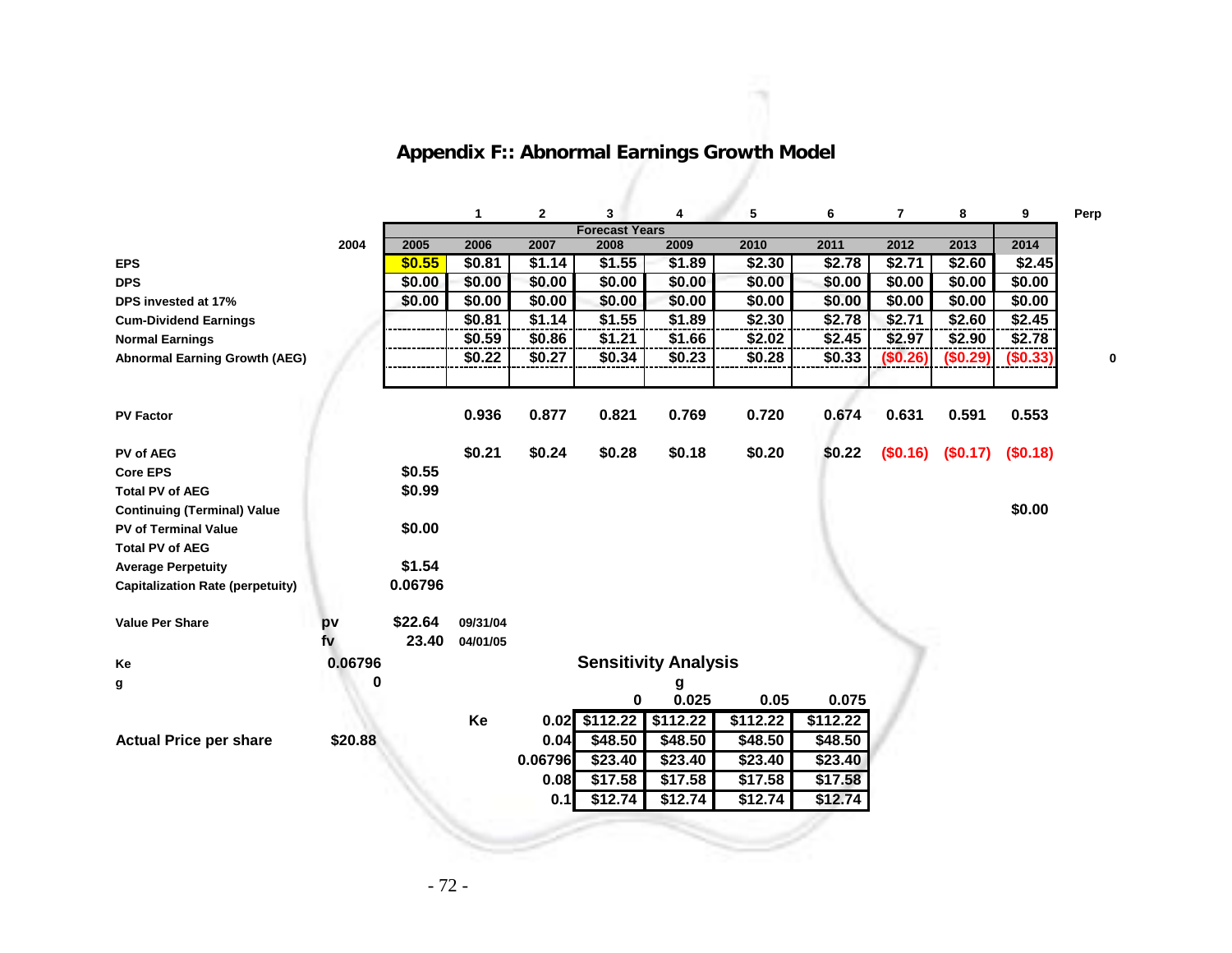| <b>Appendix G:: Residual Income Model</b> |  |
|-------------------------------------------|--|
|                                           |  |

ñ

|                                         |                         | 1                     | $\mathbf 2$ | $\mathbf{3}$        | 4                           | 5       | 6       | 7      | 8                                                      | 9      | 10     |
|-----------------------------------------|-------------------------|-----------------------|-------------|---------------------|-----------------------------|---------|---------|--------|--------------------------------------------------------|--------|--------|
|                                         |                         | <b>Forecast Years</b> |             |                     |                             |         |         |        |                                                        |        |        |
|                                         | 2004                    | 2005                  | 2006        | 2007                | 2008                        | 2009    | 2010    | 2011   | 2012                                                   | 2013   | 2014   |
| Beginning BE (per share)                |                         | 13.66                 | 14.21       | 15.02               | 16.15                       | 17.70   | 19.59   | 21.89  | 24.67                                                  | 27.39  | 29.99  |
| <b>Earnings Per Share</b>               |                         | \$0.55                | \$0.81      | \$1.14              | \$1.55                      | \$1.89  | \$2.30  | \$2.78 | \$2.71                                                 | \$2.60 | \$2.45 |
| Dividends per share                     |                         | \$0.00                | \$0.00      | \$0.00              | \$0.00                      | \$0.00  | \$0.00  | \$0.00 | \$0.00                                                 | \$0.00 | \$0.00 |
| Ending BE (per share)                   | 13.66                   | 14.21                 | 15.02       | 16.15               | 17.70                       | 19.59   | 21.89   | 24.67  | 27.39                                                  | 29.99  | 32.44  |
| Ke                                      | 0.06796                 |                       |             |                     |                             |         |         |        |                                                        |        |        |
| "Normal" Income                         |                         | 0.93                  | 0.97        | 1.02                | 1.10                        | 1.20    | 1.33    | 1.49   | 1.68                                                   | 1.86   | 2.04   |
| Residual Income (RI)                    |                         | (0.38)                | (0.16)      | 0.11                | 0.45                        | 0.69    | 0.97    | 1.29   | 1.04                                                   | 0.74   | 0.41   |
| <b>Present Value of RI</b>              |                         | (0.36)                | (0.14)      | 0.09                | 0.35                        | 0.50    | 0.65    | 0.82   | 0.61                                                   | 0.41   | 0.21   |
| BV Equity (per share) 2004              | 13.66                   |                       |             |                     |                             |         |         |        |                                                        |        |        |
| Total PV of RI (end 2004)               | 3.15                    |                       |             |                     |                             |         |         |        |                                                        |        | 10.93  |
| <b>Continuation (Terminal) Value</b>    | 10.93                   |                       |             |                     | <b>Sensitivity Analysis</b> |         |         |        |                                                        |        |        |
| PV of Terminal Value (end 2004)         | 5.66                    |                       |             |                     |                             | g       |         |        |                                                        |        |        |
| Estimated Value (09/31/2004)            | \$22.47                 |                       |             |                     | 0                           | 0.025   | 0.05    | 0.075  |                                                        |        |        |
| <b>Estimated Value (04/01/2005)</b>     | 23.220                  |                       | Ke          |                     | $0.02$ \$112.04             |         |         |        |                                                        |        |        |
|                                         |                         |                       |             | 0.04                | \$48.33                     | \$91.62 |         |        |                                                        |        |        |
|                                         |                         |                       |             | 0.06796             | \$23.22                     | \$26.62 | 39.51   |        |                                                        |        |        |
| <b>Actual Price per share</b>           | \$40.89                 |                       |             | 0.08                | \$18.10                     | \$19.23 | \$22.24 | 55.36  |                                                        |        |        |
| Growth                                  | $\bf{0}$                |                       |             | 0.1                 | \$12.57                     | \$12.39 | \$12.03 | 10.94  |                                                        |        |        |
|                                         |                         |                       |             |                     |                             |         |         |        |                                                        |        |        |
| Net Income<br><b>Shares Outstanding</b> | \$407.81<br>743,180,000 | \$599.46              |             | \$843.76 \$1,153.08 | \$1,405.65                  |         |         |        | \$1,707.48 \$2,067.60 \$2,015.88 \$1,935.00 \$1,819.59 |        |        |
|                                         |                         |                       |             |                     |                             |         |         |        |                                                        |        |        |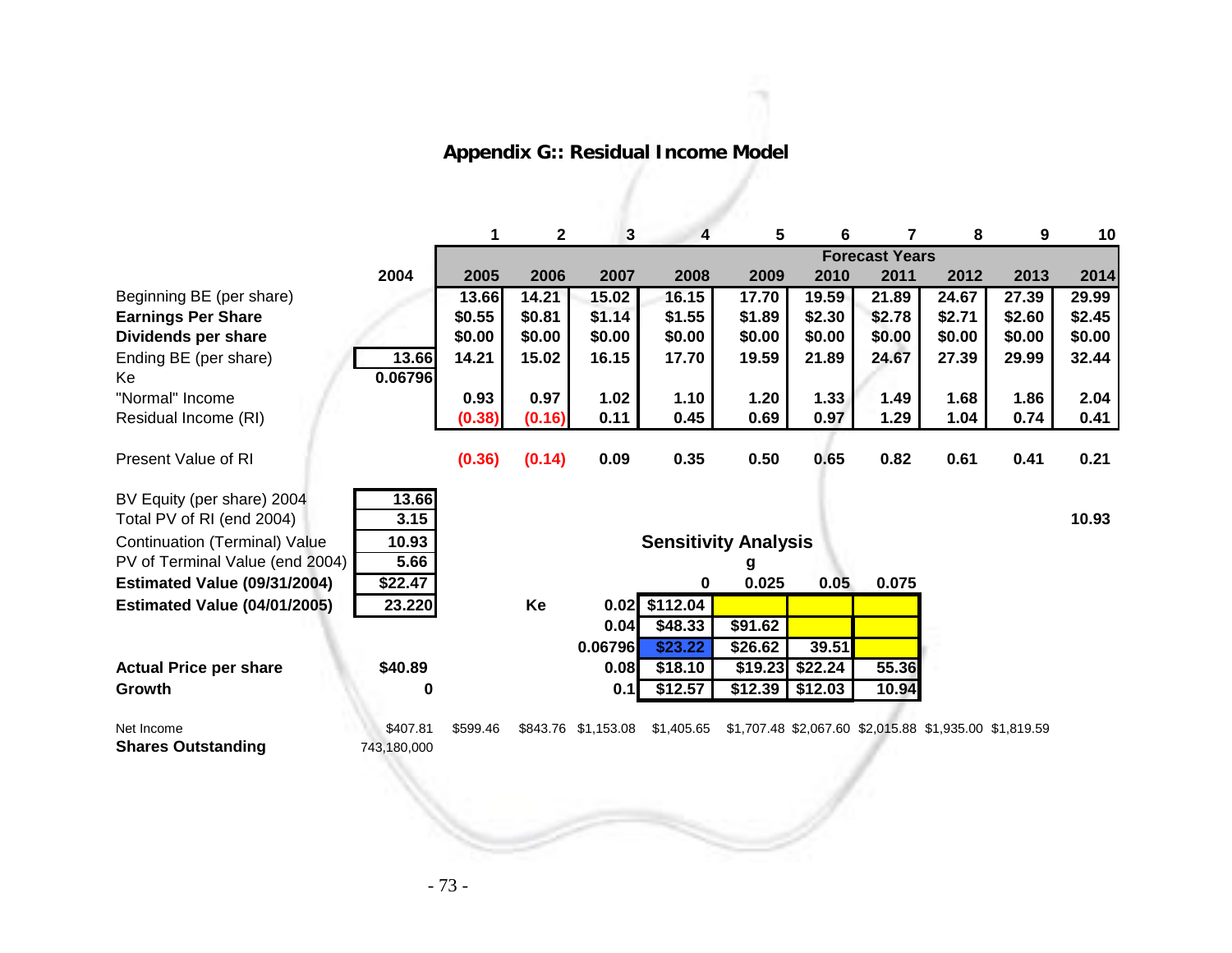

## **Appendix H:: Calculation of Cost of Equity**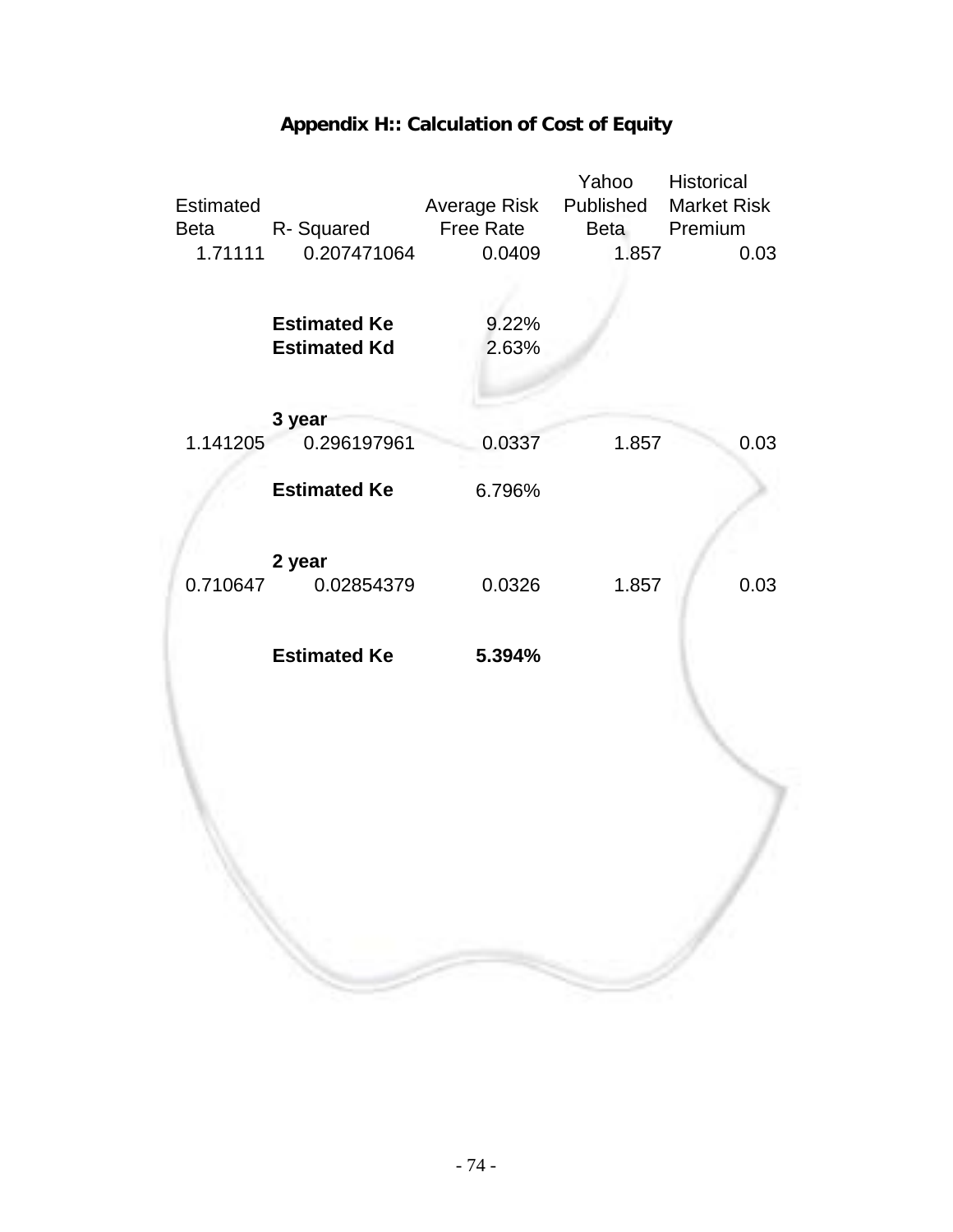## **Appendix I:: Pro-Forma Income Statement**

Pro-Forma (Percent of Sales) Income Statement

|                                                             | 2000 | 2001    | 2002    | 2003    | 2004    |
|-------------------------------------------------------------|------|---------|---------|---------|---------|
| Net sales                                                   | 100% | 100%    | 100%    | 100%    | 100%    |
| Cost of sales                                               | 73%  | 77%     | 72%     | 72%     | 73%     |
| Gross margin                                                | 27%  | 23%     | 28%     | 28%     | 27%     |
| Operating expenses:                                         |      |         |         |         |         |
| Research and development                                    | 5%   | 8%      | 8%      | 8%      | 6%      |
| Selling, general, and administrative                        | 15%  | 21%     | 19%     | 20%     | 17%     |
| Special charges:                                            |      |         |         |         |         |
| Restructuring costs                                         | 0%   | 0%      | 1%      | 0%      | 0%      |
| Purchased in-process research and development               | 0%   | 0%      | 0%      | 0%      | 0%      |
| Executive bonus                                             | 1%   | 0%      | 0%      | 0%      | 0%      |
| <b>Total operating expenses</b>                             | 21%  | 29%     | 28%     | 28%     | 23%     |
| Operating income (loss)                                     | 7%   | $-6%$   | 0%      | 0%      | 4%      |
| Other income and expense:                                   |      |         |         |         |         |
| Gains (losses) on non-current investments, net              | 5%   | 2%      | $-1%$   | 0%      | 0%      |
| Unrealized loss on convertible securities                   | 0%   | 0%      | 0%      | 0%      | 0%      |
| Interest and other income, net                              | 3%   | 4%      | 2%      | 1%      | 1%      |
| Total other income and expense                              | 7%   | 5%      | 1%      | 1%      | 1%      |
| Income (loss) before provision for income taxes             | 14%  | $-1%$   | 2%      | 1%      | 5%      |
|                                                             |      |         |         |         |         |
| Provision for income taxes                                  | 4%   | 0%      | 0%      | 0%      | 1%      |
| Income before accounting changes                            | 10%  | $-1%$   | 1%      | 1%      | 3%      |
| Cumulative effects of accounting                            | 0%   | 0%      | 0%      | 0%      | 0%      |
| changes, net of income taxes                                | 0%   | 0%      | 0%      | 0%      | 0%      |
| <b>Net income</b>                                           | 10%  | 0%      | 1%      | 1%      | 3%      |
| Earnings per common share before accounting changes:        |      |         |         |         |         |
| Basic                                                       |      |         |         |         |         |
| <b>Diluted</b>                                              |      |         |         |         |         |
| Earnings per common share:                                  |      |         |         |         |         |
| <b>Basic</b>                                                |      |         |         |         |         |
| Diluted                                                     |      |         |         |         |         |
| Shares used in computing earnings per share (in thousands): |      |         |         |         |         |
| <b>Basic</b>                                                |      |         |         |         |         |
| <b>Diluted</b>                                              |      |         |         |         |         |
|                                                             |      |         |         |         |         |
|                                                             |      |         |         |         |         |
|                                                             |      |         |         |         |         |
|                                                             |      |         |         |         |         |
|                                                             |      |         |         |         |         |
| Pro-Forma (Percent Line Item Growth) Income Statement       | 2000 | 2001    | 2002    | 2003    | 2004    |
|                                                             |      |         |         |         |         |
| Net sales                                                   |      | $-33%$  | 7%      | 8%      | 33%     |
| Cost of sales                                               |      | $-29%$  | 0%      | 9%      | 34%     |
| <b>Gross margin</b>                                         |      | $-43%$  | 30%     | 7%      | 32%     |
| Operating expenses:                                         |      |         |         |         |         |
| Research and development                                    |      | 13%     | 4%      | 6%      | 4%      |
| Selling, general, and administrative                        |      | $-2%$   | $-3%$   | 9%      | 17%     |
| Special charges:                                            |      |         |         |         |         |
| <b>Restructuring costs</b>                                  |      | $-100%$ |         | $-13%$  | $-12%$  |
| Purchased in-process research and development               |      |         | $-91%$  | $-100%$ |         |
| <b>Executive bonus</b>                                      |      | $-100%$ |         |         |         |
| <b>Total operating expenses</b>                             |      | -4%     | 0%      | 8%      | 13%     |
| Operating income (loss)                                     |      | $-166%$ | $-105%$ | $-106%$ | -32700% |
| Other income and expense:                                   |      |         |         |         |         |
| Gains (losses) on non-current investments, net              |      | $-76%$  | $-148%$ | $-124%$ | $-60%$  |
| Unrealized loss on convertible securities                   |      |         |         |         |         |
| Interest and other income, net                              |      | 7%      | $-48%$  | $-26%$  | $-36%$  |
| Total other income and expense                              |      | $-49%$  | $-76%$  | 33%     | $-39%$  |
| Income (loss) before provision for income taxes             |      | $-105%$ | -267%   | 6%      | 316%    |
|                                                             |      |         |         |         |         |
| Provision for income taxes                                  |      | $-105%$ | $-247%$ | 9%      | 346%    |
| Income before accounting changes                            |      | $-105%$ | $-276%$ | 5%      | 306%    |
| Cumulative effects of accounting                            |      |         |         |         |         |
|                                                             |      |         |         |         |         |
| changes, net of income taxes                                |      |         |         |         |         |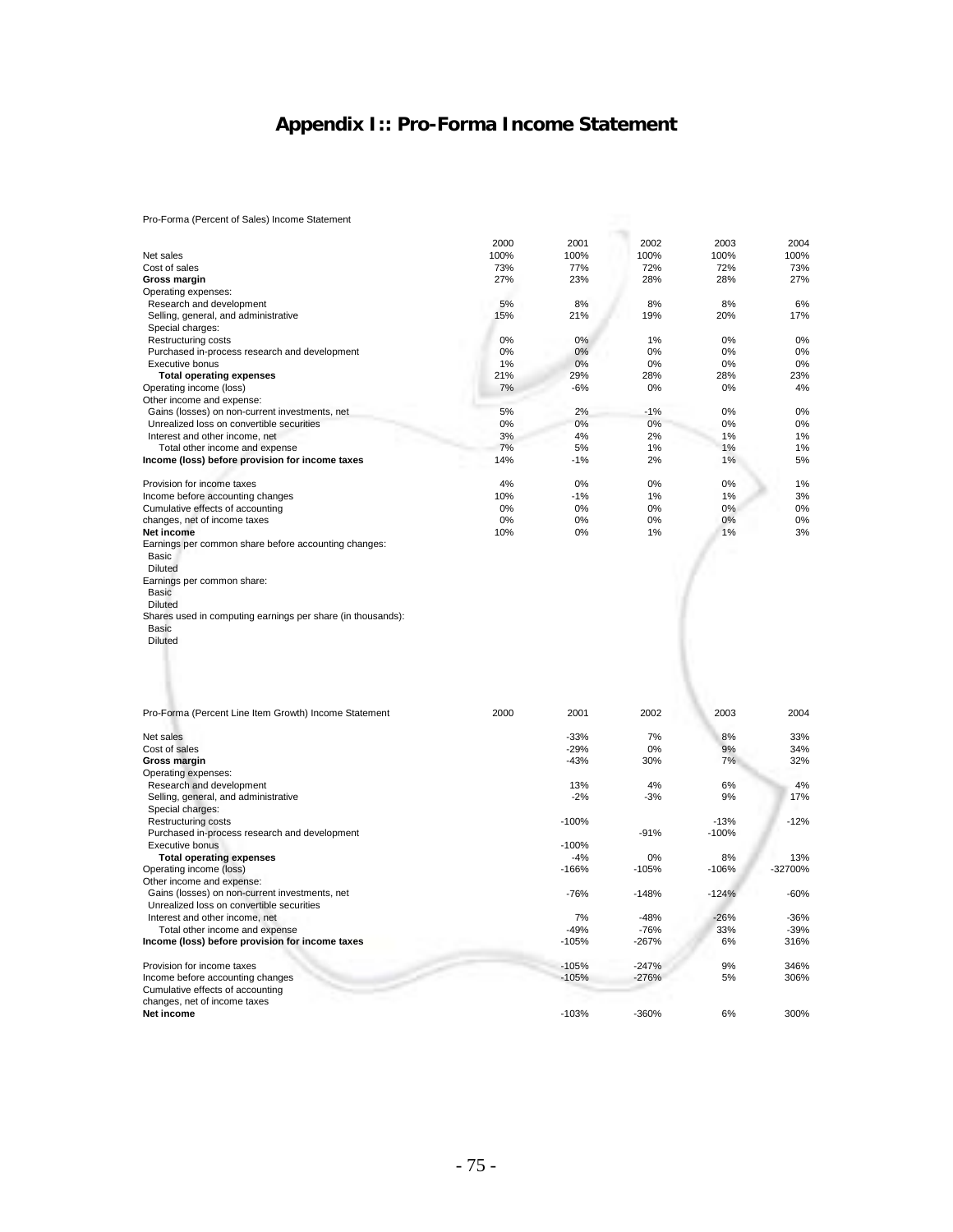## **Appendix J:: Pro-Forma Balance Sheet**

|                                                | 2000     | 2001     | 2002     | 2003     | 2004     |
|------------------------------------------------|----------|----------|----------|----------|----------|
| <b>ASSETS</b>                                  |          |          |          |          |          |
| <b>Current Assets</b>                          |          |          |          |          |          |
| Cash and cash equivalents                      | 17.51%   | 38.37%   | 35.76%   | 49.83%   | 36.88%   |
| Short-term investments                         | 41.69%   | 33.65%   | 33.11%   | 17.17%   | 30.99%   |
| Total Cash, Equivalent, Investments            | 59.19%   | 72.01%   | 68.86%   | 67.00%   | 67.88%   |
| Accounts and notes receivable, net             | 14.01%   | 7.74%    | 8.97%    | 11.24%   | 9.61%    |
| Inventories                                    | 0.49%    | 0.18%    | 0.71%    | 0.82%    | 1.25%    |
| Deferred tax assets                            | 2.38%    | 2.81%    | 2.64%    | 2.79%    | 2.87%    |
| Other current assets                           | 3.70%    | 2.67%    | 4.37%    | 4.53%    | 6.02%    |
| <b>Total Current Assets</b>                    | 79.77%   | 85.42%   | 85.55%   | 86.38%   | 87.64%   |
|                                                | 0.00%    | 0.00%    | 0.00%    | 0.00%    | 0.00%    |
| Property, Plant and Equipment, net             | 6.16%    | 9.37%    | 9.86%    | 9.82%    | 8.78%    |
| Goodwill                                       | 0.00%    | 2.13%    | 0.62%    | 1.25%    | 0.99%    |
| Acquired intangible assets                     | 0.00%    | 1.26%    | 1.89%    | 0.35%    | 0.21%    |
| Non-Current debt and equity investments        | 11.55%   | 0.00%    | 0.00%    | 0.00%    | 0.00%    |
| <b>Other Assets</b>                            | 2.51%    | 1.83%    | 2.08%    | 2.20%    | 2.37%    |
| <b>Total Non-Current Assets</b>                | 20.23%   | 14.58%   | 14.45%   | 13.62%   | 12.36%   |
|                                                | $0.00\%$ | $0.00\%$ | $0.00\%$ | 0.00%    | 0.00%    |
| <b>Total Assets</b>                            | 100.00%  | 100.00%  | 100.00%  | 100.00%  | 100.00%  |
|                                                |          |          |          |          |          |
|                                                |          |          |          |          |          |
| <b>LIABILITIES AND SHAREHOLDERS EQUITY</b>     |          |          |          |          |          |
| <b>Current Liabilities</b>                     |          |          |          |          |          |
| <b>Accounts Payable</b>                        | 42.92%   | 38.12%   | 41.35%   | 44.52%   | 48.79%   |
| <b>Accrued Expenses</b>                        | 28.78%   | 34.13%   | 33.91%   | 34.68%   | 41.32%   |
| <b>Current Debt</b>                            | $0.00\%$ | 0.00%    | 0.00%    | 11.73%   | 0.00%    |
| <b>Total Current Liabilities</b>               | 71.70%   | 72.25%   | 75.26%   | 90.93%   | 90.11%   |
| Long-term debt                                 | 11.13%   | 15.09%   | 14.34%   | 0.00%    | 0.00%    |
| Deferred tax liabilities and other non-current |          |          |          |          |          |
| liabilities                                    | 17.17%   | 12.66%   | 10.39%   | 9.07%    | 9.89%    |
| <b>Total Long-Term Liabilities</b>             | 28.30%   | 27.75%   | 24.74%   | 9.07%    | 9.89%    |
|                                                |          |          |          |          |          |
| <b>Total Liabilities</b>                       | 100.00%  | 100.00%  | 100.00%  | 100.00%  | 100.00%  |
|                                                |          |          |          |          |          |
| <b>SHAREHOLDERS EQUITY</b>                     |          |          |          |          |          |
| Series A nonvoting convertible preferred       | 1.85%    | $0.00\%$ | $0.00\%$ | $0.00\%$ | 0.00%    |
| Common Stock, no par value                     | 36.57%   | 43.19%   | 44.59%   | 45.61%   | 49.53%   |
| Deferred stock compensation                    | 0.00%    | $-0.28%$ | $-0.17%$ | $-1.47%$ | $-1.83%$ |
| <b>Retained Earnings</b>                       | 55.64%   | 57.65%   | 56.78%   | 56.69%   | 52.60%   |
| Accumulated other comprehensive income (loss)  | 5.94%    | $-0.56%$ | $-1.20%$ | $-0.83%$ | $-0.30%$ |
| <b>Total Shareholders Equity</b>               | 100.00%  | 100.00%  | 100.00%  | 100.00%  | 100.00%  |

Apple Computers, Inc.10-K Percent (Asset, Liability, Equity) Balance Sheet

**Total Liabilities & Shareholders Equity**